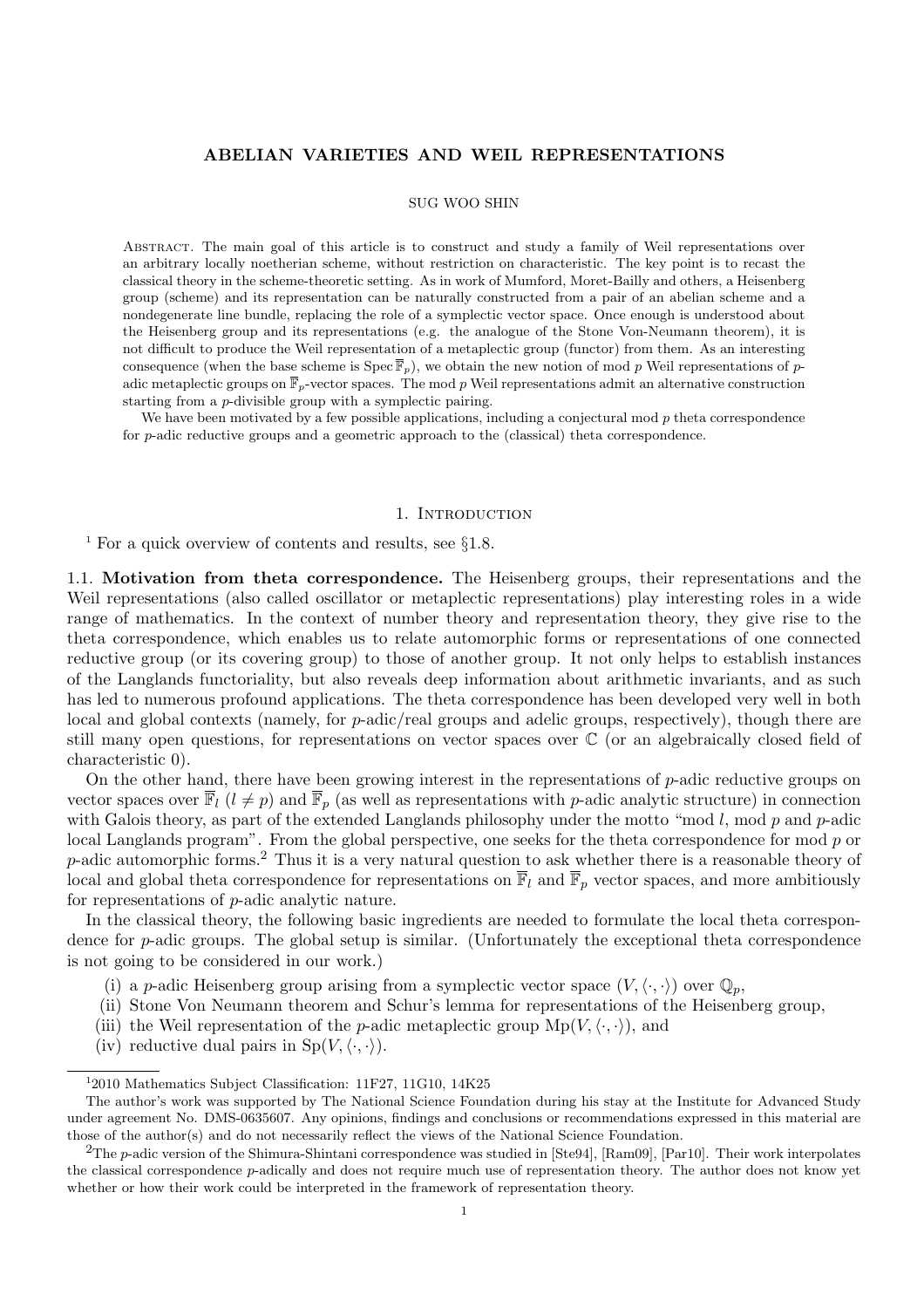It is natural to try to extend (i)-(iv) to a more general setting. The current paper will do this for (i)-(iii), leaving (iv) (and a conjectural mod *p* theta correspondence) to a sequel ([Shi]).

1.2. **Mod** *p* **Weil representations, prelude.** Let us briefly point out some difficulty when trying to construct the Weil representation of a *p*-adic metaplectic group on an  $\overline{\mathbb{F}}_p$ -vector space, which was not done before but is a special case of our results. There would be two naive approaches. If one tries to define an  $\overline{\mathbb{F}}_p$ -version of a classical *p*-adic Heisenberg group (e.g. [MVW87, Ch 2]), by replacing the role of  $\mathbb{C}$  by  $\overline{\mathbb{F}}_p$ , it is impossible to obtain a reasonable group, letting alone (ii) above. For instance, every continuous additive character  $\mathbb{Q}_p \to \overline{\mathbb{F}}_p^{\times}$  $\hat{p}$  is trivial. Another approach would be to take an explicit (Schrödinger or lattice) model for the Weil representation and switch the coefficient from  $\mathbb{C}$  to  $\overline{\mathbb{F}}_p$ . Then the problem is that the group actions are no longer well defined. In the Schrödinger model, some group action is given by Fourier transform, which cannot be defined for  $\overline{\mathbb{F}}_p$ -valued functions on a *p*-adic group. (See Remark 7.9 for a related discussion.) In the lattice model, the formula involves p in the denominator, which no longer makes sense. It is not immediately clear how to fix these problems unless new ideas are introduced.

1.3. **Geometric construction via Mumford's theory.** We remedy the situation by giving a uniform geometric construction of (i)-(iii) regardless of the characteristic of the coefficient field, starting from an abelian scheme  $A \rightarrow S$  and a nondegenerate line bundle L instead of a symplectic vector space. In the local case, the effect is roughly to replace  $(V, \langle \cdot, \cdot \rangle)$  by the rational *p*-adic Tate module  $V_pA$  of *A* with *L*-Weil pairing. (Here *VpA* is regarded as an ind-group scheme as explained in *§*3.1.) The construction makes sense even in characteristic *p*; it just behaves differently. (For an analogy, think about  $A[p^{\infty}]$  in characteristic *p* and away from *p*.) Actually (i) and (ii) are basically treated in Mumford's theory of abelian varieties and theta functions. (As the results are often not in the desired generality in the literature, we fill out the gaps along the way. See the next paragraph.) Once (i) and (ii) are done, (iii) is obtained without much difficulty. The theory is so flexible as to allow the construction of the objects (i)-(iii) over an arbitrary locally noetherian base scheme *S*.

Early part (*§§*2-4) of our paper follows the approach of [MNN07, *§§*3-5] and [MB85, *§*5] closely, while adapting several facts in the classical theory of theta correspondence (e.g. [MVW87]) to the geometric setting. In [MNN07, *§§*3-5] the Heisenberg groups and their representations are studied mostly over an (algebraically closed) field, and the scheme-theoretic approach in the relative setting is only sketched on a few pages. Moret-Bailly consistently works in the relative setting but the theory is treated only at finite level. Our contribution is to carry out the construction and justify necessary facts (e.g. Theorems 1.1 and 1.2) at infinite level (in a *p*-adic or a finite adelic limit). As a byproduct we obtain the (dual) lattice model over a general locally noetherian base scheme and deduce the restriction property of Heisenberg and Weil representations (§4.5, Lemma 5.10) from the Künneth formula. (It turns out that lattice models always exist but Schrödinger models are often missing.) We can also make sense of matrix coefficients and dual representations in this generality. It is hoped that the geometric interpretation will shed light on some facts well known by other methods.

Our work is definitely not the first attempt toward a geometric construction of Weil representations. This was considered in an unpublished manuscript of Harris ([Har87]). (It appears that the manuscript was planned to include an application to some cases of the symplectic-orthogonal theta correspondence, but that part was not written to our knowledge.) His approach to Heisenberg groups and representations closely follows that of Mumford's papers ([Mum66], [Mum67a], [Mum67b]) and works only in characteristic zero (even though ideas are often generalizable). Hence his setting is simpler than ours and many schemetheoretic issues do not arise there. His innovation is to construct a Weil representation in the way that it is closely tied with the geometry of Siegel modular varieties. On the other hand our construction is so general that it applies to almost any families of abelian varieties, but when specialized to the universal abelian scheme over a Siegel modular variety, the two constructions of Weil representations by us and by Harris are orthogonal in some sense.

From a different perspective and motivation, [GH07] constructs classical Weil representations for finite metaplectic groups as perverse sheaves (Deligne's idea), and the function field analogue is dealt with in [Lys06], [LL09], for instance. Their constructions are quite different from ours and do not seem to carry over to the number field case. In the converse direction, our construction does not work in the function field case either. The basic reason is that the *p*-adic symplectic (or metaplectic) group in our setting appears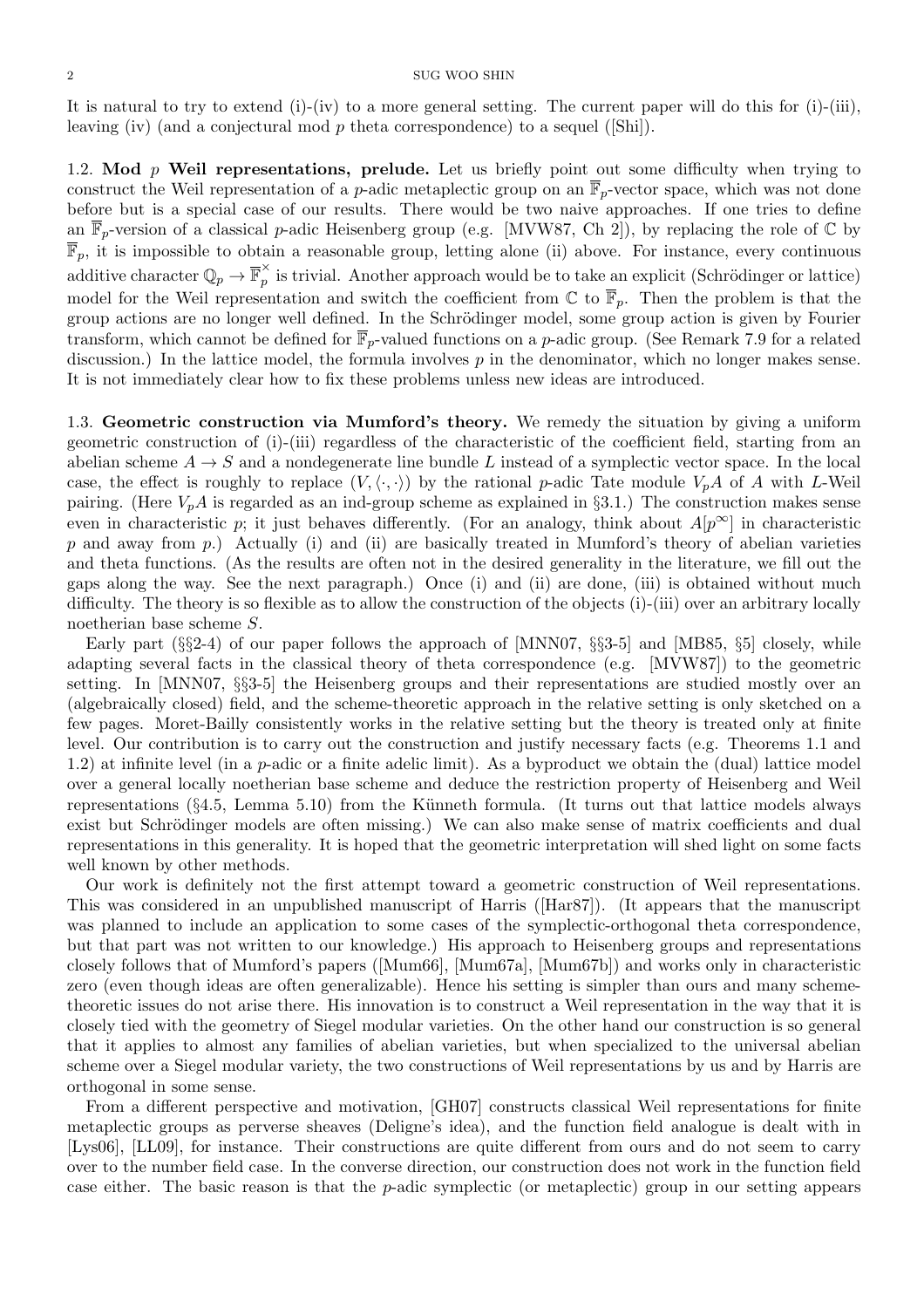as the automorphism group of a rational *p*-adic Tate module, which is a vector space over  $\mathbb{Q}_p$  rather than something like  $\mathbb{F}_p((t))$ .

In our setup symplectic groups and metaplectic groups are defined as group functors varying over the base. By introducing a level structure we can trivialize the rational Tate module (ind-scheme), which has the effect that those group functors may be identified with constant families of groups. When the base is Spec  $\mathbb C$  we precisely recover the classical notion of (i)-(iv) from our construction.

It is worth emphasizing that we have completely avoided the use of harmonic analysis. This is only natural for our method to work in all characteristics uniformly. In this regard, even when specialized to the classical case (over Spec C), our construction of the Weil representation is different from the classical treatment (e.g. [MVW87]).

As the reader can see, one of our crucial observations was to realize that Mumford's theory had the key to the main question raised in *§*1.1. This may appear to be a simple idea, but when we consulted a few experts on theta correspondence, we learned that the idea was largely unnoticed though a similar idea must have been conceived by some experts (e.g. [Har87]).

1.4. **Mod** *p* **Weil representations.** To study finite adelic objects, one may concentrate on one place at a time. So let us restrict ourselves to *p*-adic Heisenberg groups and *p*-adic metaplectic groups. By the Stone-Von Neumann theorem (more precisely its analogue in our setting), a family of Heisenberg representations, as well as that of Weil representations, tends to be a constant family (modulo the line bundle pulled back from the base). However things do change when moving between points of different residue characteristic. Unsurprisingly new phenomena essentially occur in characteristic *p*. (This is related to the fact that  $A[p^{\infty}]$ is étale away from characteristic  $p$ .) It is worth noting that the Heisenberg and metaplectic groups vary significantly in characteristic *p* as the isogeny type of  $A[p^{\infty}]$  varies over fibers. On the other hand, over a base ring like  $\overline{Z}_p$ , a classical Weil representation (over the generic fiber) specializes to a mod p Weil representation (*§*7.4).

In view of these new phenomena, we feel that it is fundamental to understand mod *p* Weil representations, namely when the base is  $\text{Spec } \overline{\mathbb{F}}_p$ . In order to make their local nature more transparent, we present an alternative construction of mod *p* Weil representations using *p*-divisible groups instead of abelian schemes (§6.4). Then lattice and Schrödinger models are studied in §7.2 and §7.3. There remains a question whether the Schrödinger model exists in the non-ordinary case (see the paragraph below Proposition 7.10). Another interesting question about the *p*-adic metaplectic group itself is whether it arises from a double covering of the *p*-adic symplectic group (see the questions in *§*5.4).

1.5. **Weil representations of real metaplectic groups.** In this paper real Heisenberg groups and real metaplectic groups do not show up. This is not defective but quite natural if we want a uniform theory which works in positive characteristics, as real groups are not expected to have nice representations on  $\overline{\mathbb{F}}_p$ -vector spaces. In the special case where the base is  $Spec \mathbb{C}$ , it is possible to extend the Heisenberg representations to real places (thereby one can define the real Weil representation), as explained in [MNN07, *§*5, App I] (also see Proposition 3.2 of the book).

1.6. **Summary of main results.** Let *A* be an abelian scheme over a locally noetherian scheme *S*. Let *f* :  $L \rightarrow A$  be a symmetric nondegenerate line bundle of index *i* over  $A$  ( $0 \le i \le \dim_S A$ ). Following Mumford, we construct the adelic Heisenberg group  $\widehat{\mathcal{G}}(L) = \widehat{\mathcal{G}}(A, L)$  fitting in a short exact sequence 1.6. **Summary of main results.** Let *A* be an abelian scheme over a locally noetherian scheme *S*. Let  $f: L \to A$  be a symmetric nondegenerate line bundle of index *i* over  $A$  ( $0 \le i \le \dim_S A$ ). Following Mumford, we construc *f* : *L* → *A* be a symmetric nondegenerate line bundle of index *i* over *A* (0 ≤ *i* ≤ dim<sub>*S*</sub>*A*). Following Mumford, we construct the adelic Heisenberg group  $\hat{G}(L) = \hat{G}(A, L)$  fitting in a short exact sequence Mumford, we construct the adelic Heisenberg group  $\hat{G}(L) = \hat{G}(A, L)$  fitting in a short exact sequence  $1 \rightarrow \mathbb{G}_m \rightarrow \hat{G}(L) \rightarrow VA \rightarrow 1$ . A weight 1 representation of  $\hat{G}(L)$  is defined to be a quasi-coherent  $\mathcal{O}_S$ -<br>mod anywhere on *S*. (Admissibility and smoothness are defined in Definitions 4.7 and 4.8.) *of*  $\hat{G}(L)$  is an irreducible admissible and smooth  $\hat{G}(L)$ -representation of weight 1 which does not vanish anywhere on *S*. (Admissibility and smoothness are defined in Definitions 4.7 and 4.8.)<br>**Theorem 1.1.** *(St* 

**Theorem 1.1.** *(Stone Von-Neumann Theorem + Schur's lemma, Theorem 4.15)*  $\begin{array}{l} \text{Definitions 4.7 a} \ \textit{ma, Theorem 4.1} \ \textit{quivalence of cat} \ \textit{uasi-coherent} \ \textit{O}_S\textit{-modules} \end{array}$ 

 *weight 1 smooth* and smoothness are defined in Definitions 4.<br> *Lumann Theorem* + *Schur's lemma, Theorem*<br> *ation H* of  $\widehat{G}(L)$ , there is an equivalence of<br> *weight* 1 smooth<br>  $\widehat{G}(L)$ -representations  $\Big)$   $\stackrel{\sim}{\rightarrow}$   $\Big($  quasi

 $given\; by\; \mathcal{M}\mapsto \underline{\mathrm{Hom}}_{\widehat{\mathcal{G}}(L)}(\mathcal{H},\mathcal{M})\; \textit{and}\; \mathcal{N}\mapsto \mathcal{H}\otimes \mathcal{N}, \textit{which are quasi-inverses of each other.}$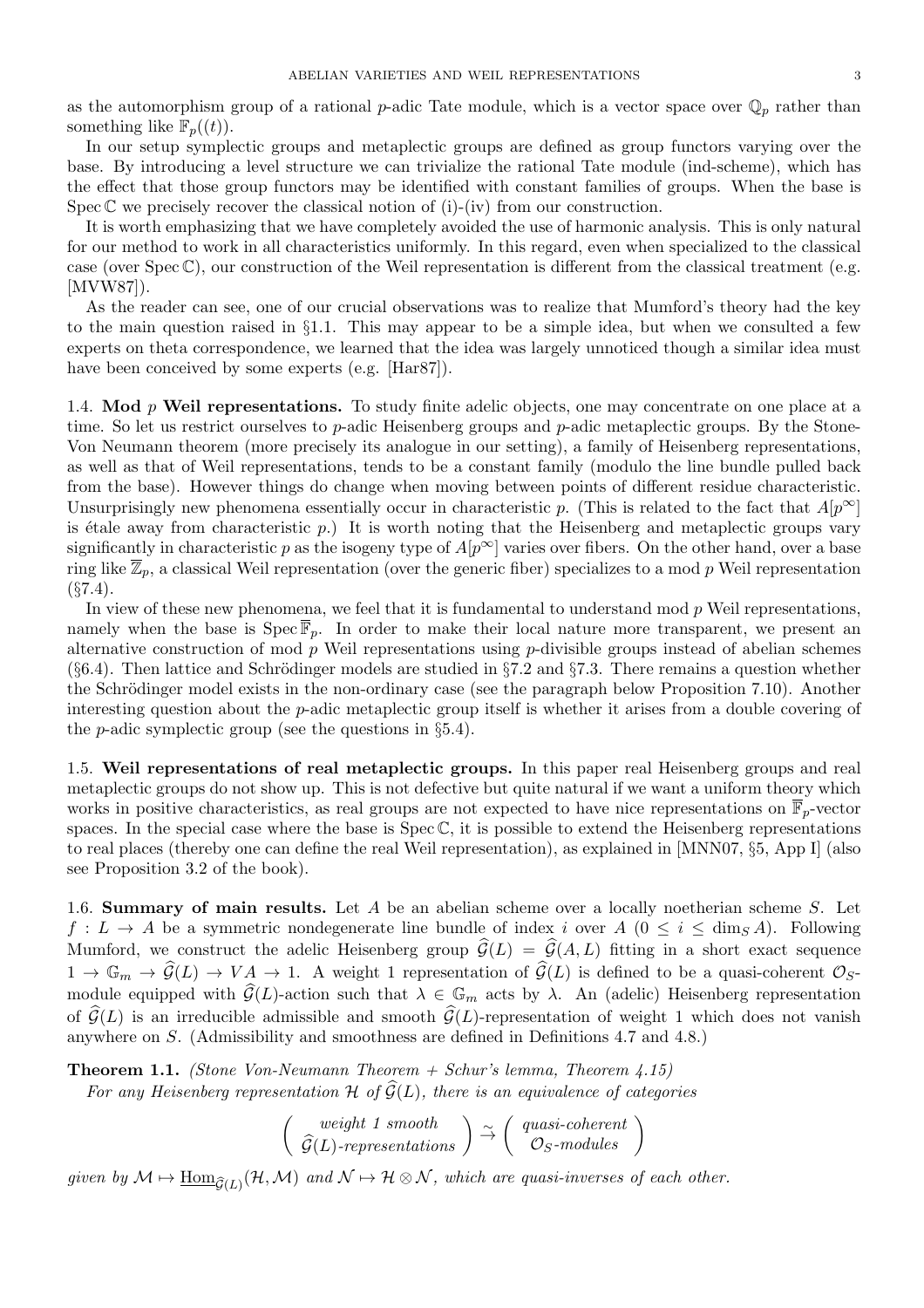**Theorem 1.2.** *(construction of Heisenberg representations, Corollary 4.14)* **The**  $O_S$ -module  $\hat{V}(L) := \lim_{n \to \infty} R^i f_*(n^*L)$  *is a Heisenberg representation of*  $\hat{G}(L)$ *.* 

**Theorem 1.3.** *(construction of Weil representations,* §5.1)<br> *For any Heisenberg representation*  $H$  *of*  $\hat{G}(L)$ *, we can cons*<br> *sitting in a sequence of group functors on*  $(\text{Sch}/S)$ <br>  $1 \rightarrow \mathbb{G}_m \rightarrow \text{Mp}(VA, \hat{e}^L) \rightarrow \$ **For any 1.2.** (construction of Heisenberg representations, Corollary 4.14)<br> *The*  $\mathcal{O}_S$ -module  $\widehat{\mathcal{V}}(L) := \lim_{\epsilon \to 0} R^i f_*(n^*L)$  is a Heisenberg representation of  $\widehat{\mathcal{G}}(L)$ .<br> **Roord 1.3.** (construction of Wei *L*) *sitting in a sequence of group functors on* (Sch*/S*)  $\frac{\S 5.1}{\text{construct a}}$ <br>  $\rightarrow$   $\text{Sp}(VA, \hat{e})$ 

$$
1 \to \mathbb{G}_m \to \mathrm{Mp}(VA, \hat{e}^L) \to \mathrm{Sp}(VA, \hat{e}^L) \to 1 \tag{1.1}
$$

*which is an exact sequence of groups upon evaluation at any locally noetherian S-scheme.*

**Theorem 1.4.** *(comparison with classical theory, §6.1)*

*In case S* = Spec C*, a choice of level structure for V A equipped with L-Weil pairing allows one to identify which is an exact sequence of groups upon evaluation at any locally noetherian S-scheme.*<br> **Theorem 1.4.** *(comparison with classical theory,* §6.1)<br> *In case*  $S = \text{Spec } \mathbb{C}$ , *a choice of level structure for*  $VA$  *equi Lead of groups up*<br> *L*) *and a doice of level*<br> *L*) *and*  $Mp(VA, \hat{e})$ *Heisenberg group, Heisenberg representation, symplectic group and metaplectic group, respectively. (Here the metaplectic group is a central extension of the symplectic group by*  $\mathbb{C}^\times$  *as can be seen from*  $(1.1)$ *.*)

The preceding theorems are also valid in the *p*-adic setting instead of the finite adelic setting. (In particular take limits over powers of  $p$  rather than all positive integers, and use  $V_pA$  in place of  $VA$ .) Moreover the analogous construction works for  $(\Sigma, \langle \cdot, \cdot \rangle)$  in place of  $(A, L)$ , where  $\Sigma$  is a *p*-divisible group over *S* with a symplectic pairing  $\langle \cdot, \cdot \rangle$ , granted that a Heisenberg representation exists for the Heisenberg group associated with  $(\Sigma, \langle \cdot, \cdot \rangle)$ . This is most interesting when *S* is an  $\mathbb{F}_p$ -scheme. A Heisenberg representation for  $(\Sigma, \langle \cdot, \cdot \rangle)$ can be exhibited when  $S = \text{Spec } k$  for an algebraically closed field k of characteristic p (but the author does not know in what generality it exists), and leads to a construction of a mod *p* Weil representation of a *p*-adic group functor over Spec *k*.

1.7. **Scope of applications and further developments.** As we construct a family of Weil representations from a family of abelian varieties and line bundles, it would be natural to apply our results to the universal family of abelian varieties over moduli spaces such as Shimura varieties. This should be related to metaplectic automorphic forms and a worthy object already in characteristic 0. We hope that our results will be of some use when studying theta correspondence via Shimura varieties by methods in algebraic geometry, for instance in the context of Kudla's program (cf. [Kud02]).

When there is a Weil representation, it is very natural to consider a reductive dual pair and the resulting theta correspondence (*§*1.1). In the sequel [Shi] we do this for the newly constructed mod *p* Weil representation of a *p*-adic metaplectic group.

In order to access many cases of mod *p* Weil representations and theta correspondence, a necessary step would be to explicate the models in *§*7 further, especially in the case of supersingular abelian varieties (or *p*-divisible groups).

1.8. **Contents and organization of the paper.** This article is naturally divided into two parts. In each part we have listed some of the main contents. The sequel ([Shi]) may be regarded as Part III.

Part I. Heisenberg groups and Heisenberg representations

- Construction of the *p*-adic or adelic Heisenberg group and Heisenberg representation from an abelian scheme *A* and a nondegenerate line *L* bundle over a locally noetherian scheme *S*. (*§§*2-4)
- A description of the Heisenberg group as  $\mathbb{G}_m \times VA$  with a twisted group law, where *VA* is the "rational Tate module", when *L* is symmetric. (*§*3.5)
- A study of the category of representations of the Heisenberg group, subsuming the Stone Von-Neumann theorem and Schur's lemma. (Proposition 2.12 and Theorem 4.15)

Part II. Weil representations, level structures and explicit models

- *•* Construction of the *p*-adic or adelic metaplectic group and the Weil representation over *S*. (*§*5.1, *§*5.4)
- *•* Comparison with classical theory via level structure. (*§§*6.1-6.2)
- Weil representations over  $\overline{\mathbb{F}}_p$  of *p*-adic metaplectic group; Igusa level structure; an approach via a *p*-divisible group replacing the role of an abelian variety. (*§§*6.3-6.4)
- Study of lattice and Schrödinger models, examples ( $\S7$ )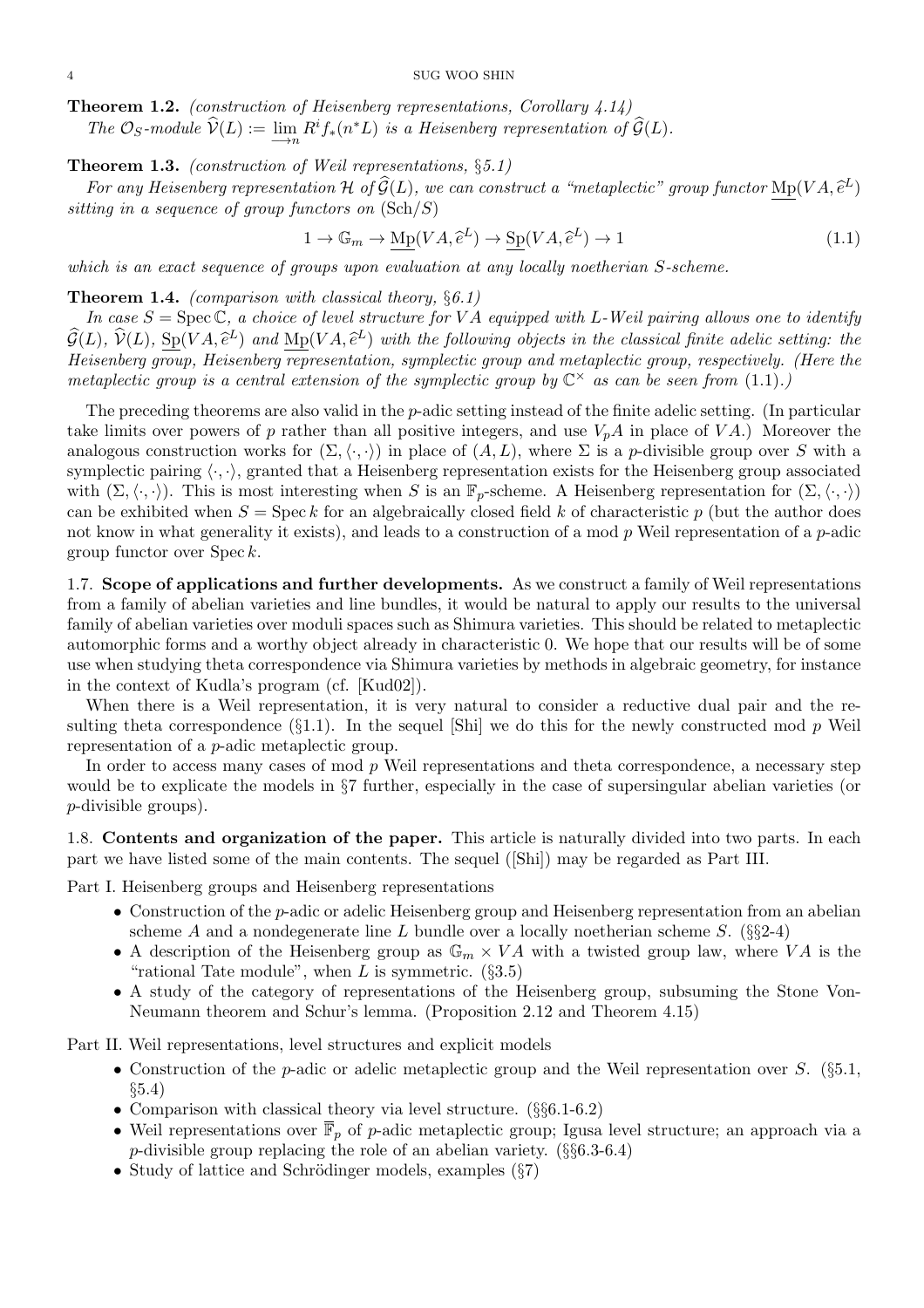1.9. **Notation and Convention.** When *S* is a scheme, denote by (Sch*/S*), (Flat*/S*) and (LocNoeth*/S*) the category of *S*-scheme, flat *S*-schemes and locally noetherian *S*-schemes, respectively. All fppf sheaves on *S* in sets or groups are considered on a small fppf site. Their category is a full subcategory of the category functors from (Flat*/S*) to the category of sets or groups. An *OS*-module always means a *quasi-coherent*  $\mathcal{O}_S$ -module in this article, and often viewed as an fppf sheaf on *S* as well. The category of  $\mathcal{O}_S$ -modules is denoted QCoh*<sup>S</sup>* .

An object of (Flat*/S*) may be viewed as an fppf sheaf in sets on *S*, and this induces a fully faithful functor. The underlined notation such as <u>Hom, End</u> and Aut denote a sheaf or a functor (rather than just a set, a group, a ring, etc) in the appropriate category determined by the context. Often Mp and Sp are defined as group functors on (Sch*/S*).

In this article we will be usually working in (Sch*/S*) for a base scheme *S*. In particular any morphism of schemes is always assumed to be an *S*-morphism and a fiber product is taken over *S*, unless specified otherwise. The tensor product of two  $\mathcal{O}_S$ -modules is denoted by  $\otimes$  (rather than  $\otimes_{\mathcal{O}_S}$ ) if there is no danger of confusion.

## 2. Finite Heisenberg groups and their representations

We use the following notation.

- *• S* is a scheme.
- $f: A \to S$  is an abelian scheme over *S* of relative dimension  $g \geq 1$ .
- $f^{\vee}: A^{\vee} \to S$  denotes the dual abelian scheme (cf. [CF90, I.1]).
- *• L* is a line bundle over *A*.
- $T_x: A \times_S T \to A \times_S T$  denotes the translation by *x*, where *T* is an *S*-scheme and  $x \in A(T)$ .
- $\lambda_L : A \to A^{\vee}$  is the morphism sending *x* to  $T_x^* L \otimes L^{-1}$ .

When we think of L, we will often go between two equivalent viewpoints: either as an invertible sheaf  $\mathcal L$ of  $\mathcal{O}_S$ -modules on *A* or as a line bundle equipped with a projection  $\pi : L \to A$  (cf. [MFK94, §I.3]). Given *L*, the corresponding  $\mathcal L$  is described as  $\mathcal L(U) = \{s : U \to L | \pi \circ s = \text{id}_U \}$  for each open subscheme *U* of *A*. By setting  $L = \text{Spec}(\bigoplus_{n \leq 0} \mathcal{L}^{\otimes n})$  (relative spectrum over *A*), we recover *L* from *L*. In order to avoid cumbersome switch of notation, we just write  $L$  for either  $L$  or the corresponding  $\mathcal{L}$ .

## 2.1. **Nondegenerate line bundles.**

**Definition 2.1.** A line bundle *L* over *A* is (relatively) **nondegenerate** if  $\lambda_L : A \to A^{\vee}$  is a finite morphism.

**Lemma 2.2.** *If L is nondegenerate then*

- *(i)*  $\lambda_L$  *is an isogeny (a surjective quasi-finite homomorphism of group schemes) and*
- *(ii)* ker  $\lambda_L$  *is a finite flat group scheme over S.*

*Proof.* We know that  $\lambda_L$  is compatible with the group scheme structures. Surjectivity and quasi-finiteness follow from the case of  $S = \text{Spec } k$  for a field  $k$  where the result is well known (cf. [BLR90, Lem 1, p.178]). Part (ii) is a consequence of the fact that any isogeny of abelian schemes is finite flat.  $\square$ 

# **Lemma 2.3.** *The following are equivalent.*

- *(i) L is nondegenerate in the above sense.*
- *(ii)* For every point  $s \in S$ , the fiber  $L_s$  over  $A_s$  is nondegenerate (i.e.  $\lambda_{L_s}$  is finite).
- *(iii)* For every geometric point  $\overline{s} \in S$ , the fiber  $L_{\overline{s}}$  over  $A_{\overline{s}}$  is nondegenerate (i.e.  $\lambda_{L_{\overline{s}}}$  is finite).

*Proof.* It is obvious that (i) implies (ii). By the flat base change theorem (applied to the base extension from *s* to  $\bar{s}$ ), (ii) and (iii) are equivalent. It remains to deduce (i) from (ii). Observe that (ii) implies that  $\lambda_L$  is quasi-finite. An easy application of the valuative criterion shows that  $\lambda_L$  is proper. Hence  $\lambda_L$  is finite.  $\square$ 

**Lemma 2.4.** *Suppose that A is defined over*  $S = \text{Spec } k$  *where*  $k$  *is a field. For a nondegenerate line bundle L* there exists a unique integer  $0 \leq \text{ind}(L) \leq g$  (the **index** of *L*) such that  $H^{\text{ind}(L)}(A, L) \neq 0$ .

*Proof.* See [Mum74, *§*16] when *k* is algebraically closed. The general case is reduced to the algebraically closed case by the flat base change theorem.

In general the following result is well-known. We present a proof as we were incompetent in finding a handy reference.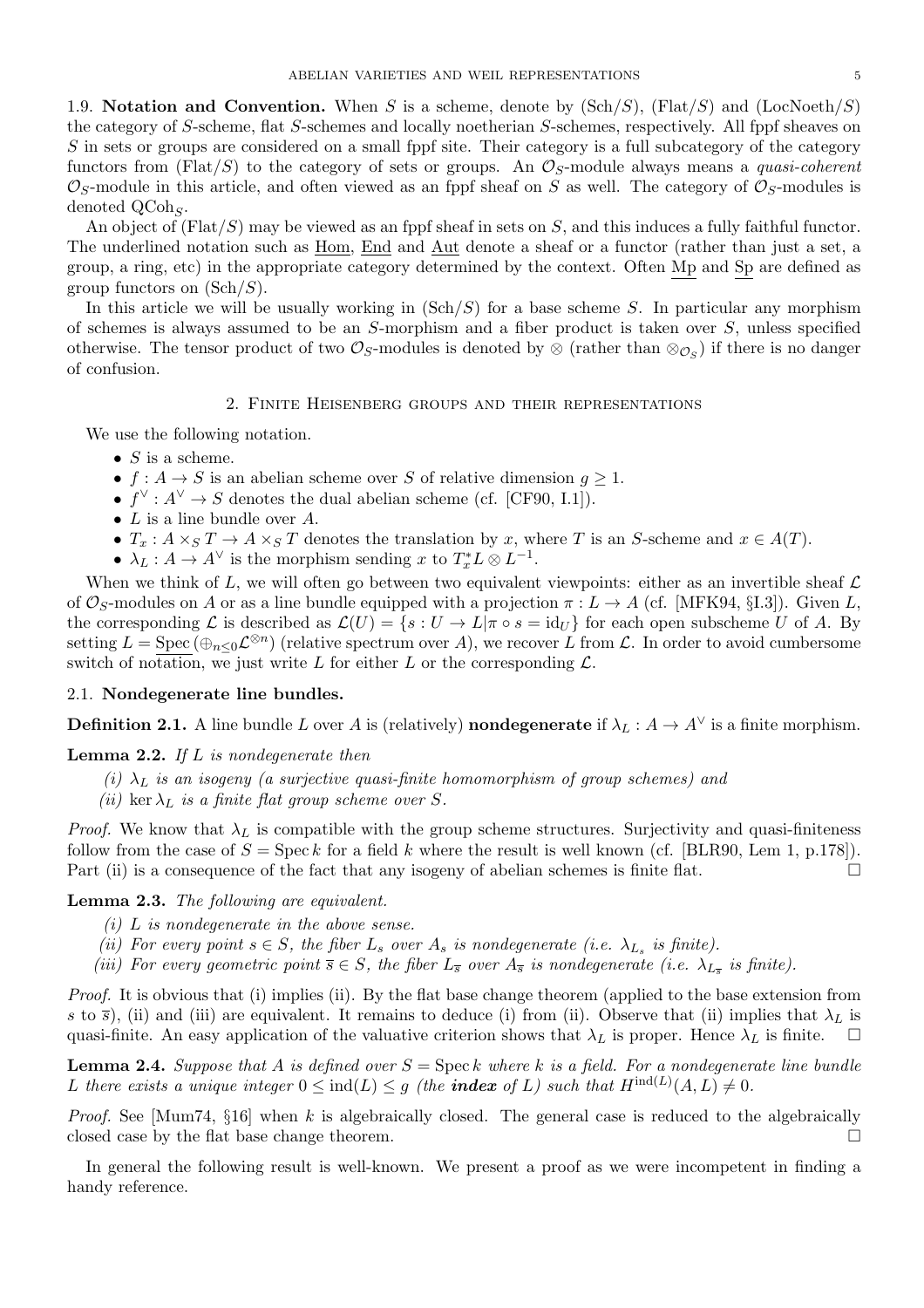**Lemma 2.5.** *Suppose that S is locally noetherian. Let L be a nondegenerate line bundle over A. The index function*  $s \mapsto \text{ind}(L_s)$  *from*  $S$  *to*  $\mathbb Z$  *is locally constant (with Zariski topology on*  $S$ ).

*Proof.* As the question is local, we may assume that *S* is noetherian and connected. We know that  $s \mapsto$  $\dim H^{i}(A_s, L_s)$  is upper semi-continuous and that  $s \mapsto \chi(L_s)$  is constant. Let *m* be the maximum value of *i* such that the function  $s \mapsto \dim H^i(A_s, L_s)$  is nonzero. (We know  $m \leq g$ .) The constancy of  $\chi(L_s)$ and Lemma 2.4 imply that  $\text{ind}(L_s) \in \{m, m-2, m-4, ...\}$  for all  $s \in S$ . Since the specialization map  $\varphi^{m+1}(s): R^{m+1}f_*L \otimes k(s) \to H^{m+1}(A_s, L_s) = 0$  is trivially surjective, Theorem III.12.11.(a) of [Har77] tells us that it is an isomorphism for every  $s \in S$ , hence  $R^{m+1}f_*L = 0$ . Then part (b) of the cited theorem implies that  $\varphi^{m}(s)$  is surjective for all  $s \in S$ . On the other hand,  $\varphi^{m-1}(s)$  is also trivially surjective for  $s \in S$ , so the same theorem shows that  $R^m f_* L$  is locally free on *S* and that  $\varphi^m(s)$  is an isomorphism. Therefore ind( $L$ <sup>*s*</sup>) = *m* for all *s* ∈ *S* and we are done.<sup>3</sup> □

**Definition 2.6.** A line bundle *L* over *A* is nondegenerate of **index**  $i \in \mathbb{Z}$  if  $\text{ind}(L_s) = i$  for all  $s \in S$ .

*Remark* 2.7*.* A nondegenerate line bundle of index 0 is none other than a relatively ample line bundle.

2.2. **Heisenberg groups.** Define an *S*-subgroup scheme  $K(L) := \ker \lambda_L$  of *A*. Concretely the group  $K(L)(T)$  for each S-scheme T consists of  $x \in A(T)$  such that  $T_x^*(L \times T) \simeq (L \times T) \otimes p_2^*M$  for some line bundle *M* on *S*, where  $p_2: A \times T \to T$  is the projection map. If *L* is nondegenerate then  $K(L)$  is a finite flat group scheme by Lemma 2.2.

Let us define a group-valued contravariant functor  $Aut(L/A)$  on  $(Sch/S)$ . The group  $Aut(L/A)(T)$  consists of pairs  $(\psi, x)$ , where  $x \in A(T)$  and  $\psi: L \times T \to L \times T$  is an isomorphism such that the following diagram commutes.

$$
L \times T \xrightarrow{\psi} L \times T
$$
  
\n
$$
(\pi,1)
$$
  
\n
$$
A \times T \xrightarrow{T_x} A \times T
$$
  
\n
$$
T
$$

The group law is provided by  $(\psi_1, x_1)(\psi_2, x_2) = (\psi_1 \psi_2, x_1 + x_2)$ . The functor Aut(*L/A*) is representable by a group scheme, to be denoted  $\mathcal{G}(L)$  and called a theta group or a **Heisenberg group (scheme)**. There is a natural sequence of *S*-group schemes

$$
1 \to \mathbb{G}_m \to \mathcal{G}(L) \to K(L) \to 1 \tag{2.1}
$$

where the maps are respectively  $\alpha \mapsto (\alpha, 0)$  and  $(\psi, x) \mapsto x$  on *T*-valued points. Here we identified  $\mathbb{G}_m$  with the automorphisms of *L* over *A*. The argument in the proof of [Mum74, *§*23, Thm 1] shows that (2.1) is exact as Zariski sheaves. The commutator map  $\mathcal{G}(L) \times \mathcal{G}(L) \to \mathcal{G}(L)$  given by  $(\gamma_1, \gamma_2) \mapsto \gamma_1 \gamma_2 \gamma_1^{-1} \gamma_2^{-1}$  has image in G*<sup>m</sup>* and induces a bilinear pairing

$$
e^L: K(L) \times K(L) \to \mathbb{G}_m.
$$

**Lemma 2.8.** *If L is nondegenerate then e <sup>L</sup> is symplectic, namely alternating and nondegenerate. (The latter means that*  $e^L$  *induces an isomorphism*  $K(L) \stackrel{\sim}{\to} \underline{\text{Hom}}_{\mathcal{O}_S}(K(L), \mathbb{G}_m)$ *.*)

*Proof.* [MB85, IV.2.4.(ii)].

2.3. **The Stone-Von Neumann theorem and Schur's lemma.** From here on we will always assume that *L* is *nondegenerate*, unless it is said otherwise.

**Definition 2.9.** ([MB85, V.1.1]) Let *G* be a group scheme over *S* and *F* an  $\mathcal{O}_S$ -module (always assumed to be quasi-coherent). We say that  $\mathcal F$  is a *G*-**representation** (on an  $\mathcal O_S$ -module) when  $\mathcal F$  is equipped with a morphism of fppf sheaves in groups  $G \to \underline{\text{Aut}}_{\mathcal{O}_S}(\mathcal{F})$ . A morphism between two *G*-representations  $\mathcal{F}_1$  and  $\mathcal{F}_2$  is a morphism of  $\mathcal{O}_S$ -modules  $\mathcal{F}_1 \to \mathcal{F}_2$  compatible with *G*-actions. The same definition makes sense when *G* is replaced with an fppf sheaf in groups.

*Remark* 2.10. In general when  $G$  is a group functor on (Sch/S), a representation of  $G$  will mean an  $\mathcal{O}_S$ module  $\mathcal F$  equipped with a morphism of group functors  $\underline{G}\to \underline{\rm Aut}_{\mathcal O_S}(\mathcal F),$  where  $\underline{\rm Aut}_{\mathcal O_S}(\mathcal F)$  is regarded as the group functor  $T \mapsto \text{Aut}_{\mathcal{O}_T}(\mathcal{F} \otimes_{\mathcal{O}_S} \mathcal{O}_T)$  on  $(\text{Sch}/S)$ .

 $3$ We refer to [Har77] only for convenience, as it has the exact form of the theorem we need. As it is written, it applies to a (locally) projective abelian scheme *A* over *S*. This is no problem as projectivity can be relaxed to properness by [DG63, III.7.7].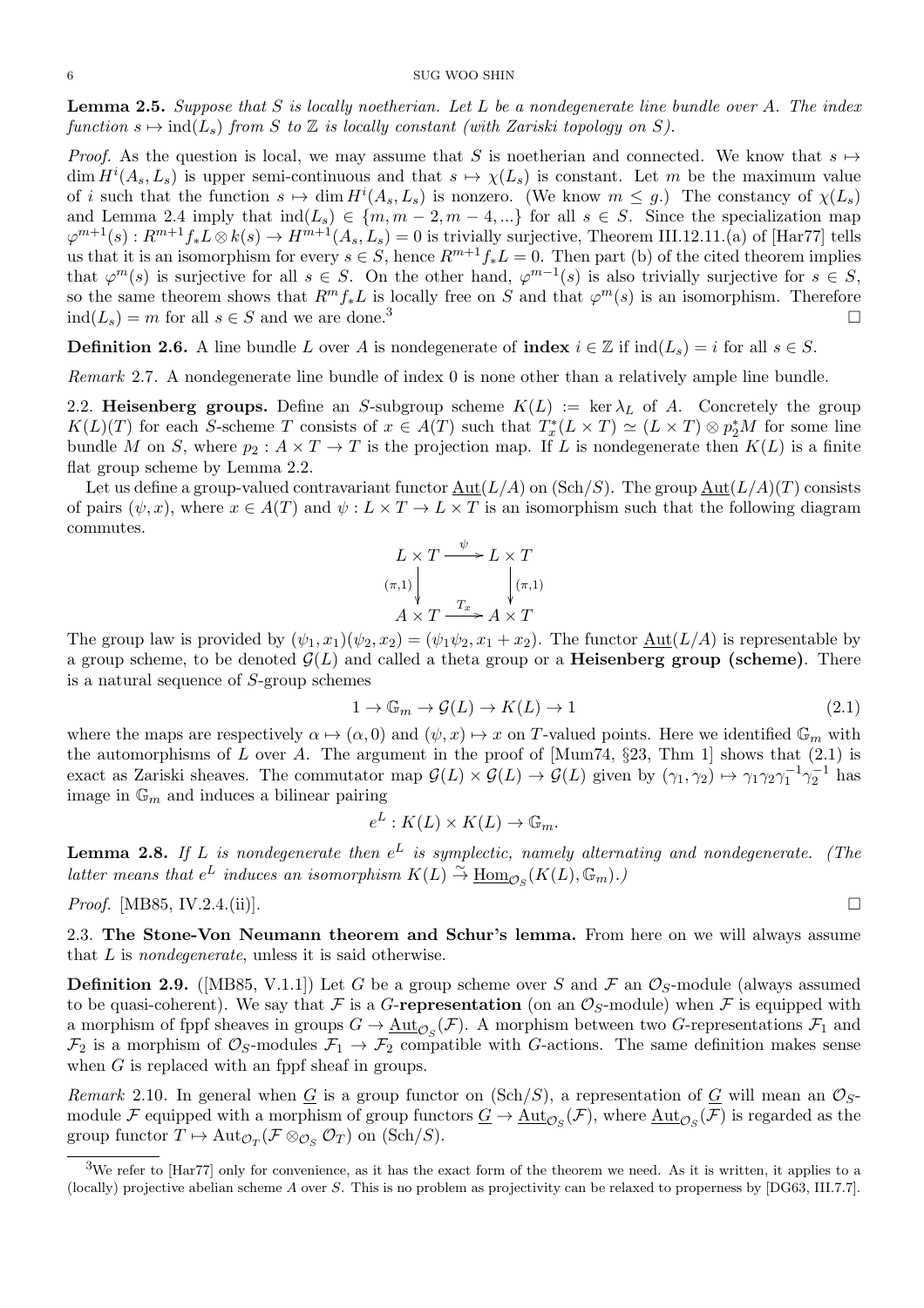**Definition 2.11.** ([MB85, V.2.1, V.2.3]) A  $\mathcal{G}(L)$ -representation  $\mathcal{F}$  is of weight  $w \in \mathbb{Z}$  if  $\mathbb{G}_m$  acts on  $\mathcal{F}$  via the character  $\lambda \mapsto \lambda^w$ . A  $\mathcal{G}(L)$ -representation  $\mathcal F$  is **irreducible** if every  $\mathcal{G}(L)$ -subrepresentation  $\mathcal F'$  of  $\mathcal F$  has the form  $\mathcal{F}' = \mathcal{F} \otimes_{\mathcal{O}_S} \mathcal{I}$  for some ideal sheaf  $\mathcal{I}$  of  $\mathcal{O}_S$  (equipped with trivial  $\mathcal{G}(L)$ -action).

Most of the time our focus will be on representations of weight 1 or *−*1. The following lemma due to Moret-Bailly (but see Remark 2.14 below) is crucial in understanding weight 1 representations of  $\mathcal{G}(L)$ .

**Proposition 2.12.** Let F be a  $\mathcal{G}(L)$ -representation of weight 1. Suppose that F is a locally free  $\mathcal{O}_S$ -module *of rank* deg *L. Then*

- *(i)*  $\mathcal F$  *is an irreducible*  $\mathcal G(L)$ *-representation.*
- *(ii)* There is an equivalence between the category of  $\mathcal{O}_S$ -modules and the category of  $\mathcal{G}(L)$ -representations *of weight 1 on*  $\mathcal{O}_S$ -modules given by  $\mathcal{M} \mapsto \underline{\text{Hom}}_{\mathcal{G}(L)}(\mathcal{F},\mathcal{M})$  and  $\mathcal{N} \mapsto \mathcal{F} \otimes \mathcal{N}$ , which are canonically *quasi-inverses of each other. (The composition of the two functors in any order is canonically isomorphic to the identity functor.)*
- *(iii)* If  $\mathcal{F}'$  is another weight 1  $\mathcal{G}(L)$ -representation which is locally free of rank deg *L*, then there exists a *unique (up to isomorphism) line bundle M on S such that*

$$
\mathcal{F}'=\mathcal{F}\otimes\mathcal{M}.
$$

 $(iv)$   $\underline{\text{End}}_{\mathcal{G}(L)}(\mathcal{F}) \simeq \mathcal{O}_S$  *canonically.* 

*Proof.* The first two assertions are contained in [MB85, V.2.4.2, V.2.4.3]. As for (iii), clearly (ii) implies that there is an  $\mathcal{O}_S$ -module M such that  $\mathcal{F}' = \mathcal{F} \otimes \mathcal{M}$ . As  $\mathcal{F}'$  and  $\mathcal{F}$  are locally free of the same rank, it follows that *M* is locally free of rank 1. Part (iv) is a consequence of (ii) since  $\underline{End}_{\mathcal{G}(L)}(\mathcal{F}) \simeq \underline{End}_{\mathcal{O}_S}(\mathcal{O}_S) \simeq \mathcal{O}_S$ .

For each  $0 \leq j \leq g$  note that  $R^j f_* L$  is naturally a  $\mathcal{G}(L)$ -representation of weight 1 (which could be the zero sheaf) in the above sense. We will need the following fundamental result on  $\mathcal{G}(L)$ -representations.

**Proposition 2.13.** *Assume that S is locally noetherian and that L has index i.*

- $(i)$   $R^{j} f_{*} L = 0$  *unless*  $j = i$ .
- (ii)  $R^i f_* L$  is locally free and  $(\text{rank}_{\mathcal{O}_S} R^i f_* L)^2 = \text{rank}_{\mathcal{O}_S} K(L) = (\text{deg } L)^2$ . In particular, it satisfies the *condition of Proposition 2.12.*
- $(iii)$   $(R<sup>i</sup>f<sub>*</sub>L)<sub>s</sub> \simeq H<sup>i</sup>(A<sub>s</sub>, L<sub>s</sub>)$  *for each*  $s \in S$ *.*

*Proof.* When  $i = 0$ , (i) and (ii) were deduced in [MFK94, Ch0, $\S5$ ] from [DG63, III. 7.7.5, 7.7.10 and 7.8.4.]. The same results of [DG63] imply (i) and (ii) for arbitrary *i*. Part (iii) amounts to the assertion that  $\varphi^{i}(s)$ is an isomorphism, which was shown in the proof of Lemma 2.5.

*Remark* 2.14. When  $S = \text{Spec } k$  for an algebraically closed field k, the results of this subsection in this case were proved in the appendix of [Sek77]. (The proof is attributed to Mumford; cf. [Mum66, *§*1].) The sheaf  $R^if_*L$  provides us with a *k*-vector space  $H^i(A, L)$  with an action of  $\mathcal{G}(L)$ . Proposition 2.13 says that  $H^{i}(A, L)$  is the unique (up to isomorphism) irreducible  $G(L)$ -representation of weight 1. When  $S = \text{Spec } \mathbb{C}$ , Proposition 2.12 implies the classical Stone Von-Neumann theorem for finite Heisenberg groups on C-vector spaces.

2.4. **Matrix coefficient map.** Let *F* be as in Proposition 2.12. Then  $\mathcal{F}^{\vee} = \underline{\text{Hom}}_{\mathcal{O}_S}(\mathcal{F}, \mathcal{O}_S)$  is a  $\mathcal{G}(L)$ representation of weight -1 via

$$
(\gamma \cdot v^{\vee})(v) = v^{\vee}(\gamma^{-1} \cdot v), \quad \gamma \in \mathcal{G}(L), \ v \in \mathcal{F}, \ v^{\vee} \in \mathcal{F}^{\vee}.
$$
 (2.2)

Equip  $\underline{\mathrm{Hom}}_{\mathbb{G}_m}(\mathcal{G}(L), \mathcal{O}_S)$  with a structure of  $\mathcal{G}(L) \times \mathcal{G}(L)$ -representation via

$$
((\gamma_1, \gamma_2) \cdot \phi)(\gamma) = \phi(\gamma_2^{-1} \gamma \gamma_1), \quad \gamma_1, \gamma_2, \gamma \in \mathcal{G}(L), \ \phi \in \underline{\text{Hom}}_{\mathbb{G}_m}(\mathcal{G}(L), \mathcal{O}_S). \tag{2.3}
$$

**Lemma 2.15.** The map sending  $v \otimes v^{\vee}$  to  $\gamma \mapsto v^{\vee}(\gamma v)$  yields an isomorphism of  $\mathcal{G}(L) \times \mathcal{G}(L)$ -representations

 $\mathcal{F} \otimes \mathcal{F}^{\vee} \overset{\sim}{\to} \underline{\text{Hom}}_{\mathbb{G}_m}(\mathcal{G}(L), \mathcal{O}_S).$ 

*Proof.* [MB85, Thm V.2.4.2.(i)]. □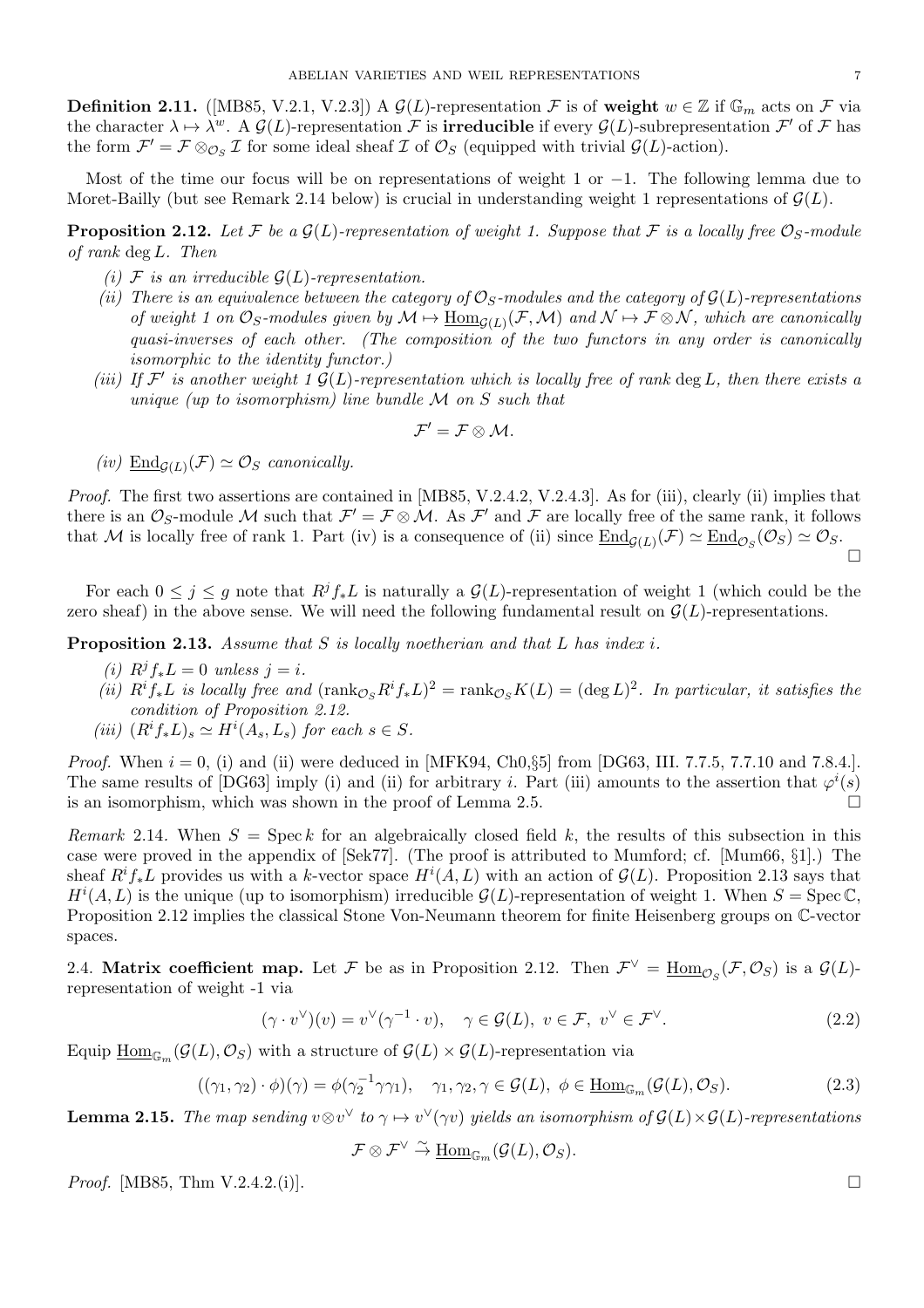#### 3. Adelic and *p*-adic Heisenberg groups

In this section we consider not only a single abelian scheme *A* but coverings of *A* simultaneously in order to obtain a theory of *p*-adic and adelic Heisenberg groups. Although it would be natural to deal with a tower of abelian schemes in the sense of Mumford ([Mum67b, *§*7]), which involves all isogenies to *A*, we have chosen to work with only multiplication by *n* maps  $(n \in \mathbb{Z}_{>0})$  in favor of simplicity and concreteness. (If one wishes to make the analogue of Mumford's polarized tower of abelian schemes in our context, one may relax the ampleness condition and allow line bundles to be nondegenerate.)

Keep the notation from the previous section. In particular *L* is a nondegenerate line bundle over *A*. We do not assume that *L* is symmetric until *§*3.5. No condition (such as being locally noetherian) is imposed on *S* in *§*3.

3.1. **Construction of** *T* **and** *V* **.** This subsection is about a general construction. Let *X* be a commutative group scheme over *S*. For each  $n \in \mathbb{Z}_{>0}$ , let  $n : X \to X$  denote the multiplication by *n* map by a slight abuse of notation. Assume that

(\*) For every  $n \geq 1$ , the map *n* is finite and flat.

Set  $X[n] := \ker n$ , which is a finite flat group scheme, and

$$
TX := \varprojlim_n X[n]
$$

with respect to  $m: X[mn] \to X[n]$  for each  $m, n \geq 1$ . Since the latter maps are finite (thus affine) *S*morphisms, [DG67, IV.8.2.3] implies that the limit *T X* exists in the category of *S*-group schemes. The underlying structure ring is  $TX = \text{Spec}(\varinjlim \mathcal{O}_{X[n]}),$  and as a group functor

$$
TX(T) = \{(x_r)_{r \geq 1} | x_r \in X[r](T), \ rx_{rs} = x_s, \text{ if } r, s \geq 1 \}.
$$

Define an ind-group scheme

$$
VX:=\varinjlim TX
$$

with respect to  $m: TX \to TX$  (from the *n*-th copy of *TX* to the *mn*-th copy, for all  $m, n \ge 1$ ). As a group functor, for each *S*-scheme *T*,

$$
VX(T) = \{(x_r)_{r \ge 1} | x_r \in X(T), \ Nx_1 = 0 \text{ for some } N \ge 1, \ rx_{rs} = x_s, \ \forall r, s \ge 1\}.
$$
 (3.1)

By a variant of Yoneda's lemma, *V X* is determined as an ind group scheme by the above description as a group functor. By allowing  $m, n$  to run over powers of a prime  $p$ , we can similarly define  $T_p$  and  $V_p$ . Note that there is a canonical isomorphism  $TX \simeq \prod_p T_p X$ , functorial in X. There is a canonical action of  $\hat{\mathbb{Z}}$  on *TX*, coming from the compatible canonical actions of  $\mathbb{Z}/r\mathbb{Z}$  on  $X[r]$ <br>There is a canonical isomorphism  $TX \simeq \prod_p T_p X$ , functorial in X.<br>There is a canonical action of  $Z_p$  scheme by the above description as a<br>e can similarly define  $T_p$  and  $V_p$ . Note<br> $X$ .<br>ible canonical actions of  $\mathbb{Z}/r\mathbb{Z}$  on  $X[r]$ <br> $\mathbb{Z}_p$  on  $VX$ . Similarly  $\mathbb{Z}_p$  and  $\mathbb{Q}_p$  act on

for *r*  $\geq$  1. The  $\hat{\mathbb{Z}}$ -action on *TX* patches to an action of  $\mathbb{A}^{\infty}$  = lim<sub>*n*</sub></sub> for  $r \geq 1$ . The  $\hat{\mathbb{Z}}$ -action on *TX* patches to an action of  $\mathbb{A}^{\infty} = \lim_{n \to \infty} \frac{1}{n}$ 1 *n*

 $T_pX$  and  $V_pX$ , respectively.

The construction of *TX*, *VX*,  $T_pX$  and  $V_pX$  is functorial in *X* and carries over to commutative flat ind-group schemes *X* satisfying (\*) above. For instance,  $T_pX$  and  $V_pX$  make sense for *p*-divisible groups *X* over *S*.

**Example 3.1.** There are natural isomorphisms  $T\mathbb{G}_m \simeq T\mu_\infty$ ,  $T(\mathbb{Q}/\mathbb{Z}) \simeq \widehat{\mathbb{Z}}$ ,  $T_p(\mathbb{Q}_p/\mathbb{Z}_p) \simeq \mathbb{Z}_p$  and  $T_p\mathbb{G}_m \simeq T_p$  $T_p\mu_p \infty$ .

**Example 3.2.**  $T_p\mu_{p^{\infty}} = \underline{\text{Spec}}(\underline{\lim}\mathcal{O}_S[T]/(T^{p^n}-1))$  with transition maps  $f(T) \mapsto f(T^p)$ .

**Example 3.3.** If *X* has bounded torsion, i.e. there exists  $n \geq 1$  such that  $X[n] = X[mn]$  for all  $m \geq 1$ , then  $TX$ ,  $V X$ ,  $T_p X$  and  $V_p X$  are all trivial group schemes.

An important case is when *X* is an abelian scheme. An isogeny of abelian scheme  $\alpha : A' \to A$  is said to be **bounded** if ker  $\alpha \subset A[n]$  for some  $n \geq 1$ . (This condition is automatic if *S* has finitely many connected components because the fiberwise rank of ker  $\alpha$  is locally constant on *S*, but not in general; Suppose that  $S = \coprod_{j\geq 1} S_j$  and that for each  $j, S_j \neq \emptyset$  and  $\alpha$  is the multiplication by j on  $A \times_S S_j$ . Then  $\alpha$  is not bounded.) A map of ind-group schemes  $\beta: VA' \to VA$  is said to be **bounded** if  $mTA \subset \beta(nTA') \subset TA$ for some  $m, n \ge 1$ . The same notion is defined for a map  $V_p \Sigma' \to V_p \Sigma$  where  $\Sigma'$  and  $\Sigma$  are *p*-divisible groups over *S*.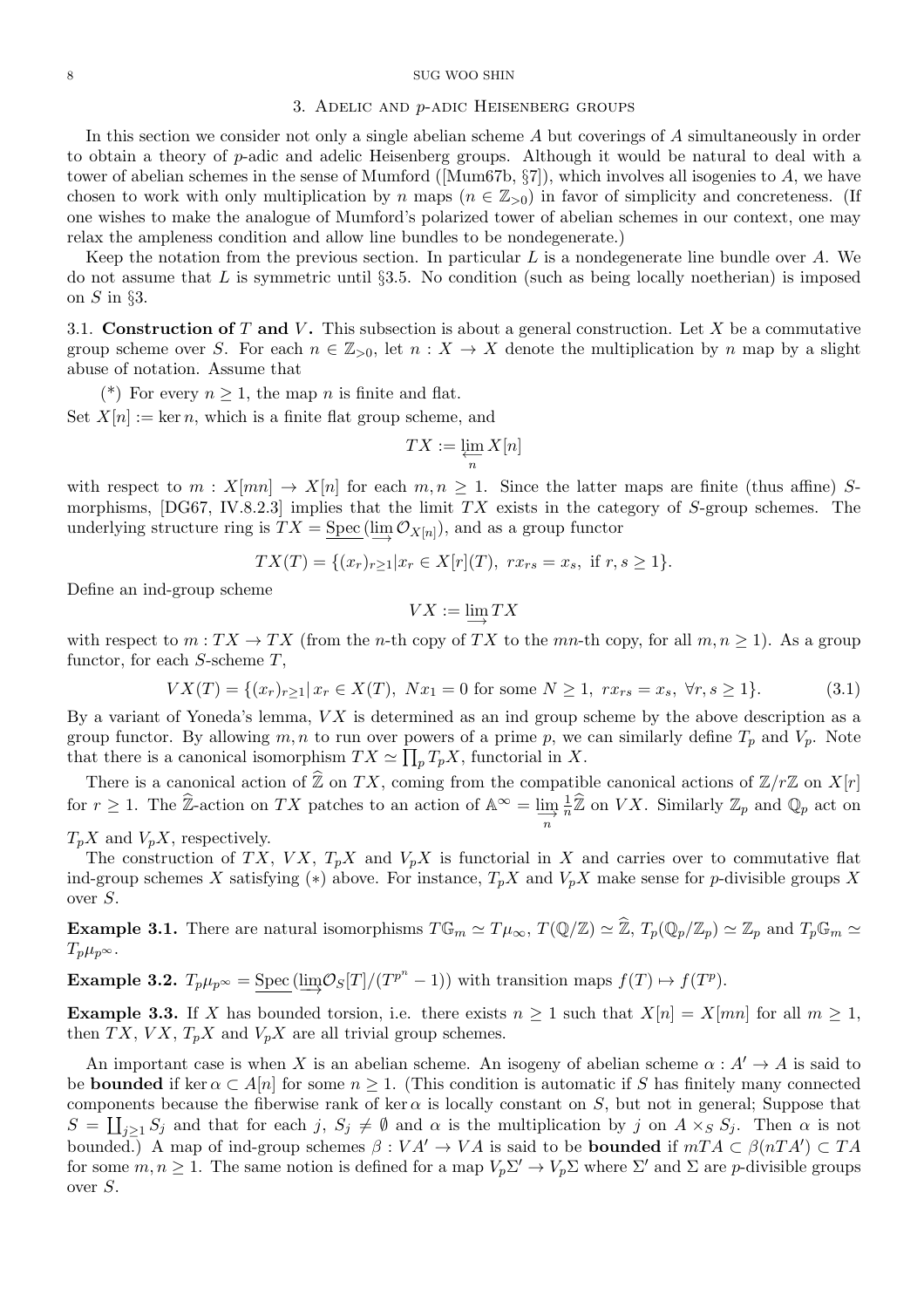**Lemma 3.4.** Let  $\alpha : A' \to A$  be a bounded isogeny of abelian schemes. The induced map  $V(\alpha) : VA' \to VA$ *sending*  $(x_r)_{r>1}$  *to*  $(\alpha(x_r))_{r>1}$  *is a bounded isomorphism.* 

*Proof.* The proof is straightforward. We remark that the boundedness of  $\alpha$  is needed to ensure that  $V(\alpha)$  is an invertible map. Also note that if ker  $\alpha \subset A'[m]$  then  $mTA \subset V(\alpha)(TA') \subset TA$ .

*Remark* 3.5. In the geometric theory of theta functions à la Mumford, one reason why *VA* naturally shows up is that an (ample) line bundle over *A* can be trivialized over *V A*. In this regard, *V A* is the analogue of the universal covering spaces for complex abelian varieties. Unsurprisingly we will see *V A* appearing in the construction of adelic Heisenberg groups and Weil representations.

**Lemma 3.6.** *The scheme T A is flat over S and defines an fppf sheaf in groups on* (Flat*/S*)*. The ind-scheme VA* also defines an fppf sheaf in groups on (Flat/S). The same is true for  $T_pA$  and  $V_pA$ .

*Proof.* Let us show that *TA* is flat over *S*. We may assume that *S* is affine. Let  $S = \text{Spec } C$  and  $A[n] =$ Spec  $B_n$  for  $n \geq 1$ . As  $m : A[mn] \to A[n]$  is surjective, we see that  $m^* : B_n \to B_{mn}$  is injective. As  $B_n$  is a flat *<sup>C</sup>*-algebra, lim*−→ B<sup>n</sup>* is also. Hence the assertion about *T A* follows. The fppf sheaf axiom for *V A* is easily deduced from that for *TA*. The case of  $T_pA$  and  $V_pA$  is proved in the same way.

Consider a category of *p*-divisible groups over *S* in which morphisms are bounded isogenies, and then obtain a new category by inverting bounded isogenies. When  $\Sigma$  is a *p*-divisible group over  $S$ , let  $\underline{\mathrm{Aut}}_{S}^{0,b}(\Sigma)$ denote the automorphism group functor on  $(\text{Sch}/S)$  arising from the latter category. Let  $\underline{\text{Aut}}_S^{\text{b}}(V_p \Sigma)$  be the group functor on (Sch*/S*) assigning bounded automorphisms. Define a map

$$
\xi: \underline{\mathrm{Aut}}_{S}^{0,b}(\Sigma) \to \underline{\mathrm{Aut}}_{S}^{b}(V_{p}\Sigma)
$$

by  $\alpha \mapsto ((x_{p^r})_{r \geq 0} \mapsto (\alpha(x_{p^r}))_{r \geq 0}),$  where  $x_1 \in \Sigma$  and  $x_{p^r} = px_{p^{r+1}}$ .

**Lemma 3.7.** *The above map*  $\xi$  *is an isomorphism.* 

*Proof.* It suffices to present the inverse map  $\xi^{-1}$  of  $\xi$ . Let  $\alpha \in \underline{\mathrm{Aut}}_{S}^{b}(V_{p}\Sigma)$  so that  $p^{m}T_{p}\Sigma \subset p^{n}\alpha(T_{p}\Sigma) \subset T_{p}\Sigma$ for some  $m \ge n \ge 0$ . For each  $r \ge 0$ ,  $p^n \alpha$  maps  $\frac{1}{p^r}T_p \Sigma$  to itself, thus inducing a map  $\Sigma[p^r] \to \Sigma[p^r]$  by taking quotients by  $T_p \Sigma$ . By patching these maps, we obtain a map  $\alpha' : \Sigma \to \Sigma$  such that ker  $\alpha'$  is killed by  $p^m$ , hence  $\alpha'$  is bounded. Then we define  $\xi^{-1}(\alpha) = p^{-n}\alpha'$ . It is routine to verify that  $\xi^{-1}$  is indeed the inverse map of *ξ*. taking quotients by  $T_p \Sigma$ . By patching these maps, we obtain a map  $\alpha' : \Sigma \to \Sigma$  such that ker  $\alpha'$  is killed<br>by  $p^m$ , hence  $\alpha'$  is bounded. Then we define  $\xi^{-1}(\alpha) = p^{-n} \alpha'$ . It is routine to verify that  $\xi^{-1}$  is i

3.2. **Construction of adelic and** *p***-adic Heisenberg groups.** Let  $\tilde{A}$  be the *S*-group scheme, equipped with  $u : \tilde{A} \to A$ , which is the inverse limit of the coverings  $n : A \to A$  for all integers  $n \ge 1$ . (Cf. [MNN07, 4.27].) The limit  $\tilde{A}$  exists as a group scheme since the maps  $n$  are affine, again by [DG67, IV.8.2.3]. We have that  $TA = \ker u$  in the notation of §3.1. Set  $\frac{1}{n}TA := u^{-1}(A[n]) = \ker(nu)$ . (We interpret  $u^{-1}(A[n])$  as with  $u : \tilde{A} \rightarrow$ <br>4.27].) The li<br>have that  $TA$ <br> $\tilde{A} \times_{u,A} A[n].$ 

**Lemma 3.8.** *For each*  $n \in \mathbb{Z}_{>0}$ ,  $K(n^*L) \simeq A \times_{n^2, A} K(L)$  *canonically. In other words,* 

$$
K(n^*L)(T) = \{ x \in A(T) | n^2x \in K(L)(T) \}.
$$

*Proof.* Set  $L_T := L \times T$ . For  $x \in A(T)$ ,

$$
T_x^* n^* L_T \otimes (n^* L_T)^{-1} \simeq n^* (T_{nx} L_T \otimes L_T^{-1}) \simeq T_{n^2x}^* L_T \otimes L_T^{-1}
$$

where the second isomorphism results from the theorem of the square. Therefore  $x \in K(n^*L)(T)$  if and only if  $n^2x$  ∈  $K(L)(T)$ .  $\Box$ 

Set  $T(A, L) := u^{-1}(K(L))$  and  $\frac{1}{n}T(A, L) := (nu)^{-1}(K(L))$ . There are canonical identifications (as schemes over *A*)

$$
\frac{1}{n}TA \simeq \varprojlim_{m \ge 1} A[mn], \qquad T(A, L) \simeq \varprojlim_{m \ge 1} K(m^*L).
$$

 $\Box$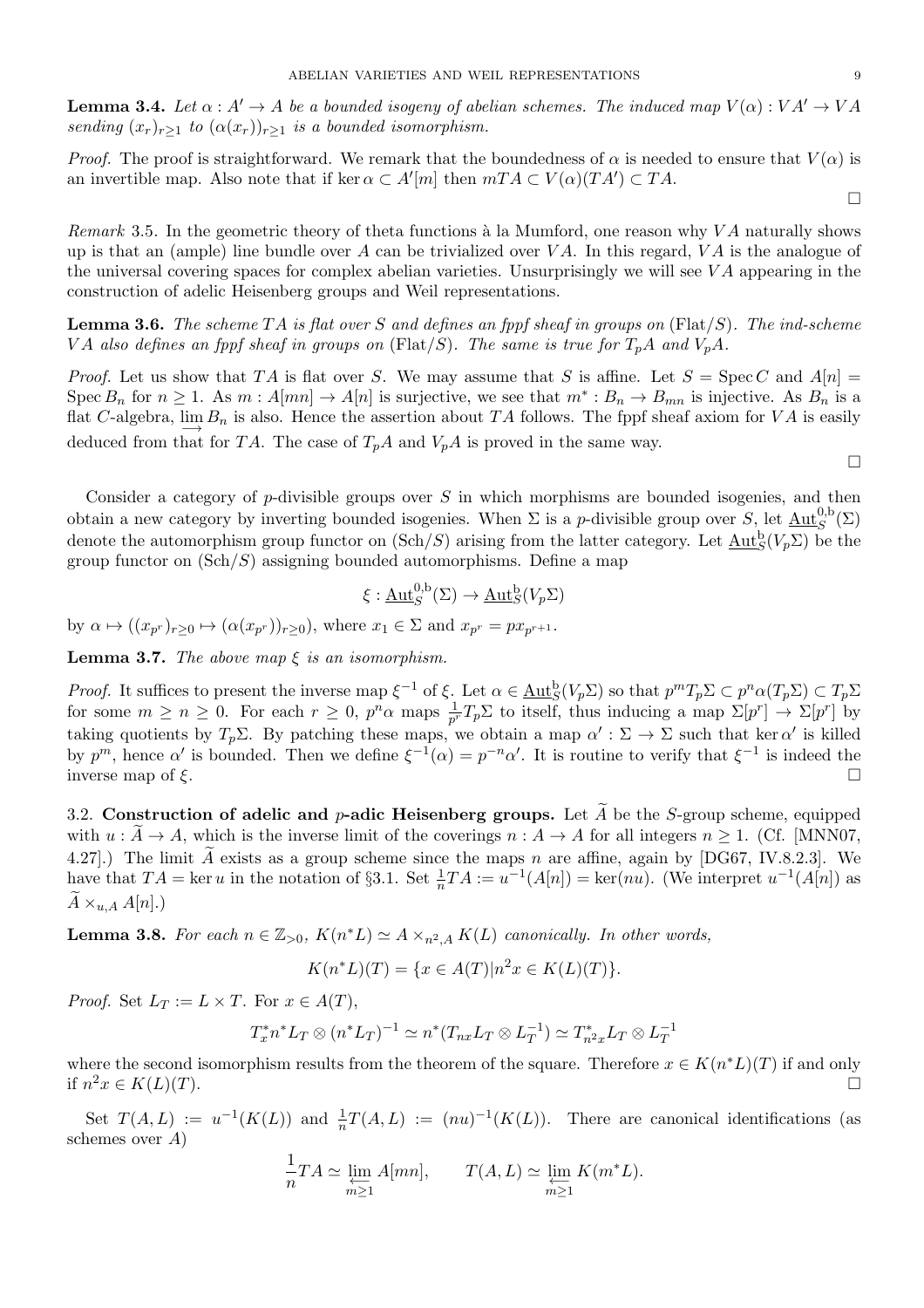We have a natural projection  $u: \frac{1}{n}$  $\frac{1}{n}TA \to A[n]$ . For  $m, n \in \mathbb{Z}_{>0}$ ,  $m: A \to A$  induces  $\frac{1}{mn}TA \stackrel{\sim}{\to} \frac{1}{n}TA$ . Its inverse map is denoted by  $\frac{1}{m} : \frac{1}{n}$  $\frac{1}{n}T\ddot{A} \stackrel{\sim}{\rightarrow} \frac{1}{mn}T\dot{A}$ . Similarly there are natural maps

$$
\frac{1}{n^2}T(A,L) = T(A,n^*L) \twoheadrightarrow K(n^*L), \qquad \frac{1}{m} : \frac{1}{n}T(A,L) \xrightarrow{\sim} \frac{1}{mn}T(A,L).
$$

A concrete description of *T*(*A, L*) is that for each *S*-scheme *T*,

$$
T(A, L)(T) = \{(x_r)_{r \ge 1} | x_r \in A(T), x_1 \in K(L)(T), x_r = sx_{rs}, \forall r, s \ge 1 \}.
$$

The ind-group scheme  $VA$  (§3.1) is canonically identified with the ind-scheme arising from  $\{\frac{1}{n}\}$  $\frac{1}{n}TA\}_{n\geq 1}$  with the inclusions  $\frac{1}{n}TA \hookrightarrow \frac{1}{mn}TA$  for  $m, n \geq 1$ , as can be seen by the following commutative diagram.

$$
\cdots \longrightarrow TA \xrightarrow{m} TA \longrightarrow TA \longrightarrow \cdots
$$
  
\n
$$
n \uparrow \sim \qquad mn \uparrow \sim
$$
  
\n
$$
\cdots \longrightarrow \frac{1}{n}TA \longrightarrow \frac{1}{mn}TA \longrightarrow \cdots
$$

There are natural inclusions  $\frac{1}{n}TA \hookrightarrow VA$  and  $\frac{1}{n}T(A, L) \hookrightarrow VA$  for each  $n \geq 1$ .

set  $\widetilde{G}(n^*L) := \mathcal{G}(n^*L) \times_{K(n^*L)} \frac{1}{n^2}$  $\cdots \longrightarrow \frac{1}{n} T A \longrightarrow \frac{1}{mn} T A \longrightarrow \cdots$ <br>  $\hookrightarrow VA$  and  $\frac{1}{n} T(A, L) \hookrightarrow VA$  for each  $n \geq 1$ .<br>  $\frac{1}{n^2} T(A, L)$ . The canonical projection  $\widetilde{\mathcal{G}}(n^*L) \rightarrow \frac{1}{n^2} T(A, L)$  will be labeled by  $j_n$ . The next lemma will endow us with an inclusion  $(3.4)$  later.

**Lemma 3.9.** Let T be an S-scheme,  $x' \in A(T)$  and  $(\psi, x) \in \mathcal{G}(n^*L)(T)$ . Suppose that  $x = mx'$ . Then there exists a unique  $\psi': (mn)^*L \stackrel{\sim}{\to} (mn)^*L$  such that  $(\psi', x') \in \mathcal{G}((mn)^*L)(T)$  and the following commutes

$$
(mn)^{*}L \xrightarrow{\psi'} (mn)^{*}L
$$
\n
$$
\downarrow \qquad \qquad \downarrow
$$
\n
$$
n^{*}L \xrightarrow{\psi} n^{*}L
$$
\n(3.2)

*where the vertical maps are the projection maps (as*  $(mn)^*L$  *<i>is the fiber product of*  $n^*L$  *with A over*  $m : A \rightarrow$ *A).*

*Proof.* Without loss of generality we may assume that  $n = 1$ . The uniqueness is easy. If  $(\psi', x')$ ,  $(\psi'', x') \in$  $\mathcal{G}(m^*L)(T)$  have the property as above, then the difference  $(\psi''(\psi')^{-1}, 0)$  is in the image of some  $t \in \mathbb{G}_m(T)$ under  $\mathbb{G}_m \to \mathcal{G}(L)$ . This means that (3.2) remains commutative after multiplying *t* to the top arrow. This implies that  $t = 1$  and  $\psi' = \psi''$ .

Let us verify the existence of  $\psi'$ . The fact that  $(\psi, x) \in \mathcal{G}(L)(T)$  induces an isomorphism  $\xi : L \stackrel{\sim}{\to} T_x^*L$ making the top triangle in the left diagram commute. In the two diagrams, the rectangles are cartesian squares. (We are abusing the notation to use A and L to denote  $A \times_S T$  and  $L \times_S T$ .)



Then  $m^*L \stackrel{m^*\xi}{\simeq} m^*T_x^*L \simeq T_{x'}^*m^*L$ . (The latter holds because  $m \circ T_{x'} = T_x \circ m$ .) Let  $\psi' \in \underline{\text{Aut}}(m^*L)(T)$  be the latter map composed with  $T^*_{x'}m^*L \simeq m^*L$  in the above diagram. Then  $(\psi', x') \in \mathcal{G}(m^*L)(T)$ , thereby (3.2) commutes up to an automorphism of *L* fixing  $L \rightarrow A$ . Such an automorphism is a multiplication by  $s \in \mathcal{O}_T^{\times}$ . The commutativity of (3.2) is achieved by multiplying *t* to  $\psi'$ .

*Remark* 3.10. (This remark is to be recalled in the proof of Lemma 4.5.) By associating  $\psi'$  to  $x' \in A[m](T)$ with  $x = 0$  and  $\psi = id$  in Lemma 3.9, we can define an action of  $A[m]$  on  $(mn)^*L$ . This action is the same as the *A*[*m*]-action induced on  $(mn)^*L$  via Proposition 4.1 (by taking  $G = A[m]$  and  $\xi$  to be  $n : A \to A$ ). This can be seen from the fact that the quotient of  $(mn)^*L$  with respect to the former  $A[m]$ -action is  $n^*L$ , as shown in the proof of Lemma 3.15.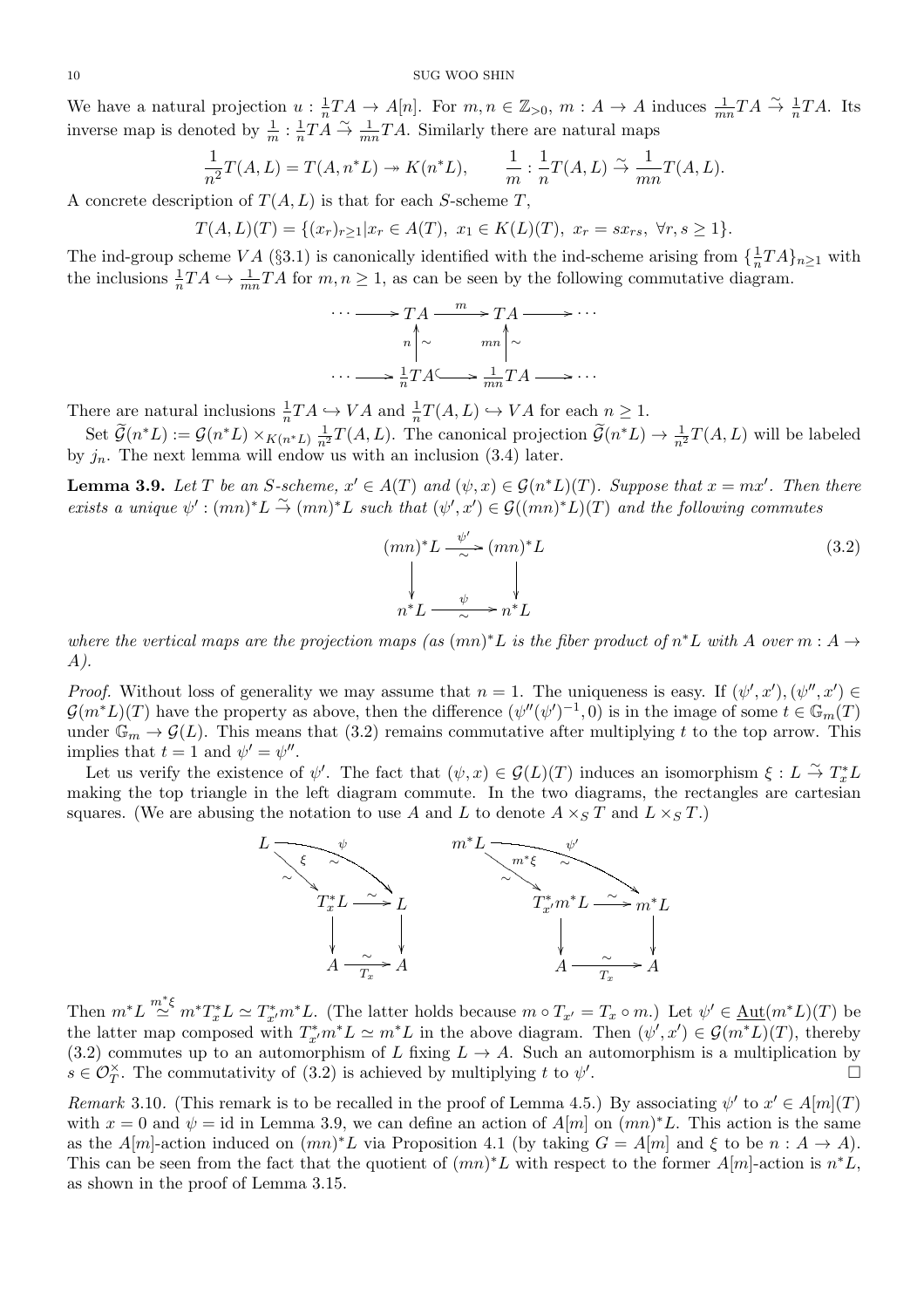ABELIAN VARIETIES AND WEIL REPRESENTATIONS<br> **Corollary 3.11.** For each S-scheme T, the set  $\tilde{G}(n^*L)(T)$  may be described as the set of  $(\psi_r, x_r)_{r \geq 1}$  such *that*

- *(i)*  $(\psi_r, x_r) \in \mathcal{G}((rn)^*L)(T)$  *for all*  $r \geq 1$ *,*
- *(ii)*  $x_r = s x_{rs}$  *for all*  $r, s \geq 1$  *and*
- *(iii) the following diagram commutes for all*  $r, s \geq 1$ *.*

$$
(rsn)^{*}L \xrightarrow{\psi_{rs}} (rsn)^{*}L
$$
  
\n
$$
\downarrow \qquad \qquad \downarrow
$$
  
\n
$$
rn^{*}L \xrightarrow{\psi_{r}} rn^{*}L
$$

 $\downarrow$ <br> $rn^*L \xrightarrow{\psi_r} rn^*L$ <br>Proof. The set of  $(\psi_r, x_r)_{r \geq 1}$  in the corollary will be temporarily called  $\widetilde{\mathcal{G}}_0(n^*L)(T)$ . As  $\widetilde{\mathcal{G}}(n^*L) = \mathcal{G}(n^*L) \times_{K(n^*L)} \mathcal{G}(n^*L)$ 1 *n*<sup> $\psi$ </sup><sub>*rn*<sup> $*$ </sup>L  $\longrightarrow$   $rn^*L$   $\longrightarrow$   $rn^*L$ <br>*Proof.* The set of  $(\psi_r, x_r)_{r \geq 1}$  in the corollary will be temporarily called  $\widetilde{\mathcal{G}}_{n^2}T(A, L)$ , we see that  $\widetilde{\mathcal{G}}(n^*L)(T)$  consists of  $\psi_1$  and  $(x_r)_{r \geq 1}$  </sub>

- *•*  $(\psi_1, x_1) \in \mathcal{G}(n^*L)(T)$ ,
- $x_r = sx_{rs}$  for all  $r, s \geq 1$ .

There is an obvious map

$$
\widetilde{\mathcal{G}}_0(n^*L)(T) \to \widetilde{\mathcal{G}}(n^*L)(T) \tag{3.3}
$$

forgetting  $\psi_r$  for  $r \geq 2$ . By Lemma 3.9, for a choice of  $\psi_1$  and  $(x_r)_{r \geq 1}$ , there exists a sequence  $(\psi_r)_{r \geq 2}$ satisfying (iii) of the corollary, and such a sequence is unique. Therefore (3.3) is a bijection.

 $\Box$ 

getting  $\psi_r$  for  $r \geq 2$ . By Lemma 3.9, for a choice of  $\psi_1$  and  $(x_r)_{r\geq 1}$ , there exists a sequence  $(\psi_r)_{r\geq 2}$ <br>isfying (iii) of the corollary, and such a sequence is unique. Therefore (3.3) is a bijection.<br><br>He Corollary 3.11. It is flat over *S* and defines an fppf sheaf on *S* by essentially the same argument as in the proof of Lemma 3.6. Thanks to Lemma 3.9 we have a map of group schemes

$$
i_{n,mn} : \widetilde{\mathcal{G}}(n^*L) \to \widetilde{\mathcal{G}}((mn)^*L)
$$
\n(3.4)

sending  $((\psi_r, x_r)_{r \geq 1}) \mapsto ((\psi'_r, x'_r)_{r \geq 1})$  on *T*-valued points, where  $x'_r = x_{rm}$  and  $\psi'_r = \psi_{rm}$ .<br> **Lemma 3.12.** The following diagram commutes and its rows are fppf exact.<br>  $1 \longrightarrow \mathbb{G}_m \longrightarrow \widetilde{\mathcal{G}}(n^*L) \xrightarrow{j_n} \frac{1}{$ 

**Lemma 3.12.** *The following diagram commutes and its rows are fppf exact.*

$$
1 \longrightarrow \mathbb{G}_m \longrightarrow \widetilde{\mathcal{G}}(n^*L) \xrightarrow{j_n} \frac{1}{n^2} T(A, L) \longrightarrow 1
$$
  
\n
$$
\downarrow id \qquad \qquad \downarrow i_{n, mn} \qquad \qquad \downarrow 1/m
$$
  
\n
$$
1 \longrightarrow \mathbb{G}_m \longrightarrow \widetilde{\mathcal{G}}((mn)^*L) \xrightarrow{j_{mn}} \frac{1}{(mn)^2} T(A, L) \longrightarrow 1
$$

*Proof.* Everything is obvious possibly except the surjectivity. The map  $j_n$  is fppf surjective as it is a base change of the fppf surjective map  $\mathcal{G}(n^*L) \to K(n^*L)$  (cf. §2.2). Similarly  $j_{mn}$  is fppf surjective.<br>
Let us define an ind-group scheme via  $i_{n,mn}$ :<br>  $\widehat{\mathcal{G}}(L) := \underline{\lim} \, \widetilde{\mathcal{G}}(n^*L)$ .

Let us define an ind-group scheme via *in,mn*:

$$
\widehat{\mathcal{G}}(L):=\varinjlim_{n}\widetilde{\mathcal{G}}(n^{*}L).
$$

Let us define an indegroup sending via  $\iota_{n,mn}$ .<br>  $\widehat{\mathcal{G}}(L) := \varinjlim_{n} \widetilde{\mathcal{G}}(n^*L).$ <br>
Under the limit, the maps  $nj_n : \widetilde{\mathcal{G}}(n^*L) \to \frac{1}{n}T(A,L)$  induce a map  $\widehat{j} : \widehat{\mathcal{G}}(L) \to VA$ . The fact that  $\widetilde{\mathcal{G}}(n^*$  $\widehat{\mathcal{G}}(L) := \varinjlim_{n} \widetilde{\mathcal{G}}(n^*L).$ <br>Under the limit, the maps  $n j_n : \widetilde{\mathcal{G}}(n^*L) \to \frac{1}{n} T(A, L)$  induce a map  $\widehat{j} : \widehat{\mathcal{G}}(L) \to VA$ . The fact that  $\widetilde{\mathcal{G}}(n^*L)$  are fppf sheaves shows that  $\widehat{\mathcal{G}}(L)$  is a sequences. are fppf sheaves shows that  $\hat{G}(L)$  is also one. We have a commutative diagram where rows are fppf exact

$$
1 \longrightarrow \mathbb{G}_m \longrightarrow \widetilde{\mathcal{G}}(n^*L) \xrightarrow{n j_n} \frac{1}{n} T(A, L) \longrightarrow 1
$$
\n
$$
\downarrow \text{id} \qquad \qquad \downarrow \qquad \qquad \downarrow \text{natural}
$$
\n
$$
1 \longrightarrow \mathbb{G}_m \longrightarrow \widehat{\mathcal{G}}(L) \xrightarrow{\hat{j}} V A \longrightarrow 1
$$
\n(3.5)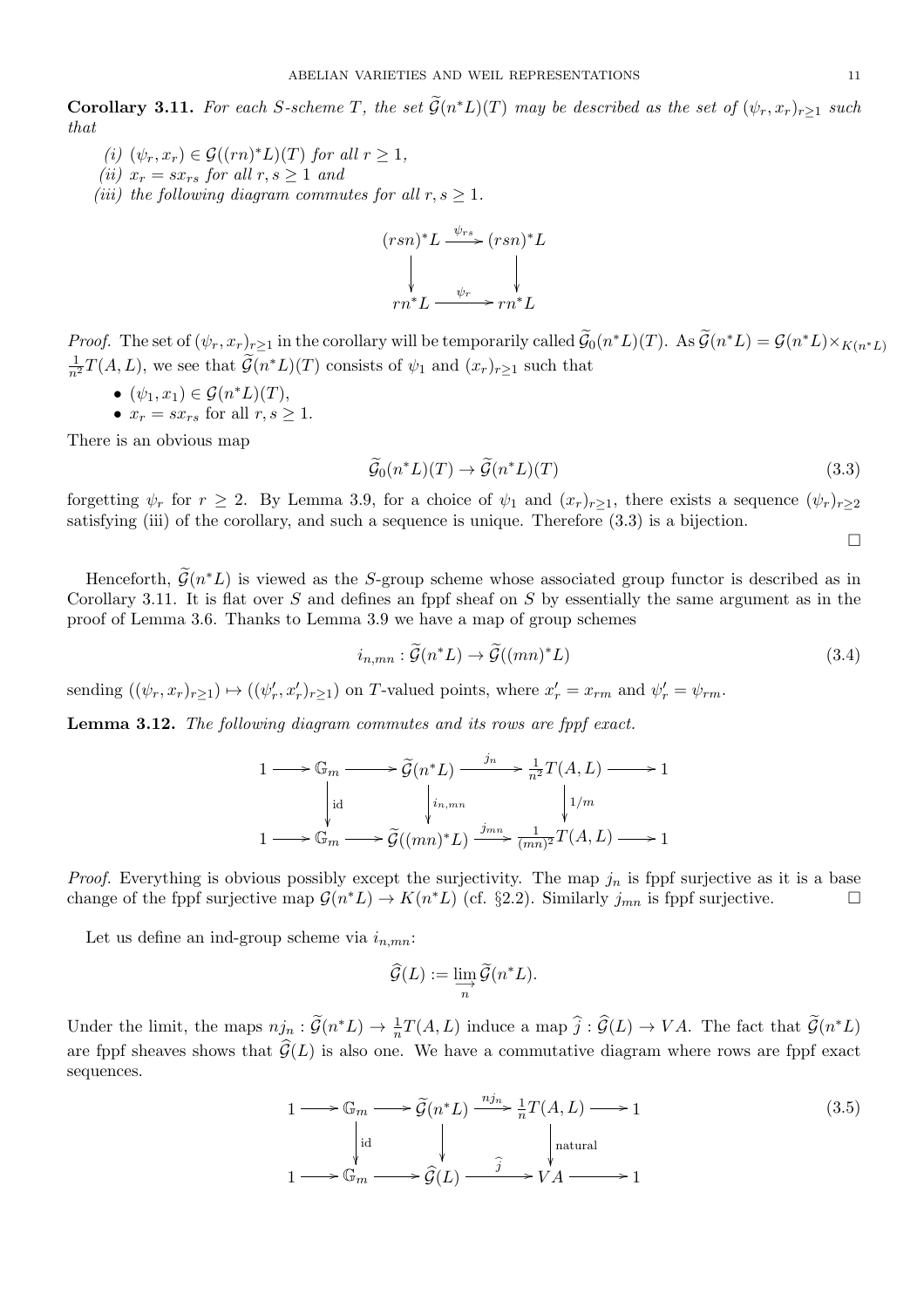**Lemma 3.13.** Let *A'* be an abelian scheme over *S*, and  $\alpha : A' \to A$  a bounded isogeny. Then  $\alpha$  induces an <sup>12</sup> SUG WOO SHIN<br> **Lemma 3.13.** Let  $A'$  be an abelian scheme over  $S$ , and  $\alpha : A' \to A$  a bounded isomorphism  $\widehat{G}(\alpha) : \widehat{G}(\alpha^*L) \to \widehat{G}(L)$  fitting in the commutative diagram below. *G*<br>*G*, *a*<br>*G*(*α* 

$$
1 \longrightarrow \mathbb{G}_m \longrightarrow \widehat{\mathcal{G}}(\alpha^*L) \longrightarrow VA' \longrightarrow 1
$$
  
\n
$$
\downarrow id \qquad \sim \begin{vmatrix} \widehat{\mathcal{G}}(\alpha) & \sim \\ \sqrt{\widehat{\mathcal{G}}(\alpha)} & \sim \\ 1 \longrightarrow \mathbb{G}_m \longrightarrow \widehat{\mathcal{G}}(L) \longrightarrow VA \longrightarrow 1 \end{vmatrix}
$$
  
\n*Proof.* The map  $\widehat{\mathcal{G}}(\alpha)$  comes from the maps  $\widetilde{\mathcal{G}}(\alpha^*n^*L) \rightarrow \widetilde{\mathcal{G}}(n^*L)$  for  $n \geq 1$ , which are constructed as

 $(\psi, x_r)_{r \geq 1} \mapsto (\phi, \alpha(x_r))_{r \geq 1}$ . Here  $\phi: L \stackrel{\sim}{\to} L$  is obtained from  $\tilde{\mathcal{G}}(\alpha^* n^* L)$  by taking quotient of the diagram  $\mathbb{G}_m \longrightarrow \hat{\mathcal{G}}(L) \longrightarrow V$ <br> *maps*  $\widetilde{\mathcal{G}}(\alpha^* n^* L) \rightarrow \widetilde{\mathcal{G}}(n^* L)$ <br>  $\stackrel{\sim}{\rightarrow} L$  is obtained from  $\widetilde{\mathcal{G}}(\alpha)$ below by the action of ker  $\alpha$ .

$$
\alpha^* n^* L \xrightarrow{\psi} \alpha^* n^* L
$$
\n
$$
\downarrow \qquad \qquad \downarrow
$$
\n
$$
A \xrightarrow{\tau_{x_1}} A
$$

It is straightforward to verify that  $\hat{G}(\alpha)$  is compatible with the maps id and  $V(\alpha)$  and thus an isomorphism.  $\Box$ *∗L*. This induces an isomorphism  $\hat{G}(L') \simeq \hat{G}(\alpha)$ 

Now let *L'* be a line bundle over *A'* such that  $L' \simeq \alpha^* L$ . This induces an isomorphism  $\widehat{\mathcal{G}}(L') \simeq \widehat{\mathcal{G}}(\alpha^* L)$ . It is easy to check that the latter isomorphism is independent of the choice of the isomorphism  $L' \simeq \alpha^* L$ . Now let *L'* be a line bundle over *A'* such that  $L' \simeq \alpha^* L$ . This in It is easy to check that the latter isomorphism is independent of the By composing with  $\widehat{\mathcal{G}}(\alpha)$ , we obtain an isomorphism  $\widehat{\mathcal{G}}(L') \simeq \wide$ Now let L' be a line bundle over A' such that  $L' \simeq \alpha^* L$ . This induces an isomorphism  $\widehat{G}(L') \simeq \widehat{G}(\alpha^* L)$ .<br>It is easy to check that the latter isomorphism is independent of the choice of the isomorphism  $L' \simeq \$ 

*following commutative diagram. n*<br>*g*e.<br> $\widehat{\mathcal{G}}(L)$ 

$$
1 \longrightarrow \mathbb{G}_m \longrightarrow \widehat{\mathcal{G}}(L') \longrightarrow VA' \longrightarrow 1
$$
  
\n
$$
\downarrow id \qquad \qquad \downarrow \sim \qquad \qquad \downarrow \sim
$$
  
\n
$$
1 \longrightarrow \mathbb{G}_m \longrightarrow \widehat{\mathcal{G}}(L) \longrightarrow VA \longrightarrow 1
$$
  
\nis enough to note the obvious commutati  
\n
$$
\mathbb{G}_m \longrightarrow \widehat{\mathcal{G}}(L') \longrightarrow VA'
$$

*Proof.* In view of Lemma 3.13 it is enough to note the obvious commutativity of

$$
\mathbb{G}_m \longrightarrow \widehat{\mathcal{G}}(L') \longrightarrow VA'
$$
  
\n
$$
\downarrow id \qquad \qquad \downarrow \sim \qquad \qquad \downarrow id
$$
  
\n
$$
\mathbb{G}_m \longrightarrow \widehat{\mathcal{G}}(\alpha^*L) \longrightarrow VA'
$$

3.3. **The map**  $\hat{\sigma}$ . Define  $\sigma_1: TA \to \mathcal{G}(L)$  by  $(x_r)_{r \geq 1} \mapsto (\text{id}, x_1)$ , and

$$
\rightarrow
$$
  $\mathcal{G}(L)$  by  $(x_r)_{r \geq 1} \mapsto (\text{id}, x_1)$ , and  
\n $\widetilde{\sigma}_1 : TA \rightarrow \widetilde{\mathcal{G}}(L) = \mathcal{G}(L) \times_{K(L)} T(A, L)$ 

**3.3. The map**  $\hat{\sigma}$ **.** Define  $\sigma_1 : TA \rightarrow \mathcal{G}(L)$  by  $(x_r)_{r \geq 1} \mapsto (\text{id}, x_1)$ , and<br>  $\tilde{\sigma}_1 : TA \rightarrow \tilde{\mathcal{G}}(L) = \mathcal{G}(L) \times_{K(L)} T(A, L)$ <br>
by  $\sigma_1$  and the natural inclusion  $TA \hookrightarrow T(A, L)$ . For  $n > 1$ , set  $\tilde{\sigma}_n := i_{1,n} \circ \tilde{\sigma}_1$ the projection *G*<sub>(*n*</sub><sup>∗</sup>*L*)  $\rightarrow$  *G*(*n*<sup>∗</sup>*L*) *v*<sub>*Cx*<sup>*γ*</sup><sub>*γ*<sup>*γ*</sup><sub>*Σ*</sub><sub>1</sub>. For *n* > 1, set *σ*<sub>*n*</sub> := *i*<sub>1*n*</sub> ο *σ*<sub>1</sub>. Further composing with the projection  $\tilde{G}(n^*L) \rightarrow G(n^*L)$ , we obtain  $σ_n : TA \rightarrow G(n^*L)$ *\*L*)  $\rightarrow$   $\mathcal{G}(n^*L)$ , we obtain  $\sigma_n$  :  $TA$  →  $\mathcal{G}(n)$  $\widetilde{\sigma}_1 : TA \to \widetilde{\mathcal{G}}(L) = \mathcal{G}(L) \times_{K(L)} T(A, L)$ <br>by  $\sigma_1$  and the natural inclusion  $TA \hookrightarrow T(A, L)$ . For  $n > 1$ , set  $\widetilde{\sigma}_n := i_{1,n} \circ \widetilde{\sigma}_1$ . Further composing with<br>the projection  $\widetilde{\mathcal{G}}(n^*L) \to \mathcal{G}(n^*L)$ , we obtain by  $\sigma_1$  and the natural inclusion  $TA \hookrightarrow T(A, L)$ . For  $n > 1$ , set  $\tilde{\sigma}_n := i_{1,n} \circ \tilde{\sigma}_1$ . Further<br>the projection  $\tilde{\mathcal{G}}(n^*L) \to \mathcal{G}(n^*L)$ , we obtain  $\sigma_n : TA \to \mathcal{G}(n^*L)$ . By construction  $\tilde{\sigma}_n$ 's are<br>the inclusi *n*chemes *n<sub>n,mn</sub>* for *m*,  $n \ge 1$ , thus yie *n n* is *n n n s* **.** (*ind-*)group schemes and tha **ma 3.15.** ([MNN07, Prop 4.13])<br> *(i)*  $N_{\hat{G}(L)}(\hat{\sigma}(nTA)) = Z_{\hat{G}(L)}(\hat{\sigma}(nTA)).$ 

**Lemma 3.15.** *(*[MNN07, Prop 4.13]*)*

- (*md*-)group sche<br>
(*(MNN07, Pro*)<br>  $(\widehat{\sigma}(nTA)) = Z_{\widehat{G}}($ <br>  $(\widehat{\sigma}(nTA)) \simeq \widetilde{\mathcal{G}}(nTA))$
- $(iii)$   $Z_{\widehat{\mathcal{G}}(L)}(\widehat{\sigma}(nTA)) \simeq \widehat{\mathcal{G}}(n^*L)$  *canonically.*
- **(i)**  $N_{\hat{G}(L)}(\hat{\sigma}(nTA)) = Z_{\hat{G}(L)}(\hat{\sigma}(nTA)).$ <br>
(ii)  $Z_{\hat{G}(L)}(\hat{\sigma}(nTA)) \simeq \tilde{\mathcal{G}}(n*L)$  canonically.<br>
(iii) There is an isomorphism  $N_{\hat{G}}(\hat{\sigma}(nTA))/\hat{\sigma}(nTA) \stackrel{\sim}{\rightarrow} \mathcal{G}(n*L)$  induced by the canonical maps

canonically.  
\n
$$
V_{\widehat{\mathcal{G}}}(\widehat{\sigma}(nTA))/\widehat{\sigma}(nTA) \stackrel{\sim}{\to} \mathcal{G}(n^*L) \text{ indu}
$$
\n
$$
N_{\widehat{\mathcal{G}}(L)}(\widehat{\sigma}(nTA)) \simeq \widetilde{\mathcal{G}}(n^*L) \twoheadrightarrow \mathcal{G}(n^*L).
$$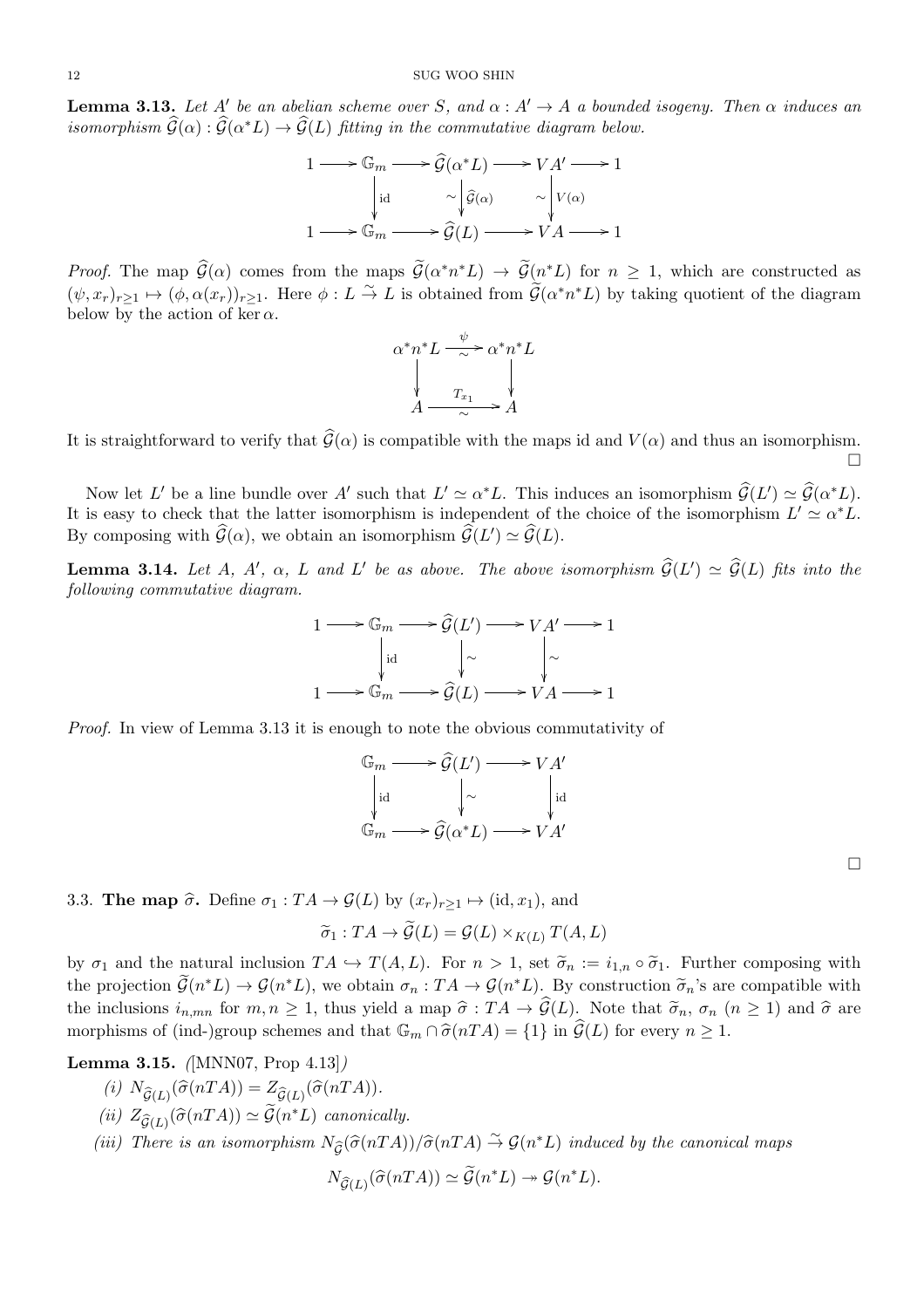ABELIAN VARIETIES AND WEIL REPRESENTATIONS<br> *Proof.* As usual, we implicitly work on *T*-points for an *S*-scheme *T*. Let  $X = (\phi_r, x_r)_{r \geq 1} \in N_{\widehat{\mathcal{G}}(L)}(\widehat{\sigma}(nTA))$ and  $Y = (\psi_r, y_r)_{r \geq 1} \in \hat{\sigma}(nTA)$ . Part (i) follows from the fact that  $\overline{F}$  and  $\overline{F}$  and  $\overline{F}$  *n c*  $\overline{F}$  *n n f c*  $\overline{F}$  *<i>n n f nTA*  $\overline{F}$   $\overline{F}$   $\overline{F}$   $\overline{F}$   $\overline{F}$   $\overline{F}$   $\overline{F}$   $\overline{F}$   $\overline{F}$   $\overline{F}$   $\overline{F}$   $\overline{F}$   $\overline{F}$   $\overline{F$ *oof.* As usual, we implicitly work on *T*-points for an *S*-scheme *T*. Let  $X = (\phi_r, x_r)_{r \ge 1} \in N_{\widehat{G}(L)}(\sigma(nTA))$ <br>d  $Y = (\psi_r, y_r)_{r \ge 1} \in \widehat{\sigma}(nTA)$ . Part (i) follows from the fact that<br> $XYX^{-1}Y^{-1} \in \mathbb{G}_m \cap \widehat{\sigma}(nTA) = \{1\}.$ <br>L

$$
XYX^{-1}Y^{-1} \in \mathbb{G}_m \cap \hat{\sigma}(nTA) = \{1\}.
$$

and  $Y = (\psi_r, y_r)_{r \ge 1} \in \sigma(nTA)$ . Part (i) follows from the fact that<br>  $XYX^{-1}Y^{-1} \in \mathbb{G}_m \cap \hat{\sigma}(nTA) = \{1\}$ .<br>
Let us prove (ii). An element of  $\hat{G}(L)$  may be represented by  $(\phi'_r, x'_r)_{r \ge 1} \in \tilde{G}((mn)^*L)$  for some  $m \ge 1$ Let us prove (*i*)<br>It suffices to sho<br> $(\phi_r, x_r)_{r \geq 1} \in \widetilde{\mathcal{G}}(n)$  $(\phi_r, x_r)_{r>1} \in \widetilde{\mathcal{G}}(n^*L)$ . Consider the commutative diagram

$$
(rmn)^{*}L \xrightarrow{\phi'_{r}} (rmn)^{*}L
$$
\n
$$
\downarrow \qquad \qquad \downarrow
$$
\n
$$
A \xrightarrow{T_{x'_{r}}} A
$$
\nThe image of  $\hat{\sigma}(nTA)$  in  $\tilde{\mathcal{G}}((mn)^{*}L)$  is none other than  $\tilde{\sigma}_{mn}(nTA)$ , which consists of  $(\psi_{r}, y_{r})_{r \geq 1}$  such that

 $y_r \in A[rm]$ . Recall that  $A[m]$  acts on  $(rmn)^*L$  as explained at the beginning of Remark 3.10. Let us verify that the whole diagram (3.6) is  $A[m]$ -equivariant. (In fact it is even  $A[rm]$ -equivariant.) Since  $(\phi'_r, x'_r)_{r \geq 1}$ The image of  $\hat{\sigma}(nTA)$  in  $\tilde{G}((mn)^*L)$  is none other than  $\tilde{\sigma}_{mn}(nTA)$ , which consists of  $(\psi_r, y_r)_{r \geq 1}$  such that  $y_r \in A[rm]$ . Recall that  $A[m]$  acts on  $(rmn)^*L$  as explained at the beginning of Remark 3.10. Let us are  $A[m]$ -equivariant by [MNN07, Lem 4.11]. The same fact is obvious for the bottom map. By taking quotients of (3.6) by  $A[m]$ , we obtain  $\phi_r$  such that the following commutes.

$$
(rn)^{*}L \xrightarrow{\phi_{r}} (rn)^{*}L
$$
  
\n
$$
\downarrow \qquad \qquad \downarrow
$$
  
\n
$$
A \xrightarrow{T_{mx'_r}} A
$$

According to Lemma 3.9,  $(\phi'_r, x'_r)_{r \geq 1} = i_{n,mn}((\phi_r, mx'_r)_{r \geq 1})$ . The proof of (ii) is complete.

For the proof of (iii), it is enough to note that the image of  $\hat{\sigma}(nTA)$  in  $\tilde{G}(n*L)$  consists of  $(\phi_r, x_r)_{r \geq 1}$  such  $\tilde{G}(nTA)$ . that  $(\phi_1, x_1)$  is the identity element. *n* mplete.<br>*†L. Let*  $\hat{\sigma}'$  *:*  $TA' \rightarrow \hat{G}(L)$ For the proof of (iii), it is enough to note the that  $(\phi_1, x_1)$  is the identity element.<br>**Lemma 3.16.** Let  $(A, L)$  be as before,  $\alpha : A'$  – denote the analogue of  $\hat{\sigma}$  constructed from  $(A')$ 

**Lemma 3.16.** Let  $(A, L)$  be as before,  $\alpha : A' \to A$  be a bounded isogeny, and  $L' = \alpha^* L$ . Let  $\widehat{\sigma}' : T A' \to \widehat{\mathcal{G}}(L')$ *, L′* )*. Then the following commutes. boun*<br>*en* the<br> $\widehat{\mathcal{G}}(L)$ 

$$
TA' \xrightarrow{\widehat{\sigma}'} \widehat{\mathcal{G}}(L')
$$
  

$$
\alpha \downarrow \sim \downarrow \widehat{\mathcal{G}}(\alpha)
$$
  

$$
TA \xrightarrow{\widehat{\sigma}} \widehat{\mathcal{G}}(L)
$$

 $\alpha \downarrow \qquad \sim \downarrow \hat{\mathcal{G}}(\alpha)$ <br>  $TA \xrightarrow{\hat{\sigma}} \hat{\mathcal{G}}(L)$ <br>  $Proof. \text{ Let } (x_r)_{r \geq 1} \in TA'. \text{ Both } \hat{\mathcal{G}}(\alpha) \circ \hat{\sigma}' \text{ and } \hat{\sigma} \circ \alpha \text{ map } (x_r)_{r \geq 1} \text{ to } (\text{id}, \alpha((x_r)_{r \geq 1})) \text{ in } \tilde{\mathcal{G}}(L).$ *Proof.* Let  $(x_r)_{r\geq 1} \in$  3.4. The pairing  $\widehat{e}$ 

 $L$ **.** In analogy with  $e^L$  in §2.2, we obtain a bilinear commutator pairing from the bottom row of  $(3.5)$ *e*b

$$
\widehat{e}^L: VA \times VA \to \mathbb{G}_m,
$$

which is a morphism of ind-group schemes over *S*. On the other hand, the  $\mathbb{Z}/n\mathbb{Z}$ -linear Weil pairings

$$
e_n^{L, \text{Weil}} : A[n] \times A[n] \to \mu_n \hookrightarrow \mathbb{G}_m
$$
\n
$$
\text{pairing (cf. §3.1)}
$$
\n
$$
\hat{e}^{L, \text{Weil}} : VA \times VA \to V\mathbb{G}_m.
$$

for  $n \geq 1$  are glued to an  $\mathbb{A}^{\infty}$ -linear pairing (cf. §3.1)

$$
\widehat{e}^{L,\text{Weil}}: VA \times VA \to V\mathbb{G}_m.
$$

Concretely on the functors of points, the map is

$$
((x_n)_{n\geq 1}, (y_n)_{n\geq 1}) \mapsto (e_{N^2n}^{L, \text{Weil}}(x_{Nn}, y_{Nn}))_{n\geq 1}
$$

where  $N \geq 1$  is such that  $x_1, y_1 \in A[N^2]$ . The definition is independent of the choice of *N*. The right hand side is an element of  $V\mathbb{G}_m$  since  $e_{N^2mn}^{L,\text{Weil}}$  $\frac{L, \text{Weil}}{N^2mn}(x_{Nmn}, y_{Nmn})^m = e^{L, \text{Weil}}_{N^2n}$  $\lim_{N^2 n} (x_{Nn}, y_{Nn})$  for any  $m, n \geq 1$ . Let  $\flat: V\mathbb{G}_m \to \mathbb{G}_m$  denote the map  $\flat((x_r)_{r\geq 1}) = x_1$  in the notation of (3.1). where  $N \ge 1$  is such that  $x_1, y_1 \in A[N^2]$ . The definition is<br>
hand side is an element of  $V\mathbb{G}_m$  since  $e_{N^2mn}^{L,\text{Well}}(x_{Nmn}, y_{Nmn})^m$ <br>  $\flat: V\mathbb{G}_m \to \mathbb{G}_m$  denote the map  $\flat((x_r)_{r\geq 1}) = x_1$  in the notation<br> **Lemma** 

*L,*Weil *.*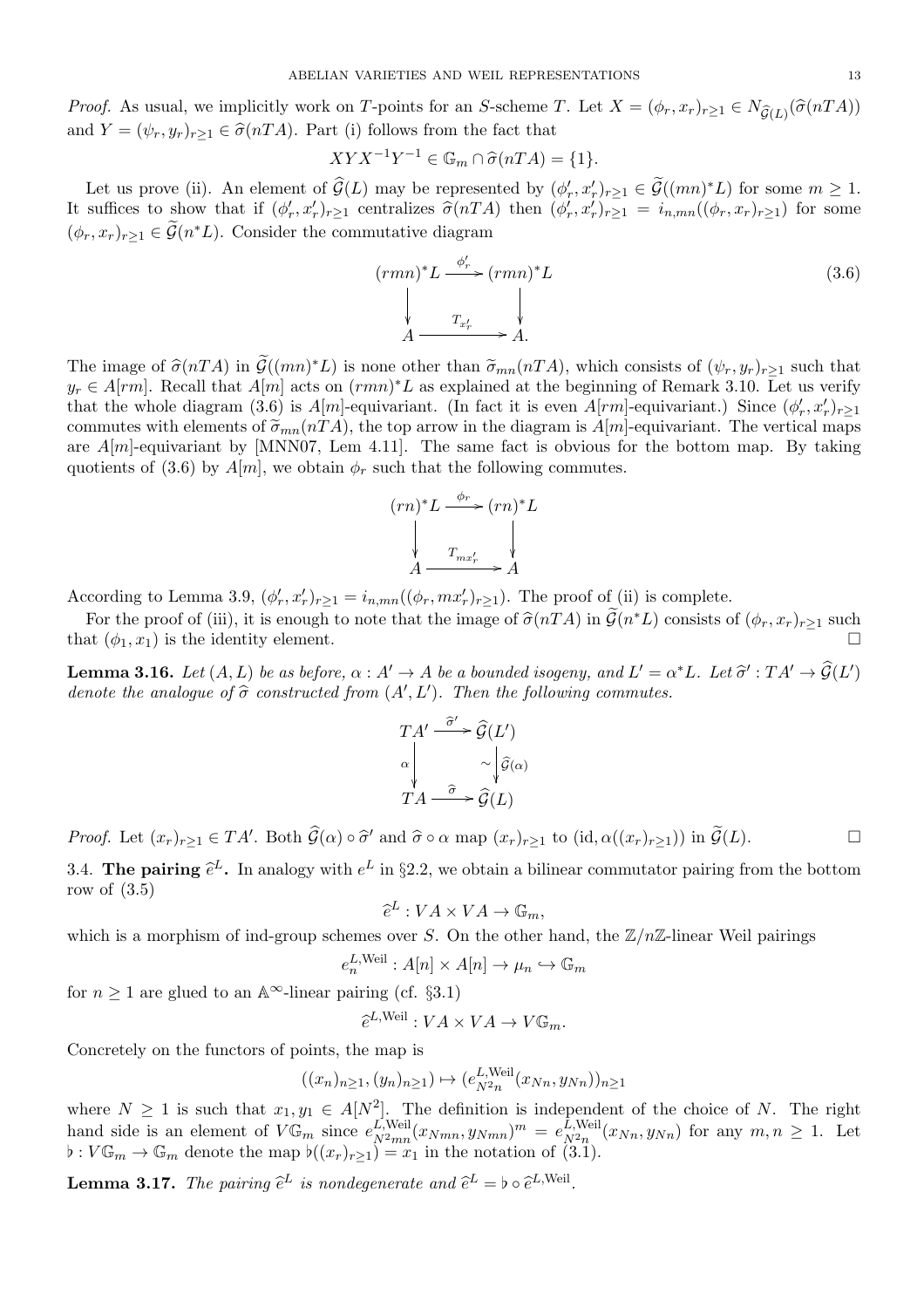*Proof.* The nondegeneracy of  $\hat{e}^L$  is deduced from the nondegeneracy of  $e^{n^*L}$  for all  $n \ge 1$  (Lemma 2.8). 14<br>*Proof.* The<br>Indeed, if  $\widehat{e}$ *L* were degenerate, there would be an *S*-scheme *T* and a nonzero section  $x \in \frac{1}{n}$  $\frac{1}{n}T(A,L)(T)$ such that *e*<sup>L</sup> (*x, y*) = 1 for any section *y* of *VA* in a *T*-scheme. Choose a large enough  $m \geq 1$  (Lemma 2.8).<br>
Such that  $\hat{e}^L$  were degenerate, there would be an *S*-scheme *T* and a nonzero section  $x \in \frac{1}{$ *Proof.* The nondegeneracy of  $\hat{e}^L$  is deduced from the nondegeneracy of  $e^{n^*L}$  for all  $n \ge 1$  (Lemma 2.8).<br>Indeed, if  $\hat{e}^L$  were degenerate, there would be an *S*-scheme *T* and a nonzero section  $x \in \frac{1}{n}T$ *x* pairs trivially with any section of  $K((mn)^*L)$  via  $e^{(mn)^*L}$ . This contradicts the nondegeneracy of  $e^{(mn)^*L}$ . that  $\hat{e}^L(x, y) = 1$  for any section y of VA in a T-scheme. Choose a large enough  $m \ge 1$  such that  $\hat{e}^L(x, y) = 1$  for any section y of VA in a T-scheme. Choose a large enough  $m \ge 1$  such that  $\hat{e}^T(mnTA)$ . Then x ha

For any  $N \geq 1$  chosen as above, *wi*<br>the<br>chc<br> $\flat(\hat{e})$ 

$$
\flat(\widehat{e}^{L,\text{Weil}}((x_n)_{n\geq 1}, (y_n)_{n\geq 1}) = e^{L,\text{Weil}}_{N^2 n}(x_{Nn}, y_{Nn}) = e^{L}(x_N, y_N)^{N^2} = e^{L}(x_1, y_1).
$$

(The second equality is standard. See property (5) of [Mum74, *§*23] for instance.) Consider the commutative diagram

$$
1 \longrightarrow \mathbb{G}_m \longrightarrow \mathcal{G}((N^2)^*L) \xrightarrow{j} K((N^2)^*L) \longrightarrow 1
$$
  
\n
$$
1 \longrightarrow \mathbb{G}_m \longrightarrow \widetilde{\mathcal{G}}((N^2)^*L) \xrightarrow{j_{N^2}} T(A, (N^2)^*L) \longrightarrow 1
$$
  
\n
$$
\downarrow id \qquad \qquad \downarrow N^2
$$
  
\n
$$
1 \longrightarrow \mathbb{G}_m \longrightarrow \widehat{\mathcal{G}}(L) \xrightarrow{\hat{j}} Y A \longrightarrow 1.
$$

Let  $x' = (x'_n)_{n \geq 1}$ ,  $y' = (y'_n)_{n \geq 1}$  be such that  $x'_n = x_{N^2 n}$  and  $y'_n = y_{N^2 n}$ . Note that  $x'_1, y'_1 \in A[N^4] \subset$  $K((N^2)^*L)$ , thus  $x', y' \in T(A, (N^2)^*L)$ . The commutativity of the diagram allows us to equalize the commutator pairing for each row. The second assertion follows from  $\begin{array}{c} y \ y', \ \theta' \end{array}$ 

$$
\hat{e}^{L}(x,y) = \phi \psi \phi^{-1} \psi^{-1} = e^{(N^2)^*L}(x'_1, y'_1) = e^L(Nx'_1, Ny'_1) = e^L(x_1, y_1).
$$
\n
$$
\Box
$$
\n3.5. Symmetric line bundles and the map  $\hat{\tau}$ . Our construction of  $\hat{\tau}$  is based on [MNN07, §4] as well.

as Step V in Appendix I of that book. From here on, assume that *L* is symmetric, i.e.  $(-1)^*L \simeq L$ . There is an isomorphism (e.g. appeal to Lemma 3.14 with  $A = A'$ ,  $\alpha = -1$ ,  $L' = L$ ) **nap**  $\hat{\tau}$ . Our construction of  $\hat{\tau}$  is based on [MNN07, §4] as well<br> *n* here on, assume that *L* is symmetric, i.e.  $(-1)^*L \simeq L$ . There<br> *G*( $(-1)^*L$ )  $\stackrel{\sim}{\rightarrow} \hat{G}(L)$ , (3.7)

$$
\widehat{\mathcal{G}}((-1)^*L) \stackrel{\sim}{\to} \widehat{\mathcal{G}}(L),\tag{3.7}
$$

uniquely characterized as follows: if  $(\phi_r, x_r)_{r\geq 1}$  is mapped to  $(\psi_r, -x_r)_{r\geq 1}$  then the diagram below commutes, where the vertical maps are induced by the pullback along  $(-1) : A \rightarrow A$ .

$$
(-1)^{*}L \xrightarrow{\psi_{r}} (-1)^{*}L
$$
  
\n
$$
\downarrow
$$
  
\n
$$
L \xrightarrow{\phi_{r}} L
$$

A choice of an isomorphism  $I: L \simeq (-1)^{*}L$  induces  $\widehat{G}(L) \stackrel{\sim}{\rightarrow} \widehat{G}((-1)^{*}L)$ . By composing with (3.7) we obtain an isomorphism  $\frac{\phi_r}{\cos \widehat{\mathcal{G}}(L) \stackrel{\sim}{\rightarrow} \widehat{\mathcal{G}}(L)}$ <br>:  $\widehat{\mathcal{G}}(L) \stackrel{\sim}{\rightarrow} \widehat{\mathcal{G}}(L)$ 

$$
i^L: \widehat{\mathcal{G}}(L) \stackrel{\sim}{\to} \widehat{\mathcal{G}}(L)
$$

and can show that it is independent of the choice of *I* (cf. [MNN07, Prop 4.16]). The situation may be understood through a commutative diagram:  $\epsilon$  of *I*<br> $\widehat{\mathcal{G}}(L)$ 

$$
1 \longrightarrow \mathbb{G}_m \longrightarrow \widehat{\mathcal{G}}(L) \xrightarrow{j} VA \longrightarrow 1
$$
\n
$$
\downarrow id \qquad \qquad \downarrow i.
$$
\n
$$
1 \longrightarrow \mathbb{G}_m \longrightarrow \widehat{\mathcal{G}}(L) \xrightarrow{j} VA \longrightarrow 1.
$$
\n
$$
\downarrow id \qquad \qquad \downarrow i.
$$
\nFor each  $n \geq 1$ , clearly the map  $x \mapsto xi^L(x)^{-1}$  from  $\widetilde{\mathcal{G}}(n^*L)$  to  $\widetilde{\mathcal{G}}(n^*L)$  factors as the composite of

*j*<sup>*n*</sup> :  $\widetilde{G}(n^*L)$  →  $\frac{1}{n^2}T(A, L)$  and  $h_n: \frac{1}{n^2}$  $\overrightarrow{\mathcal{G}}(L) \xrightarrow{\hat{j}} V^A \longrightarrow 1.$ <br>ap  $x \mapsto xi^L(x)^{-1}$  from  $\widetilde{\mathcal{G}}(n^*L)$  to  $\widetilde{\mathcal{G}}(n^*L)$  factors as the  $\frac{1}{n^2}T(A,L) \to \widetilde{\mathcal{G}}(n^*L)$ . We construct  $\widetilde{\tau}_{2n}$  as the composite  $(L)$  to  $\frac{d}{d}$ <br>struct  $\widetilde{\mathcal{G}}((2n))$ 

$$
\frac{1}{2n^2}T(A,L) \stackrel{\frac{1}{2}}{\rightarrow} \frac{1}{(2n)^2}T(A,L) \stackrel{h_{2n}}{\rightarrow} \widetilde{\mathcal{G}}((2n)^*L).
$$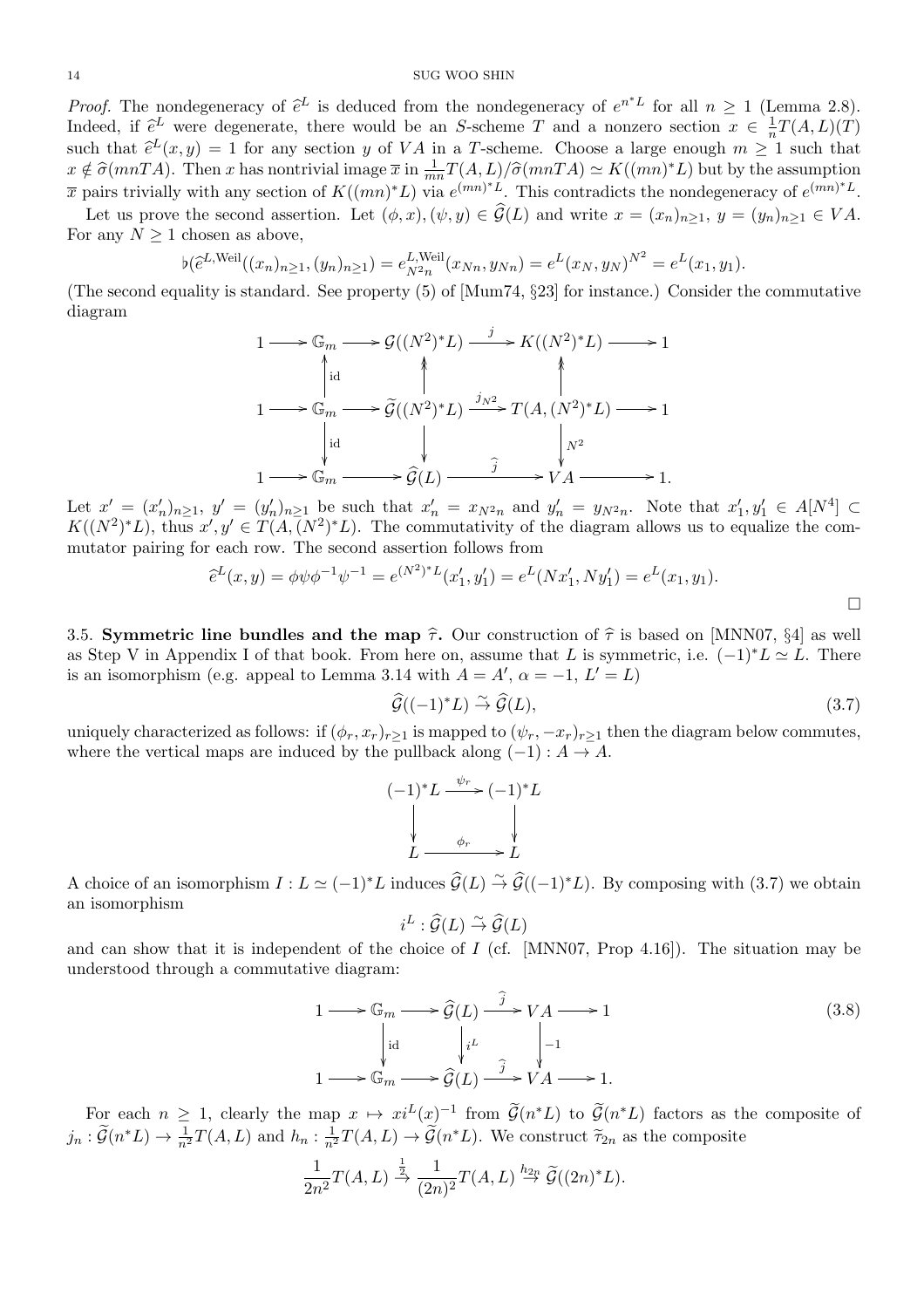When *n* is odd,  $\tilde{\tau}_n : \frac{1}{n^2}$ *n*<sup>2</sup>  $T(A, L) \rightarrow \widetilde{\mathcal{G}}(n^*L)$  is defined as

$$
\begin{aligned}\n\text{ABELIAN VARIETIES AND WELL REPRESENTATIONS} \\
&\quad \text{)} \rightarrow \widetilde{\mathcal{G}}(n^*L) \text{ is defined as} \\
&\quad \frac{1}{n^2} T(A, L) \stackrel{\frac{1}{2}}{\simeq} \frac{1}{n^2} T(A, L) \stackrel{h_n}{\rightarrow} \widetilde{\mathcal{G}}(n^*L).\n\end{aligned}
$$

It is readily checked that  $\tilde{\tau}_n$  are compatible with  $i_{n,mn}$  for  $m, n \geq 1$  so that they glue together to a map *τ*<sub>*τ*</sub> *τ*<sub>*λ*</sub> *- τ*<sub>*τ*</sub> *τ*<sub>*λ*</sub> *- τ*<sub>*π*</sub> *- τ*<sub>*n*</sub> *- τ*<sub>*n*</sub> *- τ*<sub>*n*</sub> *- τ*<sub>*n*</sub> *- τ*<sub>*n*</sub> *- τ*<sub>*n*</sub> *- τ*<sub>*n*</sub> *- - <i>τ*<sub>*n*</sub> *- <i>x*<sub>*n*</sub> *- <i>x*<sub>*n*</sub> *- <i>x*<sub>*n*</sub> *- <i>x*<sub>*n*</sub> *- <i>x*<sub>*n*</sub> It is readily checked that<br> $\hat{\tau}: VA \to \hat{\mathcal{G}}(L)$ . (Note this a section of  $\hat{j}$ , namely h  $i_{n,mn}$  for  $m, n \ge 1$  so that they glue together to a map sections in the diagram of Lemma 3.12.) By construction  $\hat{\tau}$ <br> $\hat{j} \circ \hat{\tau} = id.$  (3.9)  $VA \rightarrow \hat{\mathcal{G}}(L)$ . (Note that  $\tilde{\tau}_n$  and  $\tilde{\tau}_{mn}$  provide sections in the diagram of Lemma 3.12.) By construction  $\hat{\tau}$  a section of  $\hat{j}$ , namely  $\hat{j} \circ \hat{\tau} = id$ . (3.9)<br>The map  $\hat{\tau}$  enables us to identify  $\hat{\math$ 

$$
\widehat{j} \circ \widehat{\tau} = id. \tag{3.9}
$$

the classical Heisenberg group law. To be precise, define a group law on  $\mathbb{G}_m \times VA$  by  $\mathcal{G}(L)$  with  $\mathbb{G}_m \times VA$ .<br>To be precise, define<br> $(\lambda, x) \cdot (\mu, y) = (\lambda \mu \cdot \widehat{e})$ 

$$
(\lambda, x) \cdot (\mu, y) = (\lambda \mu \cdot \hat{e}^{L}(\frac{1}{2}x, y), x + y).
$$
  
(3.10)  
18.B]) The map  

$$
\mathbb{G}_m \times VA \to \hat{\mathcal{G}}(L), \qquad (\lambda, x) \mapsto \lambda \cdot \hat{\tau}(x)
$$

**Lemma 3.18.** *(*[MNN07, Prop 4.18.B]*) The map*

$$
\mathbb{G}_m \times VA \to \widehat{\mathcal{G}}(L), \qquad (\lambda, x) \mapsto \lambda \cdot \widehat{\tau}(x)
$$

*is an isomorphism of ind-group schemes over S.*

*Proof.* The above map is readily seen to be an isomorphism of ind-schemes over *S* from the row exactness of (3.8) together with (3.9). It remains to check the homomorphism property. Set  $\tilde{x} = \hat{\tau}(x/2)$  and  $\tilde{y} = \hat{\tau}(y/2)$ . Let  $\lambda, \mu \in \mathbb{G}_m$ . Then *λ* is readily seen to be an isom<br>
9). It remains to check the *h*<br>  $\lambda \hat{\tau}(x) \mu \hat{\tau}(y) = \lambda \mu \hat{\tau}(x) \hat{\tau}(y)$ 

8) together with (3.9). It remains to check the homomorphism property. Set 
$$
x = \tau(x/2)
$$
 and  $y = \tau(y/2)$ .  
\n
$$
\begin{aligned}\n\lambda \hat{\tau}(x) \mu \hat{\tau}(y) &= \lambda \mu \hat{\tau}(x) \hat{\tau}(y) \\
&= \lambda \mu \tilde{x} i^L(\tilde{x})^{-1} \tilde{y} i^L(\tilde{y})^{-1} \\
&= \lambda \mu \tilde{x} i^L(\tilde{x})^{-1} \tilde{y} (\tilde{x} i^L(\tilde{x})^{-1} \tilde{y})^{-1} \tilde{y} \tilde{x} i^L(\tilde{x})^{-1} i^L(\tilde{y})^{-1} \\
&= \lambda \mu \tilde{e}^L(\hat{\jmath}(\tilde{x} i^L(\tilde{x})^{-1}), \hat{\jmath}(\tilde{y})) \tilde{y} \tilde{x} i^L((\tilde{y}\tilde{x})^{-1}) \\
&= \lambda \mu \tilde{e}^L(x, y/2) \hat{\tau} (\tilde{x} + \tilde{y}) = \lambda \mu \tilde{e}^L(x/2, y) \hat{\tau} (\tilde{x} + \tilde{y}).\n\end{aligned}
$$
\nIt is natural to ask about the difference between  $\hat{\sigma}$  and  $\hat{\tau}|_{TA}$  which are maps from  $TA$  to  $\hat{\mathcal{G}}(L)$ . Consider

the map  $\int \hat{\tau}|_{TA}$  which are<br>  $(x) = \hat{\sigma}^L(2x)\hat{\tau}(2x)$ 

$$
e_*^L: \frac{1}{2}TA \to \mathbb{G}_m, \qquad e_*^L(x) = \hat{\sigma}^L(2x)\hat{\tau}(2x)^{-1}.
$$
 (3.11)

**Lemma 3.19.** *The map*  $e_*^L$  *is a quadratic form factoring as* 

$$
\frac{1}{2}TA \twoheadrightarrow A[2] \to \mu_2 \hookrightarrow \mathbb{G}_m
$$

**Lemma 3.19.** The map  $e^{\omega}_*$  is a quadratic form factoring as  $\frac{1}{2}TA \rightarrow A[2] \rightarrow \mu_2 \hookrightarrow \mathbb{G}_m$ <br>where  $\frac{1}{2}TA \rightarrow A[2]$  and  $\mu_2 \hookrightarrow \mathbb{G}_m$  are canonical surjection and injection. In particular,  $\hat{\sigma}$  and  $\hat{\tau}$  coinc 2 *· TA.* For all  $x, y \in \frac{1}{2}$  $\frac{1}{2}TA$  (viewed as T-valued points for each S-scheme T),

$$
e_*^L(x+y)e_*^L(x)^{-1}e_*^L(y)^{-1} = e^L(x,y)^2.
$$

*Proof.* The proof of [MNN07, Prop 4.18.C] is easily adapted to the scheme-theoretic setting as in the proof of the last lemma.  $\Box$ 

**Lemma 3.20.** Consider  $(A', L')$  and  $(A, L)$  with a bounded isogeny  $\alpha : A' \to A$  such that  $L' = \alpha^* L$ . Suppose<br>that L' and L are symmetric. Then the following diagram commutes where the row isomorphisms are as in<br>Lemma 3.18.<br> $\$ *that L ′ and L are symmetric. Then the following diagram commutes where the row isomorphisms are as in Lemma 3.18.*

$$
\mathbb{G}_m \times VA' \xrightarrow{\sim} \widehat{\mathcal{G}}(L')
$$

$$
\sim \begin{vmatrix} \ddots & \ddots & \vdots \\ (\mathrm{id}, V(\alpha)) & \sim \\ \mathbb{G}_m \times VA & \xrightarrow{\sim} \widehat{\mathcal{G}}(L) \end{vmatrix}
$$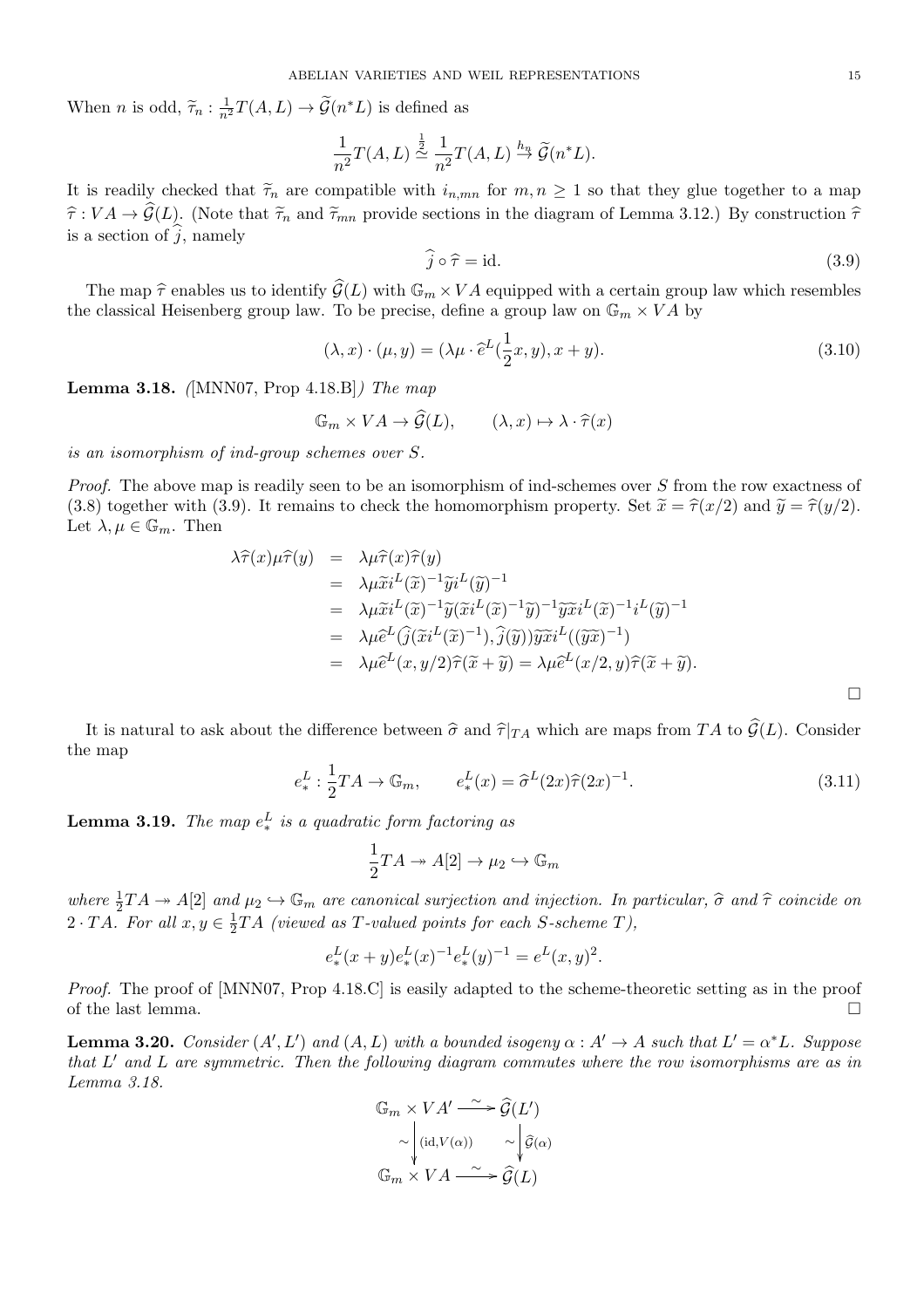<sup>16</sup><br> *Proof.* The proof is reduced to checking  $i^L \circ \widehat{G}(\alpha) = \widehat{G}(\alpha) \circ i^{L'}$ , which amounts to the commutativity of the outer rectangle below. *k*ing  $i^L \circ \widehat{\mathcal{G}}(\alpha) = \widehat{\mathcal{G}}(\alpha) \circ i^{L'}$ , which<br>  $\widehat{\mathcal{G}}(L') \xrightarrow{I_1} \widehat{\mathcal{G}}((-1)^*L') \xrightarrow{\widehat{\mathcal{G}}(-1)} \widehat{\mathcal{G}}(L')$ 

$$
\hat{\mathcal{G}}(L') \xrightarrow{I_1} \hat{\mathcal{G}}((-1)^*L') \xrightarrow{\hat{\mathcal{G}}(-1)} \hat{\mathcal{G}}(L')
$$
\n
$$
\downarrow \hat{\mathcal{G}}(\alpha) \qquad \downarrow \hat{\mathcal{G}}(\alpha) \qquad \downarrow \hat{\mathcal{G}}(\alpha)
$$
\n
$$
\hat{\mathcal{G}}(L) \xrightarrow{I_2} \hat{\mathcal{G}}((-1)^*L) \xrightarrow{\hat{\mathcal{G}}(-1)} \hat{\mathcal{G}}(L)
$$

The maps  $I_1$  and  $I_2$  are induced by any choice of isomorphisms  $L' \simeq (-1)^* L'$  and  $L \simeq (-1)^* L$  (since such isomorphisms allow us to identify  $\underline{\mathrm{Aut}}(L'/A) \simeq \underline{\mathrm{Aut}}((-1)^*L'/A)$  and  $\underline{\mathrm{Aut}}(L'/A) \simeq \underline{\mathrm{Aut}}((-1)^*L'/A)$  and The maps  $I_1$  and  $I_2$  are induced by any choice of isomorphisms  $L' \simeq (-1)^* L'$  and  $L \simeq (-1)^* L$  (since such isomorphisms allow us to identify  $\underline{\text{Aut}}(L'/A) \simeq \underline{\text{Aut}}((-1)^* L'/A)$  and  $\underline{\text{Aut}}(L'/A) \simeq \underline{\text{Aut}}((-1)^* L'/A)$  an The maps  $I_1$  and  $I_2$  are induced by any choice of isomorphisms  $L' \simeq (-1)^* L'$  and  $L \simeq (-1)^* L$ <br>isomorphisms allow us to identify  $\underline{\text{Aut}}(L'/A) \simeq \underline{\text{Aut}}((-1)^* L'/A)$  and  $\underline{\text{Aut}}(L'/A) \simeq \underline{\text{Aut}}((-1)^*$ <br>easily seen to be  $\widehat{G}(-\alpha)$ . In order to verify that the left half commutes, one reduces to the situation where  $\widehat{G}$ , L' and L are rhe maps  $I_1$  and  $I_2$  are model by any choice of isomorphisms  $L \equiv (-1) L$  and  $L \equiv (-1) L$  (since such isomorphisms allow us to identify  $\underline{\text{Aut}}(L'/A) \simeq \underline{\text{Aut}}((-1)^*L'/A)$  and  $\underline{\text{Aut}}(L'/A) \simeq \underline{\text{Aut}}((-1)^*L'/A)$  and easily s that

$$
(\psi_r, x_r)_{r \ge 1} \xrightarrow{I_1} (\psi_r, x_r)_{r \ge 1}
$$

$$
\downarrow \hat{g}(\alpha) \qquad \qquad \downarrow \hat{g}(\alpha)
$$

$$
(\overline{\psi}_r, \alpha(x_r))_{r \ge 1} \xrightarrow{I_2} (\overline{\psi}_r, \alpha(x_r))_{r \ge 1}
$$

where  $\psi_r$  is the induced automorphism of  $L \to A$  obtained from taking quotient by ker  $\alpha$  of  $\psi_r$  (the latter is an automorphism of  $L' \to A'$ ).  $\qquad \qquad \Box$ 

3.6. *p***-adic Heisenberg groups.** It is easy to adapt the construction of this section to obtain *p*-adic where  $\overline{\psi}_r$  is the induced automorphism of  $L \to A$  obtained from taking quotient by ker  $\alpha$  of  $\psi_r$  (the latter is<br>an automorphism of  $L' \to A'$ ).<br>3.6. *p***-adic Heisenberg groups.** It is easy to adapt the construction in  $V_pA$ , we need to assume that deg *L* is a power of *p* (including deg  $L = 1$ ), or equivalently that  $K(L)$  is a *p*-group. Then we have  $\frac{1}{p^n}T_p(A, L) \hookrightarrow V_pA$  for all  $n \geq 1$ . Define  $\int_{0}^{\infty} \frac{1}{p^n} T_p(A, L)$  and  $\theta$ <br> *A* for all  $n \geq 1$ . De<br>  $\widehat{\mathcal{G}}_p(L) := \lim_{n \to \infty} \widetilde{\mathcal{G}}_p((p)$ 

$$
\widehat{\mathcal{G}}_p(L) := \varinjlim_n \widetilde{\mathcal{G}}_p((p^n)^*L).
$$

There is a commutative diagram similar to (3.5).

There is a commutative diagram similar to (3.5).  
\n
$$
1 \longrightarrow \mathbb{G}_m \longrightarrow \widetilde{\mathcal{G}}_p((p^n)^*L) \xrightarrow{p^n j_{p^n}} \frac{1}{p^n} T(A, L) \longrightarrow 1
$$
\n
$$
\downarrow \text{id} \qquad \qquad \downarrow \qquad \qquad \downarrow \text{natural}
$$
\n
$$
1 \longrightarrow \mathbb{G}_m \longrightarrow \widehat{\mathcal{G}}_p(L) \xrightarrow{\widehat{j}_p} V_p A \longrightarrow 1.
$$
\nThe commutator pairing yields  $\widehat{e}_p^L : V_p A \times V_p A \to \mathbb{G}_m$ . A group morphism  $\widehat{\sigma}_p : T_p A \to \widehat{\mathcal{G}}_p(L)$  is constructed

 $1 \longrightarrow \mathbb{G}_m \longrightarrow \widehat{\mathcal{G}}_p(L) \longrightarrow \widehat{J}_p \longrightarrow V_p^{\mathcal{A}} \longrightarrow 1.$ <br>The commutator pairing yields  $\widehat{e}_p^L : V_p A \times V_p A \to \mathbb{G}_m$ . A group morphism  $\widehat{\sigma}_p : T_p A \to \widehat{\mathcal{G}}_p(L)$  is constructed as before. Now suppose that *L* is symmetric. The commutator pairing yields  $\hat{e}_p^L : V_p A \times V_p A \to \mathbb{G}_m$ . A group morphism  $\hat{\sigma}_p : \mathcal{I}$ <br>as before. Now suppose that *L* is symmetric. Then there is a map  $\hat{\tau}_p : V_p A \to \hat{\mathcal{G}}_p$  (with group structure) such that  $\hat{j$  $L_p^L = \hat{\tau}_p |_{T_pA}$  and  $e_{p,*}^L \equiv 1$ . If  $p = 2$ , the map  $e_{2,*}^L: \frac{1}{2}$  $\frac{1}{2}T_2A \to \mathbb{G}_m$  sending x to  $\widehat{\sigma}_2^L(2x)\widehat{\tau}_2(2x)^{-1}$  factors through  $\frac{1}{2}T_2A \to A[2] \to \mu_2 \hookrightarrow \mathbb{G}_m$  and satisfies the *The meatra pairing yields*  $\hat{e}_p^L : V_p A \times V_p$ <br>*T*<sub>2</sub>*A*  $\rightarrow$  *G<sub>m</sub>* sending *x* to  $\hat{\tau}_p^L(2x)\hat{\tau}_2(2x)$ <br>*T*<sub>2</sub>*A*  $\rightarrow$  *G<sub>m</sub>* sending *x* to  $\hat{\sigma}_2^L(2x)\hat{\tau}_2(2x)$ as before. Now suppose that *L* is symmetric. Then there is a map  $\hat{\tau}_p : V_p A \to \hat{\mathcal{G}}_p(L)$  (which is not compatible with group structure) such that  $\hat{j}_p \circ \hat{\tau}_p = id$ . If  $p \neq 2$  then  $\hat{\sigma}_p^L = \hat{\tau}_p |_{T_p A}$  and  $e_{p,*}^$ same formula as in Lemma 3.19. Using  $\hat{\tau}_p$  we get an isomorphism  $\mathbb{G}_m \times V_p A \stackrel{\sim}{\to} \hat{\mathcal{G}}_p(L)$  (for any p including  $p = 2$ ) if the group law on the left hand side is as in (3.10).

# 4. Adelic and *p*-adic Heisenberg representations

As before *A* is an abelian scheme over *S*, and *L* is a nondegenerate line bundle over *A*. Throughout *§*4 *S* is locally noetherian but *L* is not assumed to be symmetric except briefly at the end of *§*4.4.

# 4.1. **Some preliminaries on group actions.** The following general notation will be used in *§*4.1.

- $G$  is a finite flat group scheme over  $S$ . (Not necessarily étale.)
- $\alpha: X \to S$  is an *S*-scheme of finite type, equipped with a strictly free *G*-action (i.e.  $G \times_S X \to$  $X \times_S X$  via  $(g, x) \mapsto (gx, x)$  is a closed immersion) such that every orbit is contained in an affine open set.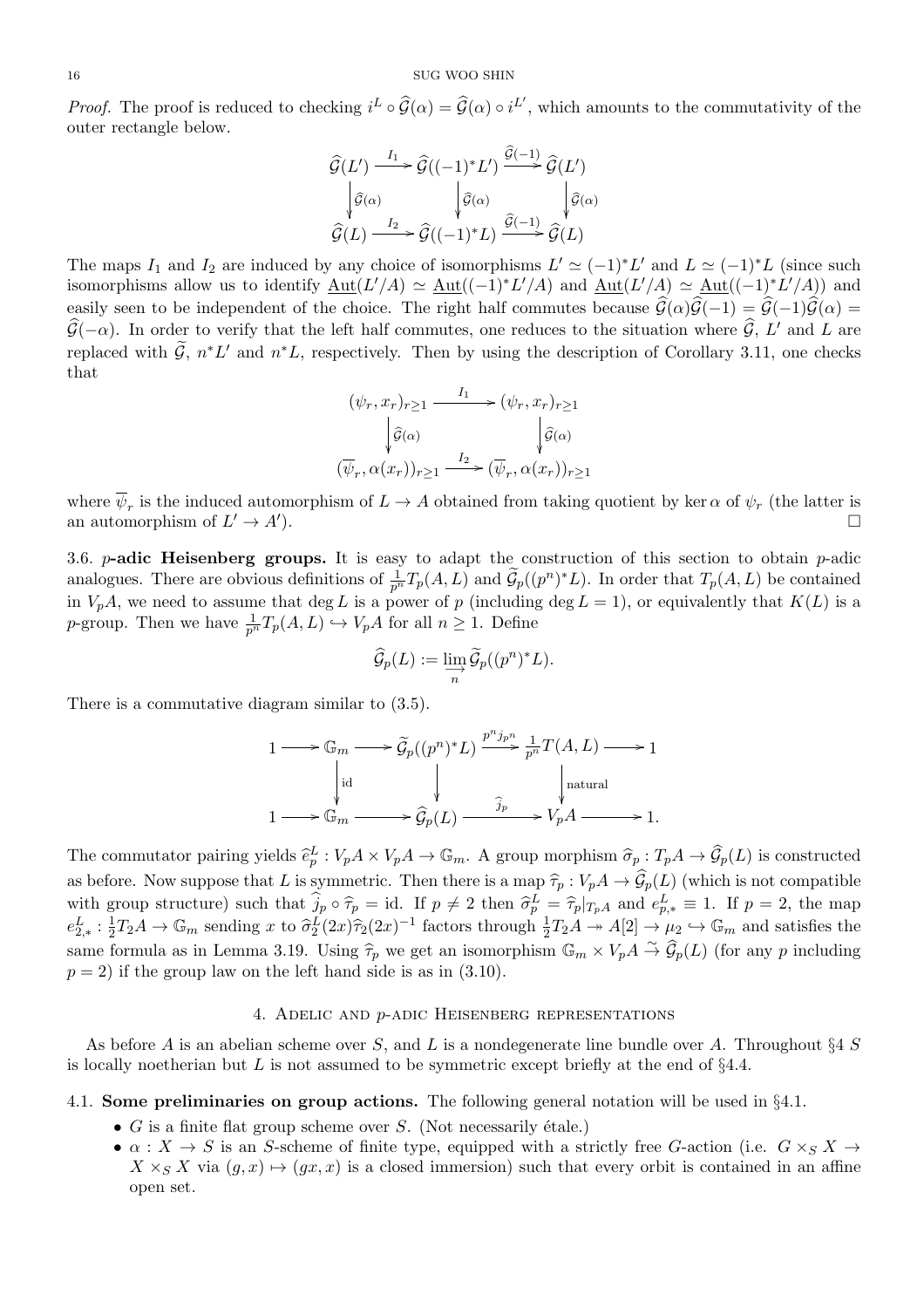Then a general theorem of Grothendieck (cf. [Tat97, Thm 3.4]) ensures that the quotient  $Y := X/G$ , coming along with  $\beta: Y \to S$  and  $\xi: X \to Y$ , exists in the category of *S*-schemes. (This is a universal geometric quotient as well as an fppf quotient. See [vdGM, Thm 4.16, Thm 4.35] for details.)

**Proposition 4.1.** Let  $\mathcal{F}'$  and  $\mathcal{F}$  be a coherent  $\mathcal{O}_X$ -module and a coherent  $\mathcal{O}_Y$ -module, respectively. The canonical maps  $\mathcal{F} \to (\xi_*\xi^*\mathcal{F})^G$  and  $\xi^*(\xi_*(\mathcal{F}')^G) \to \mathcal{F}'$  are isomorphisms. (The maps are given by the fact *that*  $\xi^*$  *is the left adjoint of*  $\xi_*$ *.)* The map  $\mathcal{F} \mapsto \xi^* \mathcal{F}$  *induces an equivalence of the category of coherent*  $\mathcal{O}_Y$ -modules (resp. locally free  $\mathcal{O}_Y$ -modules of finite rank) and the category of coherent  $\mathcal{O}_X$ -modules with *G*-action (resp. locally free  $\mathcal{O}_Y$ -modules of finite rank with *G*-action).

*Proof.* The statement and proof of  $\text{Mum74}, \S12, \text{Thm 1}$  can be adapted to the relative setting over *S*.  $\Box$ 

**Lemma 4.2.** *The category of G-representations on OS-modules has enough injectives.*

*Proof.* Let  $\mathcal F$  be a *G*-representation on an  $\mathcal O_S$ -module. Since the category of  $\mathcal O_S$ -modules has enough *Proof.* The statement and proof of [Mum74, §12, Thm 1] can be adapted to the relative setting **Lemma 4.2.** The *category of G-representations on*  $\mathcal{O}_S$ -modules has enough injectives.<br>*Proof.* Let  $\mathcal{F}$  be a *G*-re injectives, there exists an injective  $\mathcal{O}_S$ -module  $\mathcal{I}$  with  $i : \mathcal{F} \hookrightarrow \mathcal{I}$ . The  $\mathcal{O}_S$ -module  $\widetilde{\mathcal{I}} := \text{Hom}_{\mathcal{O}_S}(G, \mathcal{I})$  is an injective object in the category of *G*-representations on  $\mathcal{O}_S$ -modules since the functor

$$
\mathcal{M} \mapsto \underline{\mathrm{Hom}}_G(\mathcal{M}, \underline{\mathrm{Hom}}_{\mathcal{O}_S}(G, \mathcal{I})) \simeq \underline{\mathrm{Hom}}_{\mathcal{O}_S}(\mathcal{M}, \mathcal{I})
$$

is exact by the injectivity of *I*. (The latter isomorphism is given by  $\phi \mapsto (m \mapsto \phi(m)(e))$ , where *e* is injective object in the category of *G*-representations on  $\mathcal{O}_S$ -modules since the functor  $\mathcal{M} \mapsto \underline{\text{Hom}}_G(\mathcal{M}, \underline{\text{Hom}}_{\mathcal{O}_S}(G, \mathcal{I})) \simeq \underline{\text{Hom}}_{\mathcal{O}_S}(\mathcal{M}, \mathcal{I})$ <br>is exact by the injectivity of *I*. (The la the identity of G.) The above isomorphism for  $\mathcal{M} = \mathcal{F}$  yields  $\text{Hom}_{G}(\mathcal{F}, \widetilde{\mathcal{I}}) \simeq \text{Hom}_{\mathcal{O}_{G}}(\mathcal{F}, \mathcal{I})$ , and the map  $M \mapsto \underline{\text{Hom}}_G(\mathcal{M}, \underline{\text{Hom}}_{\mathcal{O}_S}(G, \mathcal{I})) \simeq \underline{\text{Hom}}_{\mathcal{O}_S}(\mathcal{M}, \mathcal{I})$ <br>is exact by the injectivity of  $\mathcal{I}$ . (The latter isomorphism is given by  $\phi \mapsto (m \mapsto \phi(m)(e))$ , where *e* is<br>the identity of *G*.) The above i

There is a functor  $V \mapsto V^G$  from the category of *G*-representations on  $\mathcal{O}_S$ -modules to the category of  $\mathcal{O}_S$ -modules. (By [MB85, V.1.2],  $\mathcal{V}^G$  is an  $\mathcal{O}_S$ -module.) For  $i \geq 0$ , let  $\mathcal{H}^i(G, \mathcal{V})$  denote the *i*-th right derived functor of the left exact functor  $\mathcal{V} \mapsto \mathcal{V}^G$ .

**Lemma 4.3.** There is a spectral sequence  $E_2^{i,j} = \mathcal{H}^i(G, R^j \alpha_*(\xi^* \mathcal{F})) \Rightarrow R^{i+j} \beta_* \mathcal{F}$ .

*Proof.* Let  $\text{Rep}(G)$  denote the category of *G*-representations on  $\mathcal{O}_S$ -modules. Consider the left exact functors  $QCoh_Y \to \text{Rep}(G)$  and  $\text{Rep}(G) \to \text{QCoh}_S$  given by  $\mathcal{F} \mapsto \alpha_*(\xi^* \mathcal{F})$  and  $\mathcal{V} \mapsto \mathcal{V}^G$ , respectively. Note that

$$
\alpha_*(\xi^*\mathcal{F})^G = \beta_*\mathcal{F}.\tag{4.1}
$$

The desired spectral sequence is none other than the Grothendieck spectral sequence. We only need to show that the functor  $\mathcal{F} \mapsto \alpha_*(\xi^*\mathcal{F})$  carries injective objects to acyclic objects.

Set  $G_Y := G \times_S Y$ . Note that  $\alpha_*(\xi^* \mathcal{F}) = \beta_* \xi_* \xi^* \mathcal{F}$ . One sees that  $\xi_* \xi^* \mathcal{F} \simeq \underline{\text{Hom}}_{\mathcal{O}_S}(G, \mathcal{F})$  and that

 $\beta_* \underline{\text{Hom}}_{\mathcal{O}_S}(G, \mathcal{F}) \simeq \underline{\text{Hom}}_{\mathcal{O}_S}(G, \beta_* \mathcal{F}).$ 

For any  $\mathcal{O}_S$ -module  $\mathcal{F}'$ ,  $\underline{\text{Hom}}_{\mathcal{O}_S}(G,\mathcal{F}')$  is acyclic for taking *G*-invariants, so the proof is complete. (The argument is the same as the one showing the acyclicity of induced modules in group cohomology. Indeed, if  $\mathcal{F}' \to \mathcal{I}_{\bullet}$  is an injective resolution in  $\mathcal{O}_S$ -modules, then  $\underline{\text{Hom}}_{\mathcal{O}_S}(G, \mathcal{F}') \to \underline{\text{Hom}}_{\mathcal{O}_S}(G, \mathcal{I}_{\bullet})$  is an injective resolution in Rep(*G*). When *G*-invariants are taken, the latter resolution becomes  $\mathcal{F}^f \to \mathcal{I}_\bullet$ , which is exact.)  $\Box$ 

**Corollary 4.4.** Suppose that there exists an integer  $q \ge 0$  such that  $R^j \alpha_*(\xi^* \mathcal{F}) = R^j \beta_* \mathcal{F} = 0$  unless  $j = q$ . *Then the canonical morphism*  $R^q \beta_* \mathcal{F} \to (R^q \alpha_* (\xi^* \mathcal{F}))^G$  *(cf.* (4.1)*) is an isomorphism.* 

*Proof.* The spectral sequence of Lemma 4.3 degenerates at  $E_2$  by the assumption and induces the desired isomorphism.  $\Box$ 

4.2. **Construction of adelic Heisenberg representations.** Temporarily we make an assumption that *L* is nondegenerate of index *i* for some  $i \geq 0$ . (This will be removed at the end of this subsection.) Set 4.2. **Construction**<br>*L* is nondegend<br>Note that  $\widetilde{\mathcal{G}}(n)$ 

$$
\mathcal{V}^{(n)}(L) := R^i f_*(n^*L).
$$

 $\mathscr{L}(L)$  acts on  $\mathcal{V}^{(n)}(L)$  through its projection onto  $\mathcal{G}(n^*L)$ , whose action was discussed in §2.3. For  $m, n \in \mathbb{Z}_{>0}$ , there is a natural map functorial in *L*:

$$
f_* n^* L \to f_* m_* m^* (n^* L) \simeq f_* (mn)^* L
$$

induced by the adjunction map  $n^*L \to m_*m^*(n^*L)$ . It works similarly with higher direct image of *f* (as  $m_*$ is exact). Define  $\nu_{n,mn} : \mathcal{V}^{(n)}(L) \to \mathcal{V}^{(mn)}(L)$  to be the functorial map  $R^i f_*(n^*L) \to R^i f_*(mn)^*L$ . It is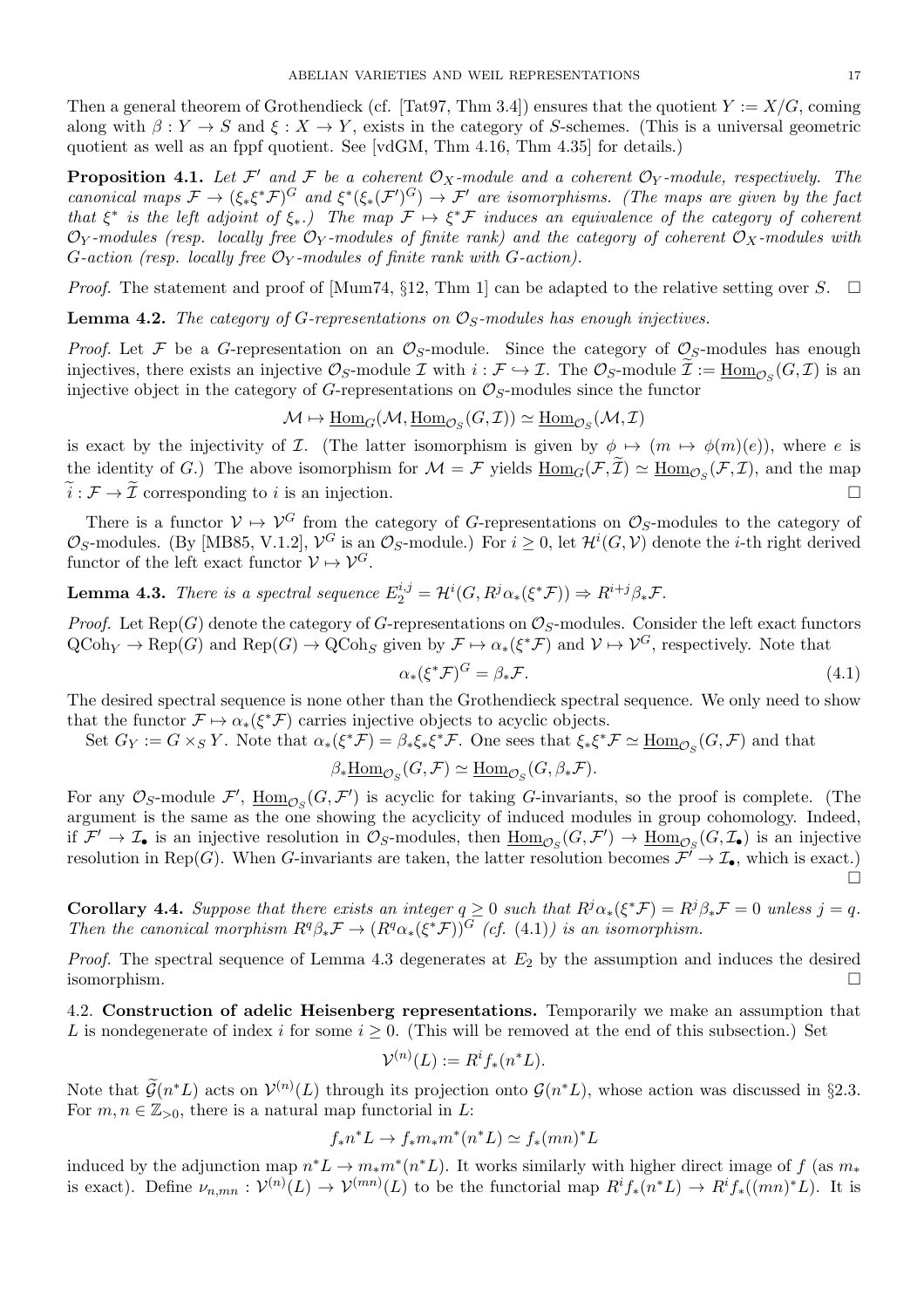clear that  $\nu_{mn,mnk}\nu_{n,mn} = \nu_{n,mnk}$  for any  $m, n, k \in \mathbb{Z}_{>0}$  as both sides are the functorial map with respect to  $(mnk)^*L \to n^*L$  covering  $mk : A \to A$ . Moreover  $\nu_{n,mn}$  is compatible with  $i_{n,mn} : \mathcal{G}(n^*L) \hookrightarrow \mathcal{G}((mn)^*L)$ , <sup>*s*</sup><sub>*kmnk*<sup>*Vn*</sup>*mm*</sub> = *v*<sub>*n*</sub>*mnk*<sub></sub> for any *m*, *n*, *k*  $\in \mathbb{Z}_{>0}$  as both sides are the functorial map with respective *r*<sub>*k*</sub> *c C* (*mn*) *+ C* covering *mk* : *A*  $\rightarrow$  *A*. Moreover *v*<sub>*n*</sub>*mn* is c <sup>18</sup><br>
clear that  $\nu_{mn,mnk}\nu_{n,mn} = \nu_{n,mnk}$  for any  $m, n, k \in \mathbb{Z}_{>0}$  as both sides are the functorial map with respect to<br>  $(mnk)^*L \to n^*L$  covering  $mk : A \to A$ . Moreover  $\nu_{n,mn}$  is compatible with  $i_{n,mn} : \widetilde{\mathcal{G}}(n^*L) \hookrightarrow \$ from the commutativity of

$$
(mn)^{*}L \xrightarrow{i_{n,mn}(\gamma)} (mn)^{*}L
$$
\n
$$
\downarrow \qquad \qquad \downarrow
$$
\n
$$
n^{*}L \xrightarrow{\gamma} n^{*}L
$$

where  $\gamma$  (resp.  $i_{n,mn}(\gamma)$ ) acts through its image in  $\mathcal{G}(n^*L)$  (resp.  $\mathcal{G}((mn)^*L)$ ).

**Lemma 4.5.** *As*  $\mathcal{O}_S$ *-modules, for all*  $m, n \geq 1$ *,* 

$$
\mathcal{V}^{(n)}(L) \simeq (\mathcal{V}^{(mn)}(L))^{A[m]} = (\mathcal{V}^{(mn)}(L))^{\widetilde{\sigma}_{mn}(nTA)}
$$

*where the first isomorphism is induced by*  $\nu_{n,mn}$ *.* 

*Proof.* Take  $\alpha = \beta = f$ ,  $\xi = m$ ,  $\mathcal{F} = n^*L$  and  $q = i$  in Corollary 4.4 to obtain the first isomorphism  $\mathcal{V}^{(n)}(L)\simeq(\mathcal{V}^{(mn)}(L))^{A[m]}$  $(4.2)$ 

We claim that

$$
(\mathcal{V}^{(mn)}(L))^{A[m]} = (\mathcal{V}^{(mn)}(L))^{\widetilde{\sigma}_{mn}(nTA)}.
$$
\n(4.3)

 $\Box$ 

We claim that<br>  $(\mathcal{V}^{(mn)}(L))^{A[m]} = (\mathcal{V}^{(mn)}(L))^{\tilde{\sigma}_{mn}(nTA)}$ . (4.3)<br>
On the right hand side,  $\tilde{\mathcal{G}}((mn)^*L)$  acts through  $\mathcal{G}((mn)^*L)$ . The action of the subgroup scheme  $\tilde{\sigma}_{mn}(nTA)$ We claim that<br>  $(\mathcal{V}^{(mn)}(L))^{A[m]} = (\mathcal{V}^{(mn)}(L))^{\tilde{\sigma}_{mn}(nTA)}$ . (4.3)<br>
On the right hand side,  $\tilde{\mathcal{G}}((mn)^*L)$  acts through  $\mathcal{G}((mn)^*L)$ . The action of the subgroup scheme  $\tilde{\sigma}_{mn}(nTA)$ <br>
of  $\tilde{\mathcal{G}}((mn)^*L)$  factors thro action (on the right hand side of (4.3)) is described as follows:  $x' \in A[m]$  acts on  $(mn)^*L$  via  $\psi'$  which is obtained from Lemma 3.9 by taking  $x = 0$ ,  $\psi = id$ , and this induces the action of  $x'$  on  $\mathcal{V}^{(mn)}(L)$ . The claim  $(4.3)$  follows from the fact that this  $A[m]$ -action is the same as the one used in Corollary 4.4, thus used in (4.2). (See Remark 3.10.)

Using the fact that  $\nu_{n,mn}$  are compatible with  $i_{n,mn}$  as explained above, we obtain

with 
$$
i_{n,mn}
$$
 as expla  

$$
\widehat{\mathcal{V}}(L) := \varinjlim_{n} \mathcal{V}^{(n)}(L)
$$

Using the fact that  $\nu_{n,mn}$  are compatible with  $i_{n,mn}$  as explained above, we obtain<br>  $\hat{\mathcal{V}}(L) := \lim_{n} \mathcal{V}^{(n)}(L)$ <br>
as a  $\hat{\mathcal{G}}(L)$ -representation where  $\nu_{n,mn}$  are transition maps. The  $\mathcal{O}_S$ -module  $\hat{\math$  $\hat{\mathcal{V}}(L) := \varinjlim_{n} \mathcal{V}^{(n)}(L)$ <br>as a  $\hat{\mathcal{G}}(L)$ -representation where  $\nu_{n,mn}$  are transition maps. The  $\mathcal{O}$ <br>by  $\hat{\mathcal{G}}(L)$ . Its properties will be investigated in the next subsection. as a  $\hat{\mathcal{G}}(L)$ -representation where  $\nu_{n,mn}$  are transition maps. The  $\mathcal{O}_S$ -module  $\hat{\mathcal{V}}(L)$  carries a weight 1 action<br>by  $\hat{\mathcal{G}}(L)$ . Its properties will be investigated in the next subsection.<br>*Remark* 4.

as a  $\widehat{\mathcal{G}}(L)$ -representation where  $\nu_{n,mn}$  are tr<br>by  $\widehat{\mathcal{G}}(L)$ . Its properties will be investigated<br>*Remark* 4.6. A more concise definition of  $\widehat{\mathcal{G}}(n)$ <br>to view  $\widehat{\mathcal{G}}(L)$  as a compatible system of  $\mathscr{L}^*L$ -actions on  $\mathcal{V}^{(n)}(L)$ , as this allows us to derive properties of by  $\widehat{G}(L)$ . Its properti<br> *Remark* 4.6. A more<br> *v*iew  $\widehat{G}(L)$  as a con<br>  $\widehat{\mathcal{V}}(L)$  from those of  $\mathcal{V}$  $(n)(L).$ ⨿

Now we drop the assumption that the index of *L* is constant over *S*. Let *g* be the relative dimension of *A* over *S*. Since the index function  $s \mapsto L_s$  is locally constant, we can decompose  $S = \coprod_{i=0}^g S_i$  into open and closed subschemes such that the index function is constantly *i* on each *S<sup>i</sup>* . The previous paragraphs construct  $\mathcal{V}^{(n)}(L)$ ,  $\widehat{\mathcal{V}}(L)$ , and so on over each  $S_i$ , thereby we obtain them over S. p the assumption that the index<br>ce the index function  $s \mapsto L_s$  is l<br>sochemes such that the index fun<br> $(L)$ ,  $\hat{\mathcal{V}}(L)$ , and so on over each  $S_i$ 

4.3. **Basic properties.** Just like at the end of the last subsection, we no longer assume that *L* has fixed index over *S*. **Construct**  $\mathcal{V}^{(n)}(L)$ ,  $\mathcal{V}(L)$ , and so on over each  $S_i$ , thereby we obtain them over *S*.<br>4.3. **Basic properties.** Just like at the end of the last subsection, we no longer assume that *L* has fixed index over

module for every  $n \geq 1$ . (We always have that  $\mathcal{F}^{\hat{\sigma}(nTA)}$  is an  $\mathcal{O}_S$ -submodule of  $\mathcal{F}$ .) **Definition 4.7.** A  $\widehat{G}(L)$ -representation  $\mathcal{F}$  (on an  $\mathcal{O}_S$ -m module for every  $n \geq 1$ . (We always have that  $\mathcal{F}^{\widehat{\sigma}(nTA)}$ <br>**Definition 4.8.** A  $\widehat{G}(L)$ -representation  $\mathcal{F}$  is **smooth** if

$$
\mathcal{F} = \cup_{n \geq 1} \mathcal{F}^{\widehat{\sigma}(n \cdot TA)}.
$$

**A** useful observation is that  $\mathcal{F}^{\hat{\sigma}(n \cdot TA)}$  is a module over  $N_{\hat{G}}(\hat{\sigma}(nTA))/\hat{\sigma}(nTA) \simeq \mathcal{G}(n^*L)$ , cf. Lemma 3.15.<br>
in the base of the state of the state of the state of the state of the state of the state of t This will be exploited several times. *F* =  $\bigcup_{n\geq 1}$ *F* (*n*-*r*<sub>1</sub>).<br>*Remark* 4.9*.* If *L* is a symmetric line bundle so that  $\hat{\tau}$  is available, an equivalent criterion for smoothness is *Remark* 4.9*.* If *L* is a symmetric line bundle so that  $\hat{\$ is that  $\mathcal{F}^{\hat{\sigma}(n \cdot TA)}$  is a module over  $N_{\hat{G}}(\hat{\sigma}(nT))$ <br>everal times.<br>ymmetric line bundle so that  $\hat{\tau}$  is available, a<br>The obvious reason is that  $\hat{\sigma} = \hat{\tau}$  on  $2TA$ .

that  $\mathcal{F} = \bigcup_{n \geq 1} \mathcal{F}^{\hat{\tau}(n \cdot TA)}$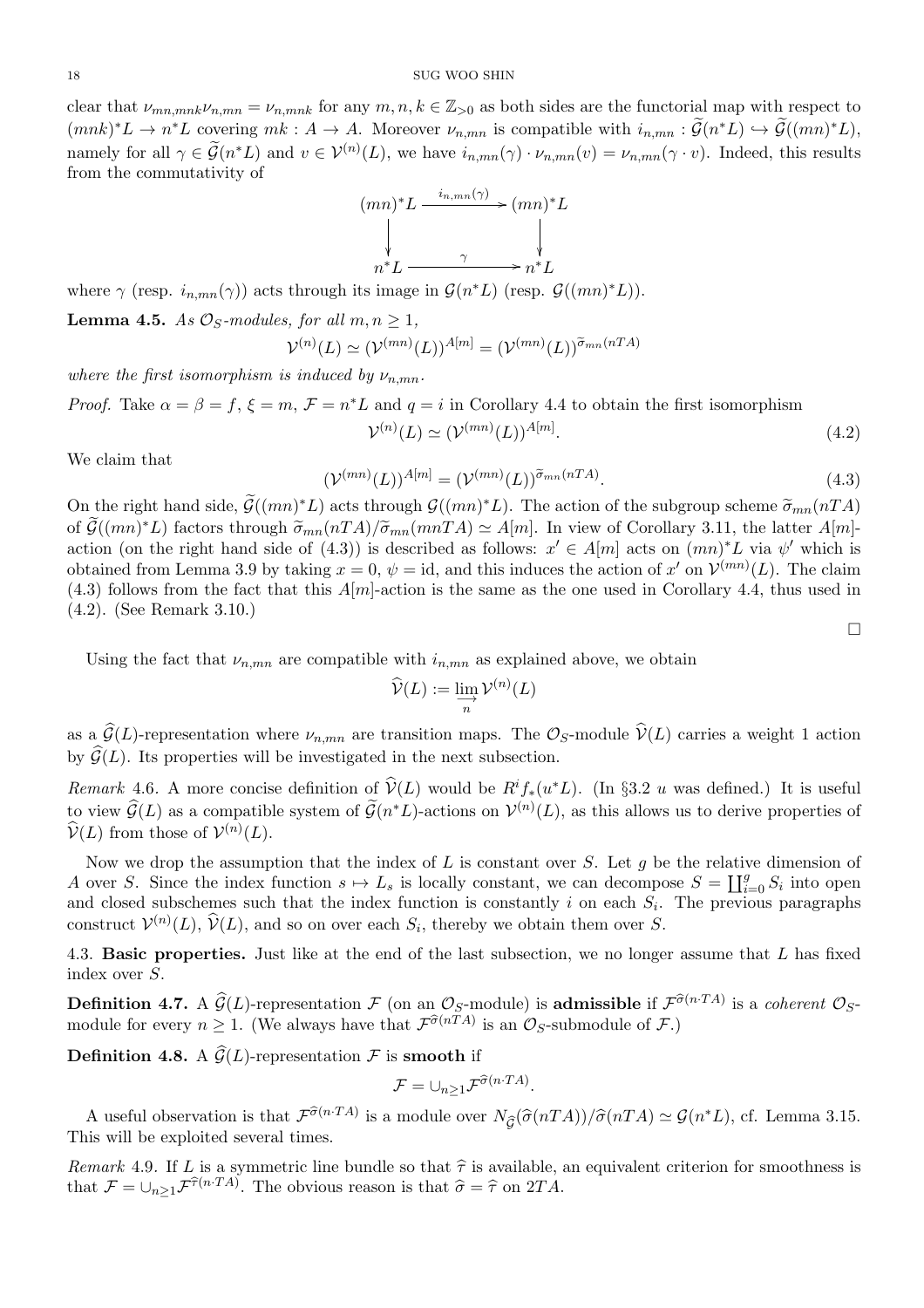*Remark* 4.10. It is not inconceivable that any weight one  $\mathcal{G}(L)$ -representation is smooth, but we have not checked this. *(i) (i) (i) (i) (i) (i) (i) (i) (i) (i) (i) (i) (i) (i) (i) (i) (i) (i) (i) (i) (i) (i) (i) (i) (i) (i) (i) (i) (i) (i) (i) (i) (i) (i) (i) (i) (i)* 

**Lemma 4.11.** *Suppose that L is nondegenerate of index i. Then*

- 
- *(ii) The*  $\hat{G}(L)$ *-representation*  $\hat{V}(L)$  *is admissible and smooth.*

*Proof.* Clearly (i) implies (ii). Part (i) is obtained from Lemma 4.5 by taking limit over *m*. Note that this works even if  $\text{ind}(L)$  is not constant on *S*, cf. the end of §4.2.

We give a tentative definition of a (finite) adelic Heisenberg representation. Perhaps a more satisfactory definition is (ii) of Proposition 4.19 below.

**Definition 4.12.** An adelic **Heisenberg representation**  $\mathcal{H}$  of  $\widehat{\mathcal{G}}(L)$  is a smooth  $\widehat{\mathcal{G}}(L)$ -representation of weight 1 such that  $\mathcal{H}^{\hat{\sigma}(nTA)}$  is a locally free  $\mathcal{O}_S$ -module of rank  $n^{2g} \cdot \text{deg } L$  for all  $n \geq 1$ . **Lemma 4.12.** An adelic **Heisenberg representation**  $H$  of  $\widehat{G}(L)$  is a smooth  $\widehat{G}(L)$ -r weight 1 such that  $\mathcal{H}^{\widehat{\sigma}(nTA)}$  is a locally free  $\mathcal{O}_S$ -module of rank  $n^{2g} \cdot \text{deg } L$  for all  $n \geq 1$ .<br>**Lemma 4.13** 

**Lemma 4.13.** An adelic Heisenberg representation  $H$  of  $\widehat{G}(L)$  is a locally free  $\mathcal{O}_S$ -module<sup>4</sup> and irreducible. *(The notion of irreducibility is the same as in Definition 2.11.)* **Lemma 4.13.** An adelic Heisenberg representation  $H$  of  $\hat{G}(L)$  is a locally free  $\mathcal{O}_S$ -module<sup>4</sup> and irreducible.<br> *(The notion of irreducibility is the same as in Definition 2.11.)<br>
<i>Proof.* Let  $H' \subset H$  be a smoo

subrepresentation as well as a  $\mathcal{G}(n^*L)$ -subrepresentation. By Proposition 2.12.(i) there is an ideal sheaf  $\mathcal{I}_n$  of  $\mathcal{O}_S$  such that  $(\mathcal{H}')^{\widehat{\sigma}(nTA)} = \mathcal{I}_n \cdot \mathcal{H}^{\widehat{\sigma}(nTA)}$ . (4.4)<br>By taking  $\widehat{\sigma}(TA)$ -inv  $\mathcal{I}_n$  of  $\mathcal{O}_S$  such that

$$
(\mathcal{H}')^{\widehat{\sigma}(nTA)} = \mathcal{I}_n \cdot \mathcal{H}^{\widehat{\sigma}(nTA)}.
$$
\n(4.4)

By taking  $\hat{\sigma}(TA)$ -invariants where  $\hat{\sigma}(TA)$  acts through its image in  $\tilde{\mathcal{G}}(n^*L)$ , we obtain

$$
(\mathcal{H}')^{\widehat{\sigma}(TA)} = \mathcal{I}_n \cdot \mathcal{H}^{\widehat{\sigma}(TA)}.
$$

Since  $\mathcal{H}^{\hat{\sigma}(TA)}$  is locally free, the comparison with (4.4) for  $n = 1$  shows that  $\mathcal{I}_n = \mathcal{I}_1$  for all  $n \geq 1$ . Hence  $\mathcal{H}' = \mathcal{H} \otimes \mathcal{I}_1$ . The local freeness of  $\mathcal{H}$  follows from the fact that  $\mathcal{H}_s = \lim_{n \to \infty} (\mathcal{H}^{\widehat{\sigma}(n!TA)})_s$  is free over  $\mathcal{O}_{S,s}$  as it is an increasing union of finite free modules. (Since each transi is an increasing union of finite free modules. (Since each transition map has a section, a basis can be written  $down$  easily.)

*of Definition 4.12.* **Theorem 4.15.** Let  $\mathcal{H}$  be a Heisenberg representation of  $\hat{\mathcal{G}}(L)$ . Then there is an equivalence of categories **Theorem 4.15.** Let  $\mathcal{H}$  be a Heisenberg representation of  $\hat{\mathcal{G}}(L)$ . Then there is an equiv

*Proof.* This follows from Proposition 2.13.(ii), Lemmas 4.11 and 4.13.

(ii), Lemmas 4.11 and 4  
representation of 
$$
\hat{G}(L)
$$
.  
 $Rep_{sm}^1(\hat{G}(L)) \overset{\sim}{\rightarrow} QCoh_S$ 

 $given\; by\; \mathcal{M}\mapsto \underline{\mathrm{Hom}}_{\widehat{\mathcal{G}}(L)}(\mathcal{H},\mathcal{M})\; \textit{and}\; \mathcal{N}\mapsto \mathcal{H}\otimes \mathcal{N}, \textit{which are quasi-inverses of each other.}$ 

 $Rep_{sm}^1(\widehat{\mathcal{G}}(L)) \stackrel{\sim}{\to} \text{QCoh}_S$ <br>*given by*  $\mathcal{M} \mapsto \underline{Hom}_{\widehat{\mathcal{G}}(L)}(\mathcal{H}, \mathcal{M})$  and  $\mathcal{N} \mapsto \mathcal{H} \otimes \mathcal{N}$ , which are quasi-inverses of each other.<br>*Proof.* To simplify notation, let us write  $\widehat{\mathcal{V}}$  for Then it implies that any Heisenberg representation  $\mathcal{H}'$  is isomorphic to  $\widehat{\mathcal{V}} \otimes \mathcal{F}$  for an  $\mathcal{O}_S$ -module  $\mathcal{F}$ . Since the ich are quasi-inverses of each other.<br>Suppose that the proposition is known for  $\mathcal{H} = \hat{\mathcal{V}}$ .<br>is isomorphic to  $\hat{\mathcal{V}} \otimes \mathcal{F}$  for an  $\mathcal{O}_S$ -module  $\mathcal{F}$ . Since the *given by*  $M \mapsto \underline{\text{Hom}}_{\widehat{G}(L)}(\mathcal{H}, \mathcal{M})$  and  $N \mapsto \mathcal{H} \otimes \mathcal{N}$ , which are quasi-inverses of each other.<br>*Proof.* To simplify notation, let us write  $\widehat{\mathcal{V}}$  for  $\widehat{\mathcal{V}}(L)$ . Suppose that the proposition is By using this, the proposition for  $\mathcal{H}'$  is easily deduced from the case for  $\hat{\mathcal{V}}$ . rite  $\hat{\mathcal{V}}$  for  $\hat{\mathcal{V}}(L)$ . Suppose that the p<br>ppresentation  $\mathcal{H}'$  is isomorphic to  $\hat{\mathcal{V}} \otimes \hat{\mathcal{S}}$ <br>ally free of the same rank, we see that<br>is easily deduced from the case for  $\hat{\mathcal{V}}$ . consider the case  $H = \hat{\nu}$  and  $\hat{\nu}$  are locally free of the same rank,<br>*TA*)-invariants in  $H'$  and  $\hat{\nu}$  are locally free of the same rank,<br>*L* using this, the proposition for  $H'$  is easily deduced from the<br>Consid *V* free of the same rank, we see that  $\mathcal F$  is an invertible  $\mathcal O_S$ -module.<br>
assily deduced from the case for  $\hat{\mathcal V}$ .<br>
(*W*) we that the natural map<br>  $\hat{\mathcal V}\otimes\underline{\text{Hom}}_{\widehat{\mathcal G}(L)}(\hat{\mathcal V},\mathcal M)\to\mathcal M$  (4.5)

$$
\widehat{\mathcal{V}} \otimes \underline{\text{Hom}}_{\widehat{G}(L)}(\widehat{\mathcal{V}}, \mathcal{M}) \to \mathcal{M}
$$
\n(4.5)

Consider the case  $\mathcal{H} = \hat{\mathcal{V}}$ . We will show that the natural map<br>  $\hat{\mathcal{V}} \otimes \underline{\text{Hom}}_{\hat{\mathcal{G}}(L)}(\hat{\mathcal{V}}, \mathcal{M}) \to \mathcal{M}$  (4.5)<br>
sending  $v \otimes f$  to  $f(v)$ , which is clearly functorial in *M*, is an isomorphism in Rep<sub></sub> shown, the same argument as on page 113 of [MB85] proves that  $\mathcal{N} \to \underline{\text{Hom}}_{\widehat{G}(L)}(\widehat{\mathcal{V}}, \widehat{\mathcal{V}} \otimes \mathcal{N})$  is a functorial (4.5)<br>  $\text{Rep}^1_{\text{sm}}(\widehat{\mathcal{G}}(L))$ . Once this is  $(\widehat{\mathcal{V}}, \widehat{\mathcal{V}} \otimes \mathcal{N})$  is a functorial

<sup>&</sup>lt;sup>4</sup>Note that we are dealing with an  $\mathcal{O}_S$ -module which is typically of infinite rank. We consider an  $\mathcal{O}_S$ -module  $\mathcal{H}$  locally free if the Zariski localization  $\mathcal{H}_s$  is a free  $\mathcal{O}_{S,s}$ -module for all  $s \in S$ . This does not automatically imply that  $\mathcal{H}|_U$  is a free  $\mathcal{O}_U$ -module in some open neighborhood *U* of *s* for a given  $s \in S$ .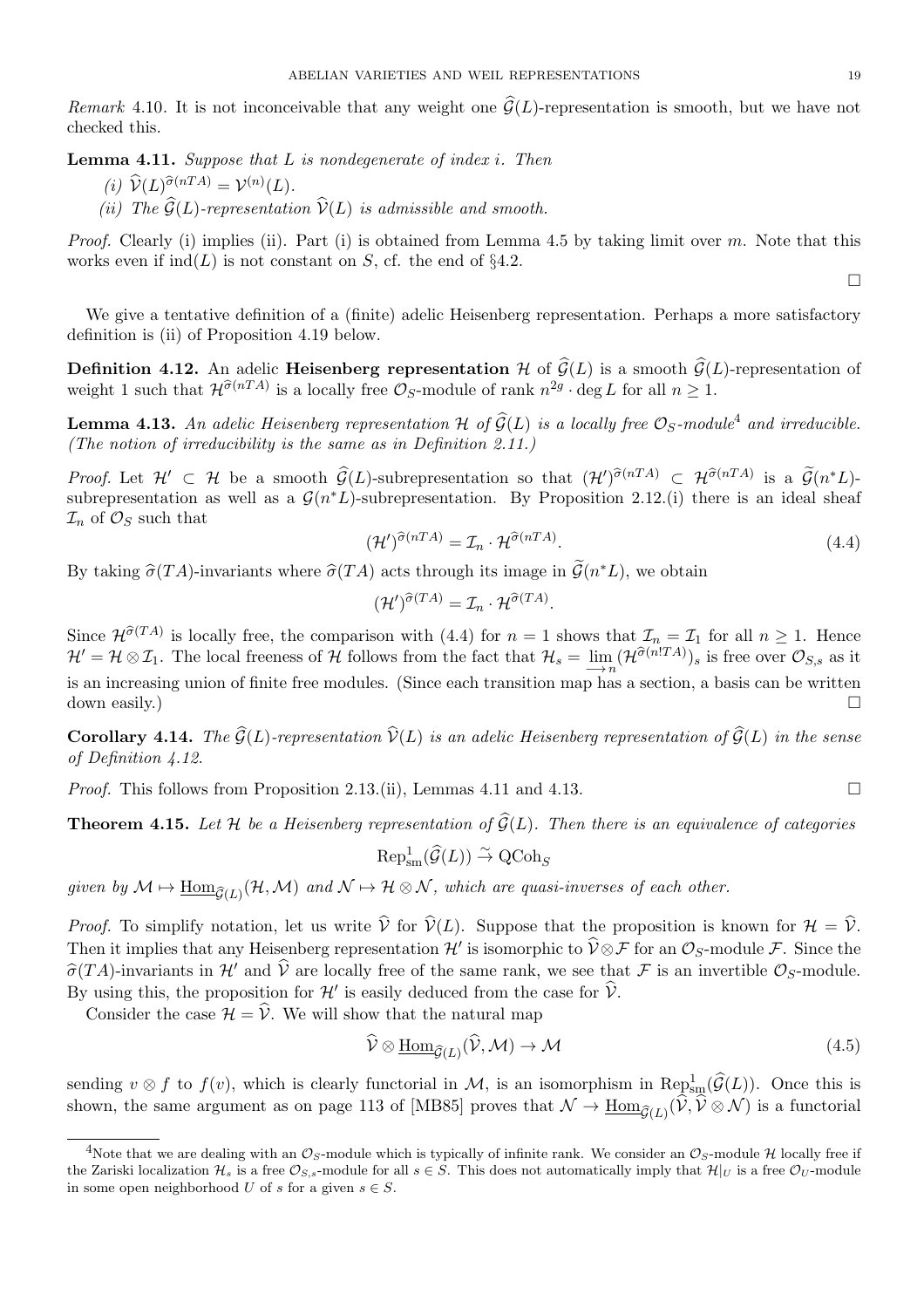isomorphism in QCoh*<sup>S</sup>* , and we will be done. As a preparation, let us consider the functors

$$
\mathcal{O}_S-\text{mod} \xrightarrow{\mathscr{F}_1} \text{Rep}^1_{\text{sm}}(\mathcal{G}(n^*L))
$$
  

$$
\mathcal{G}_2 \xrightarrow{\mathscr{G}_1} \mathcal{G}((mn)^*L)
$$

where  $\mathscr{F}_1$ ,  $\mathscr{F}_2$ ,  $\mathscr{G}_1$ ,  $\mathscr{G}_2$  are the functors in Proposition 2.12.(ii), which give equivalences of categories, and  $\mathscr{F}_3$ is given by the rule  $\mathscr{F}_3(\mathcal{M}_0) = \mathcal{M}_0^{A[m]}$ . Then  $\mathscr{F}_3 \circ \mathscr{F}_2 \simeq \mathscr{F}_1$  canonically. Indeed, in view of Lemma 4.11.(i), where  $\mathscr{F}_1$ ,  $\mathscr{F}_2$ ,  $\mathscr{G}_1$ ,  $\mathscr{G}_2$  are the functors in Proposition 2.12.(ii), which give equivalences of categories, and  $\mathscr{F}_3$ <br>is given by the rule  $\mathscr{F}_3(\mathcal{M}_0) = \mathcal{M}_0^{A[m]}$ . Then  $\mathscr{F}_3 \circ \mathscr{F}_2 \s$ 

$$
\mathscr{F}_1(\mathcal{M}_0) = \mathcal{M}_0 \otimes \mathcal{V}^{(n)} \simeq (\mathcal{M}_0 \otimes \mathcal{V}^{(mn)})^{A[m]} = \mathscr{F}_3(\mathscr{F}_2(\mathcal{M}_0)).
$$

canonically

$$
\mathscr{G}_1\mathscr{F}_3(\mathscr{F}_2\mathscr{G}_2)\simeq(\mathscr{G}_1\mathscr{F}_1)\mathscr{G}_2.
$$

Thanks to Proposition 2.12.(ii), we get a canonical isomorphism  $\mathscr{G}_1 \mathscr{F}_3 \simeq \mathscr{G}_2$ . Applying to  $\mathcal{M}^{(mn)}$  and unraveling the functors, we have a canonical isomorphism

$$
\underline{\text{Hom}}_{\widetilde{\mathcal{G}}((mn)^{*}L)}(\mathcal{V}^{(mn)},\mathcal{M}^{(mn)}) \stackrel{\sim}{\to} \underline{\text{Hom}}_{\widetilde{\mathcal{G}}(n^{*}L)}(\mathcal{V}^{(n)},\mathcal{M}^{(n)}).
$$
\n(4.6)

induced by the restriction to  $V^{(n)}$ . (The right hand side of (4.6) is a rewriting of  $\underline{\text{Hom}}_{\mathcal{G}(n^*L)}(\mathcal{V}^{(n)},\mathcal{M}^{(n)})$ ,  $\underline{\text{Hom}}_{\widetilde{\mathcal{G}}((mn)^*L)}(\mathcal{V}^{(mn)}, \mathcal{M}^{(m)})$ <br>induced by the restriction to  $\mathcal{V}^{(n)}$ . (The right hand<br>where we use the fact that  $\widehat{\sigma}(nTA)$  is trivial on  $\mathcal{V}$  $(n)$  and  $\mathcal{M}^{(n)}$ . What happens to the left hand side is similar.) We obtain the following commutative diagram in which the vertical maps come from natural inclusions  $V^{(n)} \hookrightarrow V^{(mn)}$ ,  $\mathcal{M}^{(n)} \hookrightarrow \mathcal{M}^{(mn)}$  and (4.6).

$$
\mathcal{V}^{(n)}\otimes\underbrace{\mathrm{Hom}}_{\widetilde{\mathcal{G}}(n^{*}L)}(\mathcal{V}^{(n)},\mathcal{M}^{(n)})\stackrel{\sim}{\longrightarrow} \mathcal{M}^{(n)}\\\downarrow\downarrow\\\mathcal{V}^{(mn)}\otimes\underbrace{\mathrm{Hom}}_{\widetilde{\mathcal{G}}((mn)^{*}L)}(\mathcal{V}^{(mn)},\mathcal{M}^{(mn)})\stackrel{\sim}{\longrightarrow} \mathcal{M}^{(mn)}
$$

By taking limit over *n* we deduce that  $(4.5)$  is an isomorphism.

**Corollary 4.16.** The canonical map  $\mathcal{O}_S \to \underline{\text{End}}_{\widehat{\mathcal{G}}(L)}(\mathcal{H})$  (via the  $\mathcal{O}_S$ -module structure on  $\mathcal{H}$ ) is an isomor*phism.* **Corollary Corollary Corollary Corollary Corollary 4.17.** *Let H be as in Lemma 4.13.* If *H' is another*  $\hat{G}(L)$ *-representation with the same property* 

*Proof.* By Theorem 4.15,  $\underline{\text{End}}_{\hat{\mathcal{G}}(L)}(\mathcal{H}) \simeq \underline{\text{End}}_{\mathcal{O}_S}(\mathcal{O}_S) \simeq \mathcal{O}_S$ .

*then there exists an invertible*  $\mathcal{O}_S$ *-module*  $\mathcal N$  *such that* 

$$
\mathcal{H}'\simeq \mathcal{H}\otimes \mathcal{N}.
$$

*Proof.* This is proved as in the first paragraph of the proof of Theorem 4.15.

**Corollary 4.18.** *Suppose that*  $S = \text{Spec } R$  *for a local ring*  $R$ *. Then any two Heisenberg representations are isomorphic.*

*Proof.* Immediate from Corollary 4.17. □

This subsection ends with an alternative characterization of Heisenberg representations. It will be used in *§*5.1.

# **Proposition 4.19.** *The following are equivalent.*

- *(i) H is a Heisenberg representation of*  $\widehat{G}(L)$ *. (Definition 4.12)*
- *(ii)*  $H$  *is a weight 1 admissible smooth irreducible representation of*  $\widehat{G}(L)$  *on a locally free*  $\mathcal{O}_S$ *-module such that H does not vanish anywhere on S.*

*Remark* 4.20. In (ii) above, it is enough to require  $H \neq 0$  when *S* is connected. On the other hand, one could show that the admissibility in (ii) is superfluous by extending Lemma 4.22 to the case where  $\mathscr F$  may be of infinite rank. That proof is easily reduced to the finite rank situation.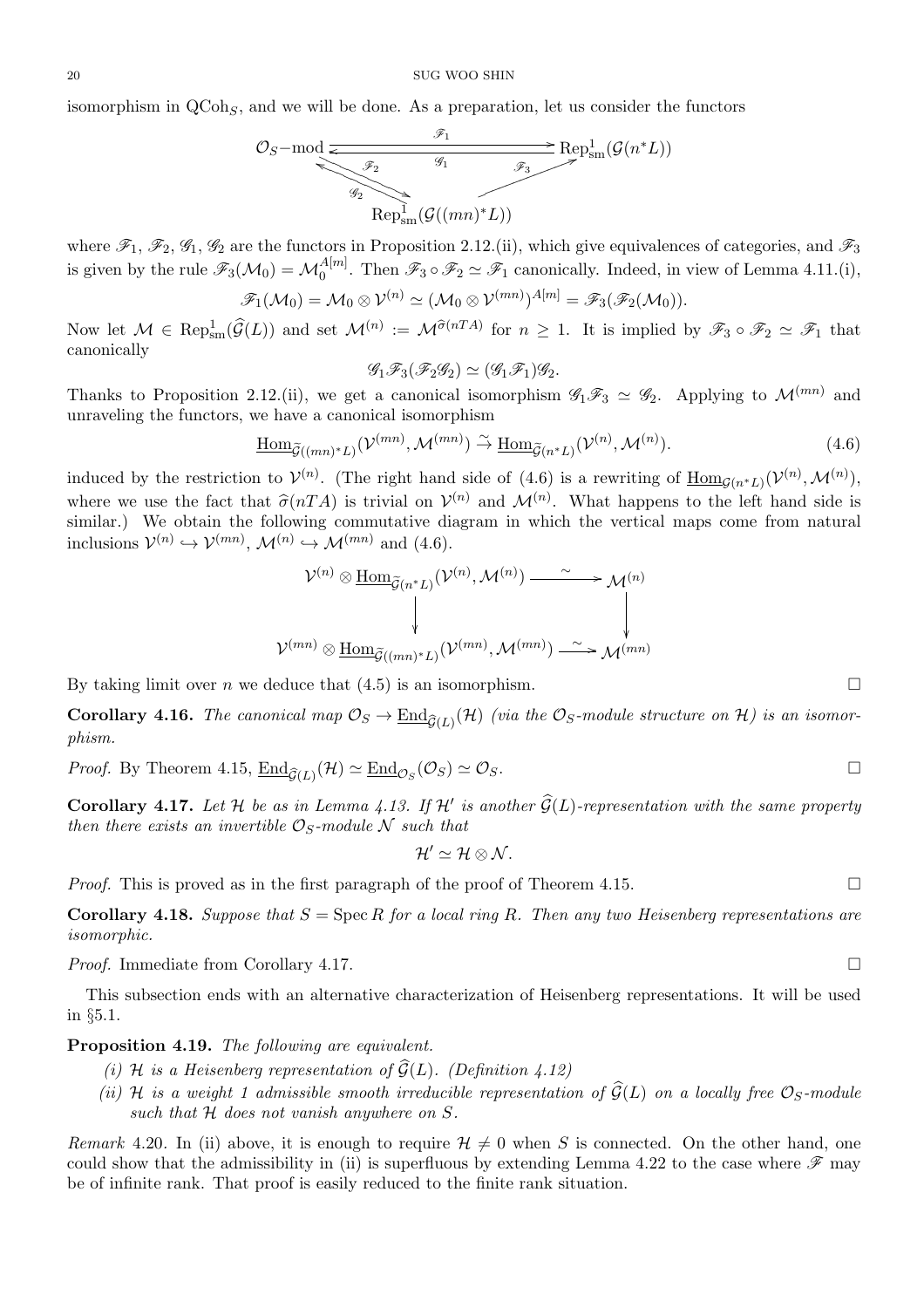*Proof.* Lemma 4.13 says that (i) implies (ii). In order to show the other implication, let  $H$  be as in (ii) ABELIAN VARIETIES AND WEIL REPRESENTATIONS 21<br>*Proof.* Lemma 4.13 says that (i) implies (ii). In order to show the other implication, let  $\mathcal H$  be as in (ii) and  $\mathcal H'$  be a Heisenberg representation of  $\hat{\mathcal G}(L)$  (in *Hroof.* Lemma 4.13 says that (i) implies (ii). In order to show the other implication, let  $H$  be as in (ii) and  $H'$  be a Heisenberg representation of  $\hat{G}(L)$  (in the sense of Definition 4.12). Theorem 4.15 tells us t the invariants are nontrivial), we see that  $\mathcal N$  has to be a coherent  $\mathcal O_S$ -module. It suffices to show that  $\mathcal N$  is

locally free of rank 1. Choose an arbitrary  $s \in S$ . The stalks at *s* are related by  $\mathcal{H}_s \simeq \mathcal{H}'_s \otimes_{\mathcal{O}_{S,s}} \mathcal{N}_s$ . We see that  $\mathcal{N}_s$  is a projective  $\mathcal{O}_{S,s}$ -module as  $\mathcal{H}'_s$  and  $\mathcal{H}_s$  are free over  $\mathcal{O}_{S,s}$ . Since  $\mathcal{N}_s$  is finitely generated over the noetherian ring  $\mathcal{O}_{S,s}$ , it is free of finite rank. Now let *U* be an open affine noetherian neighborhood of *s* in *S*. The proof will be complete if  $\mathcal{N}|_U$  is shown to be an invertible  $\mathcal{O}_U$ -module.

Suppose that this is not the case. Lemma 4.23 tells us that  $\mathcal{N}|_U$  has an  $\mathcal{O}_U$ -submodule  $\mathcal M$  which is not given as  $\mathcal{N}|_U \otimes_{\mathcal{O}_U} \mathcal{J}$  for any ideal sheaf  $\mathcal{J} \subset \mathcal{O}_U$ . Applying Lemma 4.22, we obtain an  $\mathcal{O}_S$ -submodule  $\mathcal{N}'$ of *N* such that  $\mathcal{N}'|_U = \mathcal{M}$ . Then it is impossible that  $\mathcal{N}' = \mathcal{N} \otimes_{\mathcal{O}_S} \mathcal{I}$  for an ideal sheaf  $\mathcal{I} \subset \mathcal{O}_S$ . (If it were possible, by restricting to *U*, we would get  $\mathcal{M} = \mathcal{N}_U \otimes_{\mathcal{O}_U} \mathcal{I}|_U$ , but this is a contradiction.) This means, via Theorem 4.15 (applicable to  $\mathcal{H}'$ ), that  $\mathcal{H}$  allows a  $\widehat{\mathcal{G}}(L)$ -subrepresentation  $\mathcal{H}' \otimes \mathcal{N}'$  not given by an ideal b. Lemma 4.23 tells us that  $N|_U$  has an  $\mathcal{O}_U$ -submodule  $M$  which is not sheaf  $\mathcal{J} \subset \mathcal{O}_U$ . Applying Lemma 4.22, we obtain an  $\mathcal{O}_S$ -submodule  $\mathcal{N}'$  is impossible that  $\mathcal{N}' = \mathcal{N} \otimes_{\mathcal{O}_S} \mathcal{I}$  f sheaf, contradicting the assumption that  $H$  is irreducible. We are done.

**Corollary 4.21.** Consider  $(A', L')$  and  $(A, L)$  with a bounded isogeny  $\alpha : A' \to A$  such that  $L' = \alpha^* L$ . Let sheaf, contradicting the assumption that  $\mathcal H$  is irreducible. We are done.<br> **Corollary 4.21.** Consider  $(A', L')$  and  $(A, L)$  with a bounded isogeny  $\alpha : A' \to A$  such that  $L' = \alpha^* L$ . Let  $\widehat{G}(\alpha) : \widehat{G}(L') \stackrel{\sim}{\to} \widehat{G}(L)$  *<i>Corollary* 4.21. *Consider*  $(A', L')$  *and*  $(A, L)$ <br> $\widehat{\mathcal{G}}(\alpha) : \widehat{\mathcal{G}}(L') \stackrel{\sim}{\rightarrow} \widehat{\mathcal{G}}(L)$  be as in Lemma 3.13. I<br> $\rho \circ \widehat{\mathcal{G}}(\alpha)$  is a Heisenberg representation of  $\widehat{\mathcal{G}}(L)$ *′* )*.*  $\hat{G}(\alpha) : \hat{G}(L') \stackrel{\sim}{\rightarrow} \hat{G}(L)$  be as in Lemma 3.13. If  $\rho : \hat{G}(L) \rightarrow \underline{\text{Aut}}_{\mathcal{O}_S}(\mathcal{H})$  is a Heisenberg representation then  $\rho \circ \hat{G}(\alpha)$  is a Heisenberg representation of  $\hat{G}(L')$ .<br>*Proof.* Clear from the crite

*Proof.* Clear from the criterion (ii) of Proposition 4.19 and Lemma 3.16. (Thanks to the latter, the fact that

The following two lemmas were used in the proof of Proposition 4.19.

**Lemma 4.22.** Let F be an  $\mathcal{O}_S$ -module and U an open affine subscheme of S. Let M be an  $\mathcal{O}_U$ -module *defined by an*  $\mathcal{O}_S(U)$ -submodule of  $\mathcal{F}(U)$ . Define a Zariski presheaf  $\mathcal{F}'$  on S by

$$
\mathcal{F}'(V) = \{ a \in \mathcal{F}(V) : a|_{U \cap V} \in \mathcal{M}(U \cap V) \}.
$$

*Then*  $\mathcal{F}'$  is a Zariski sheaf and an  $\mathcal{O}_S$ -submodule of  $\mathcal{F}$ . (Recall that every  $\mathcal{O}_S$ -module (likewise every  $\mathcal{O}_U$ *module) is required to be quasi-coherent in our convention.)*

*Proof.* It is a routine check that  $\mathcal{F}'$  is a Zariski sheaf. By construction  $\mathcal{F}'$  is a subsheaf of  $\mathcal{F}$ . The verification that  $\mathcal{F}'$  is an  $\mathcal{O}_S$ -module reduces to the affine case, in which case it is elementary.

**Lemma 4.23.** Let U be a noetherian scheme. Let  $\mathcal F$  be a locally free  $\mathcal O_U$ -module of finite rank. Suppose *that*  $\mathcal{F}$  *has rank*  $\geq 1$  *at every point of*  $U$  *and rank*  $> 1$  *at some point*  $u \in U$ *. (Note that*  $U$  *may not be connected.) Then there exists an*  $\mathcal{O}_U$ -submodule  $\mathcal{M} \subset \mathcal{F}$  which is not of the form  $\mathcal{M} = \mathcal{F} \otimes_{\mathcal{O}_U} \mathcal{I}$  for any *ideal sheaf*  $\mathcal{I} \subset \mathcal{O}_U$ .

*Proof.* We can find an affine subscheme  $V = \text{Spec } B$  of *U* containing *u* on which  $\mathcal{F}|_V$  is free of rank  $\geq 2$ . Let *M* be any rank 1 free *B*-submodule of  $\mathcal{F}(V)$  and denote by  $\mathcal{M}'$  the corresponding  $\mathcal{O}_V$ -module. Extend  $\mathcal{M}'$  to an  $\mathcal{O}_U$ -module  $\mathcal M$  by the previous lemma. We claim that  $\mathcal M$  satisfies the condition of the lemma. Indeed, if we had  $\mathcal{M} = \mathcal{F} \otimes_{\mathcal{O}_U} \mathcal{I}$  for some ideal  $\mathcal{I} \subset \mathcal{O}_U$ , then we would reach a contradiction by taking stalk at *u* and computing the  $k(u)$ -dimension after tensoring  $k(u) := \mathcal{O}_{U,u}/m_{U,u}$ . (Here  $m_{U,u}$  denotes the unique maximal ideal of  $\mathcal{O}_{U,u}$ .)

4.4. **Dual Heisenberg representations and matrix coefficients.** As we have seen in *§*2.4, there are isomorphisms of  $\mathcal{G}(n^*L) \times \mathcal{G}(n^*L)$ -representations

$$
\mathcal{V}(n^*L) \otimes \mathcal{V}(n^*L)^{\vee} \stackrel{\sim}{\to} \underline{\text{Hom}}_{\mathbb{G}_m}(\mathcal{G}(n^*L), \mathcal{O}_S)
$$
\n(4.7)

for varying *n*. On the right hand side  $\mathbb{G}_m$  acts on  $\mathcal{G}(n^*L)$  and  $\mathcal{O}_S$  by multiplication. We will promote (4.7)<br>to an adelic isomorphism.<br>**Definition 4.24.** Define an  $\mathcal{O}_S$ -module<br> $\underline{\text{Hom}}_{\mathbb{G}_m}^{\text{$ to an adelic isomorphism.

**Definition 4.24.** Define an  $\mathcal{O}_S$ -module

$$
\underline{\mathrm{Hom}}^{\mathrm{sm}}_{\mathbb{G}_m}(\widehat{\mathcal{G}}(L),\mathcal{O}_S):=\bigcup_{n\geq 1}\underline{\mathrm{Hom}}_{\mathbb{G}_m}(\widehat{\mathcal{G}}(L)/\widehat{\sigma}(nTA),\mathcal{O}_S)=\bigcup_{n\geq 1}\underline{\mathrm{Hom}}_{\mathbb{G}_m}(\widehat{\mathcal{G}}(L),\mathcal{O}_S)^{\widehat{\sigma}(nTA)\times\{1\}}.
$$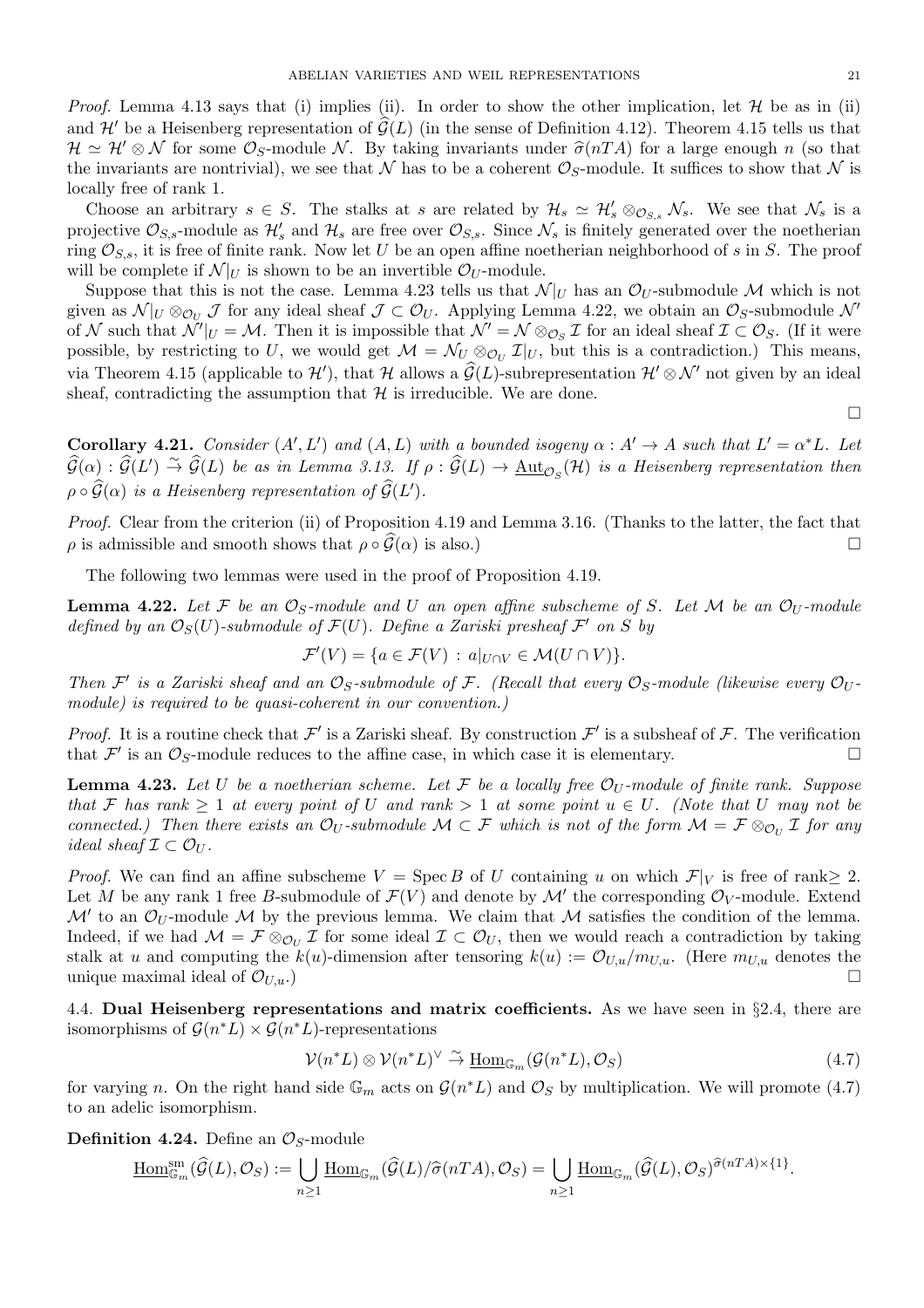22<br>
A section  $\phi$  of  $\underline{\text{Hom}}_{\mathbb{G}_m}(\widehat{\mathcal{G}}(L), \mathcal{O}_S)$  is said to be **smooth** if it is a section of the above  $\mathcal{O}_S$ -module. (The definition  $\phi$  of  $\underline{\text{Hom}}_{\mathbb{G}_m}(\widehat{\mathcal{G}}(L), \mathcal{O}_S)$  is said to be **smooth** if it is a definition is equivalent if  $\widehat{\tau}$  is used in place of  $\widehat{\sigma}$ . cf. Remark 4.9.) *S* said to be **smooth** if it is a section of the above  $\mathcal{O}_S$ -module. (The *n* place of  $\hat{\sigma}$ . cf. Remark 4.9.)<br>  $\hat{\mathcal{V}}(L) \otimes \hat{\mathcal{V}}(L)^{\vee} \to \underline{\text{Hom}}_{\mathbb{G}_m}^{\text{sm}}(\hat{\mathcal{G}}(L), \mathcal{O}_S)$  (4.8)

**Lemma 4.25.** *The map*

$$
\widehat{\mathcal{V}}(L) \otimes \widehat{\mathcal{V}}(L)^{\vee} \to \underline{\text{Hom}}_{\mathbb{G}_m}^{\text{sm}}(\widehat{\mathcal{G}}(L), \mathcal{O}_S)
$$
\n(4.8)

$$
v \otimes v^{\vee} \mapsto (\gamma \mapsto v^{\vee}(\gamma v)) \tag{4.9}
$$

**i**s an isomorphism of  $\widehat{G}(L) \times \widehat{G}(L) \times \widehat{G}(L) \to \text{Hom}_{\mathbb{G}_m}^{\text{sm}}(\widehat{G}(L), \mathcal{O}_S)$  (4.8)<br>
is an isomorphism of  $\widehat{G}(L) \times \widehat{G}(L)$ -representations. Here,  $\widehat{\mathcal{V}}(L)^{\vee}$  is equipped with an action of  $\widehat{G}(L)$ *same formula as* (2.2). On the right hand side, for  $\psi \in \underline{\text{Hom}}_{\mathbb{G}_m}^{\text{sm}}$ (*A*.8)<br>
(*G*) *(A.9*)<br> *a i is equipped with an action of*  $\widehat{G}(L)$  *by the*<br>  $(\widehat{G}(L), \mathcal{O}_S)$  *and*  $\gamma_1, \gamma_2 \in \widehat{G}(L)$ , *the action is described by*  $((\gamma_1, \gamma_2)\psi)(\gamma) = \psi(\gamma_2^{-1}\gamma\gamma_1)$ *. is an isomorphism of*  $G(L) \times G(L)$ -repres<br>*same formula as* (2.2). On the right han<br>*described by*  $((\gamma_1, \gamma_2)\psi)(\gamma) = \psi(\gamma_2^{-1}\gamma\gamma_1)$ .<br>*Proof.* Recall from Lemma 3.15 that  $\tilde{G}(n)$  $i$ *L*)*/* $\hat{\sigma}$ (*nTA*)  $\simeq \mathcal{G}(n)$ <br>*\*L*)/ $\hat{\sigma}$ (*nTA*)  $\simeq \mathcal{G}(n)$  $(\widetilde{G}(n^*L)/\widehat{\sigma}(nTA) \simeq \mathcal{G}(n^*L) \text{ naturally. Thus}$ <br>  $(\widetilde{G}(n^*L)/\widehat{\sigma}(nTA) \simeq \mathcal{G}(n^*L) \text{ naturally. Thus}$ <br>  $(\widetilde{G}(n^*L), \mathcal{O}_S)^{\widehat{\sigma}(nTA) \times \widehat{\sigma}(nTA)} = \underline{\text{Hom}}_{\mathbb{G}_m}(\widetilde{\mathcal{G}}(n))$ 

*<sup>∗</sup>L*) naturally. Thus (4.7) may be rewritten as

$$
\mathcal{V}(n^*L) \otimes \mathcal{V}(n^*L)^{\vee} \stackrel{\sim}{\to} \underline{\text{Hom}}_{\mathbb{G}_m}(\widetilde{\mathcal{G}}(n^*L), \mathcal{O}_S)^{\widehat{\sigma}(nTA) \times \widehat{\sigma}(nTA)} = \underline{\text{Hom}}_{\mathbb{G}_m}(\widetilde{\mathcal{G}}(n^*L), \mathcal{O}_S)^{\widehat{\sigma}(nTA) \times \{1\}},
$$
he last equality holds thanks to Lemma 3.15. (ii). By taking further invariant, we obtain  

$$
\mathcal{V}(L) \otimes \mathcal{V}(n^*L)^{\vee} \stackrel{\sim}{\to} \underline{\text{Hom}}_{\mathbb{G}_m}(\widetilde{\mathcal{G}}(n^*L), \mathcal{O}_S)^{\widehat{\sigma}(TA) \times \{1\}}
$$

where the last equality holds thanks to Lemma 3.15.(ii). By taking further invariant, we obtain

$$
\mathcal V(L)\otimes \mathcal V(n^*L)^\vee\stackrel{\sim}{\to}\underline{\mathrm{Hom}}_{\mathbb G_m}(\widetilde{\mathcal G}(n^*L),\mathcal O_S)^{\widehat{\sigma}(TA)\times\{1\}}
$$

where the last equality holds thanks to Lemma 3.15.(ii). By taking further invariant, we obtain<br>  $V(L) \otimes V(n^*L)^{\vee} \overset{\sim}{\to} \underline{\text{Hom}}_{\mathbb{G}_m}(\widetilde{\mathcal{G}}(n^*L), \mathcal{O}_S)^{\widehat{\sigma}(TA) \times \{1\}}$ <br>
as maps of  $\widetilde{\mathcal{G}}(L) \times \widetilde{\mathcal{G}}(n^$  $V(L) \otimes V(n^*L)^{\vee} \stackrel{\sim}{\to} \underline{\text{Hom}}_{\mathbb{G}_m}(\widetilde{\mathcal{G}}(n^*L), \mathcal{O}_S)^{\widehat{\sigma}(TA) \times \{1\}}$ <br>as maps of  $\widetilde{\mathcal{G}}(L) \times \widetilde{\mathcal{G}}(n^*L)$ -representations. (Note that  $V(L)$  is acted upon by  $N_{\widetilde{\mathcal{G}}(n^*L)}(\widehat{\sigma}(TA))/\widehat{\sigma}(TA) =$ <br> $\widet$  $V(L) \otimes V(n^*L)^* \to \underline{\text{Hom}}_{\mathbb{G}_m}(\mathcal{G}(n^*L), \mathcal{O}_S)^{\sigma(\Delta^*L) \times \Gamma}$ <br>as maps of  $\widetilde{\mathcal{G}}(L) \times \widetilde{\mathcal{G}}(n^*L)$ -representations. (Note that  $V(L)$  is acted upon by  $N_{\widetilde{\mathcal{G}}(n^*L)}(\widehat{\sigma}(TA))$ ,  $\widetilde{\mathcal{G}}(L)/\widehat{\sigma}(TA)$ .) We *v*e *V*(*L*) *is* a *isomorphisms* via inverse limit, which<br>
(*A.9*)), to obtain an isomorphism of  $\hat{Q}$ <br>  $V(L) \otimes \hat{V}(L)^{\vee} \overset{\sim}{\to} \underline{\text{Hom}}_{\mathbb{G}_m}(\hat{\mathcal{G}}(L), \mathcal{O}_S)$ given by the same formula as (4.9)), to obtain an isomorphism of  $\hat{G}$ <br>given by the same formula as (4.9)), to obtain an isomorphism of  $\hat{G}$ <br> $V(L) \otimes \hat{V}(L)^{\vee} \stackrel{\sim}{\to} \underline{\text{Hom}}_{\mathbb{G}_m}(\hat{G}(L), \mathcal{O}_S)^{\hat{G}}$ <br>Likewise t

$$
\mathcal{V}(L) \otimes \widehat{\mathcal{V}}(L)^{\vee} \stackrel{\sim}{\to} \underline{\text{Hom}}_{\mathbb{G}_m}(\widehat{\mathcal{G}}(L), \mathcal{O}_S)^{\widehat{\sigma}(TA) \times \{1\}}.
$$
\n
$$
\text{(4.10)}
$$
\n
$$
\text{ism of } \widetilde{\mathcal{G}}(n^*L) \times \widehat{\mathcal{G}}(L)\text{-representations}
$$
\n
$$
\mathcal{V}(n^*L) \otimes \widehat{\mathcal{V}}(L)^{\vee} \stackrel{\sim}{\to} \underline{\text{Hom}}_{\mathbb{G}_m}(\widehat{\mathcal{G}}(L), \mathcal{O}_S)^{\widehat{\sigma}(nTA) \times \{1\}}
$$

 $\Box$ 

$$
\mathcal V(n^*L)\otimes \widehat{\mathcal V}(L)^\vee\stackrel{\sim}{\to}\underline{\mathrm{Hom}}_{\mathbb G_m}(\widehat{\mathcal G}(L),\mathcal O_S)^{\widehat{\sigma}(nTA)\times\{1\}}
$$

given by the same formula as  $(4.9)$ . By patching again, we arrive at the map  $(4.8)$  and see that it is an isomorphism. given by the same formula as (4.9). By patching again, we arrive at the map (4.8) and see that it is an isomorphism.<br> **Corollary 4.26.** *For any Heisenberg rep H*, (4.9) *induces an isomorphism of*  $\widehat{G}(L) \times \widehat{G}(L)$ -

 $\iota$ <sup>8</sup> an isomo<br>( $\widehat{G}(L), \mathcal{O}_S$ ). **Corollary 4.26.** For any Heisenberg rep  $\mathcal{H}$ , (4.9) induces an isomorphism of  $\widehat{\mathcal{G}}(L) \times \widehat{\mathcal{G}}(L)$ -representations  $\mathcal{H} \otimes \mathcal{H}^{\vee} \simeq \underline{\text{Hom}}_{\mathbb{G}_m}^{\text{sm}}(\widehat{\mathcal{G}}(L), \mathcal{O}_S)$ .<br>*Proof.* Corollary 4.17

$$
\mathcal{H}\otimes\mathcal{H}^\vee\simeq \mathop{\underline{\rm Hom}}\nolimits^{\mathop{\mathrm{sm}}\nolimits}_{\mathbb{G}_m}({\widehat{\mathcal{G}}}(L),\mathcal{O}_S).
$$

derive the desired isomorphism.  $\mathcal{H} \otimes \mathcal{H}^{\vee} \simeq \underline{\text{Hom}}_{\mathbb{G}_m}^{\text{sm}}(\mathcal{G}(L), \mathcal{O}_S).$ <br> *Proof.* Corollary 4.17 tells us that  $\mathcal{H} \otimes \mathcal{H}^{\vee} \simeq \hat{\mathcal{V}}(L) \otimes \hat{\mathcal{V}}(L)^{\vee}$  canonically. Composing this with (4.8), we derive the desired

to be **smooth**.

From here until the end of this subsection, assume in addition that *L* is symmetric. There is a further isomorphism of  $\mathcal{O}_S$ -modules  $(\widehat{\mathcal{G}}(L), \mathcal{O}_S) \simeq \underline{\text{Hom}}_{\mathcal{O}_S}$ From here until the end of this subsection, assume in addition that *L* is <u>symmetric</u>. There is a further<br>isomorphism of  $\mathcal{O}_S$ -modules<br> $\underline{\text{Hom}}_{\mathbb{G}_m}(\hat{\mathcal{G}}(L), \mathcal{O}_S) \simeq \underline{\text{Hom}}_{\mathcal{O}_S}(VA, \mathcal{O}_S)$  (4.11)<br>by re

$$
\underline{\text{Hom}}_{\mathbb{G}_m}(\widehat{\mathcal{G}}(L), \mathcal{O}_S) \simeq \underline{\text{Hom}}_{\mathcal{O}_S}(VA, \mathcal{O}_S) \tag{4.11}
$$

Homsm G*m* (*G*<sub>C</sub>) onto Hom<sub>G<sub>m</sub></sub> ( $\widehat{G}(L), \mathcal{O}_S$ )  $\simeq$  <u>Hom<sub> $\mathcal{O}_S$ </u> (*VA,*  $\mathcal{O}_S$ ) (4.11)<br>icting from  $\widehat{G}(L) \simeq \mathbb{G}_m \times VA$  (Lemma 3.18) to {1} × *VA*. Then (4.11) induces an isomorphism from<br> $(\widehat{G}(L), \mathcal{O}_S)$  onto <u></u></sub></u> action will be used in the following corollary. {

**Corollary 4.28.** Suppose that  $\deg L = 1$ . There is a Heisenberg representation  $\mathcal{H}$  such that uppose that  $\deg L = 1$ .

be used in the following corollary.  
\n7 **4.28.** Suppose that deg 
$$
L = 1
$$
. There is a Heisenberg representation H such that  
\n
$$
\mathcal{H}^{\vee} = \underline{\text{Hom}}_{\mathcal{O}_S}(VA, \mathcal{O}_S)^{\hat{\sigma}(TA) \times \{1\}}
$$
\n
$$
= \left\{ \phi \in \underline{\text{Hom}}_{\mathcal{O}_S}(VA, \mathcal{O}_S) \middle| \phi(x) = e_*^L(\frac{y}{2})\hat{e}^L(\frac{x}{2}, y) \cdot \phi(x + y), \forall x \in VA, y \in TA \right\}.
$$
\n
$$
= \left\{ \phi \in \underline{\text{Hom}}_{\mathcal{O}_S}^{\text{sm}}(VA, \mathcal{O}_S) \middle| \phi(x) = e_*^L(\frac{y}{2})\hat{e}^L(\frac{x}{2}, y) \cdot \phi(x + y), \forall x \in VA, y \in TA \right\}.
$$
\n1 of  $(\lambda, z) \in \mathbb{G}_m \times VA \simeq \hat{\mathcal{G}}(L)$  (cf. Lemma 3.18, (3.10)) is described by  
\n
$$
((\lambda, z)\phi)(x) = \lambda^{-1}\hat{e}^L(x, z/2) \cdot \phi(x - z).
$$

*The action of*  $(\lambda, z) \in \mathbb{G}_m \times VA \simeq \widehat{\mathcal{G}}(L)$  *(cf. Lemma 3.18, (3.10)) is described by* 

$$
((\lambda, z)\phi)(x) = \lambda^{-1}\hat{e}^L(x, z/2) \cdot \phi(x - z).
$$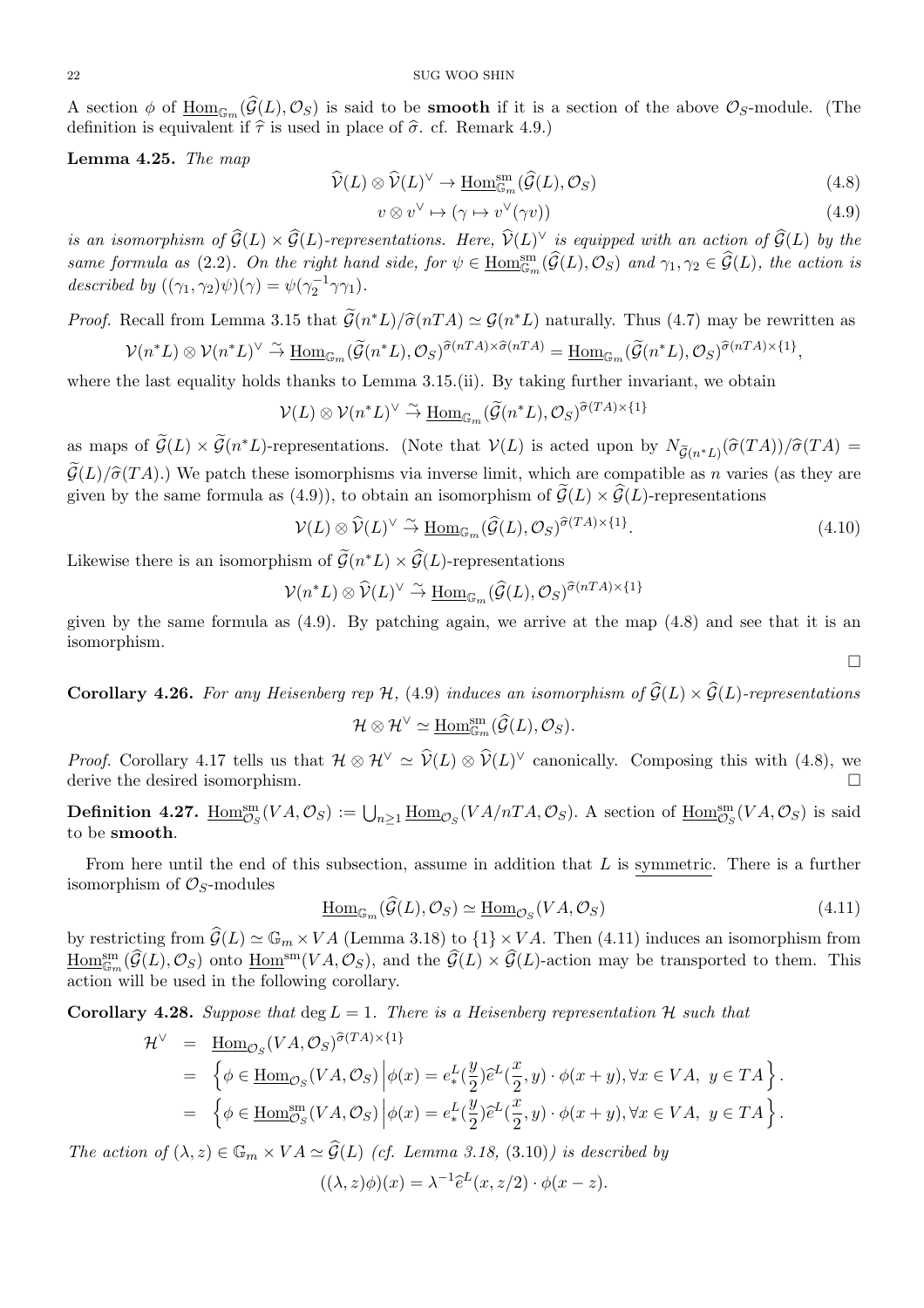*Proof.* Set  $\mathcal{H} := \hat{\mathcal{V}}(L) \otimes \mathcal{V}(L)^{\vee}$ . By the assumption  $\mathcal{V}(L)$  is an invertible  $\mathcal{O}_S$ -module. The isomorphism (4.10) provides EXECTIVE VARIETIITY the assumed  $(\widehat{G}(L), \mathcal{O}_S)$ Proof. Set  $\mathcal{H} := \hat{\mathcal{V}}(L) \otimes \mathcal{V}(L)^{\vee}$ . By the assumption  $\mathcal{V}(L)$  is an invertible  $\mathcal{O}_S$ -module. The isomorphism <br>(4.10) provides<br> $\mathcal{H}^{\vee} \stackrel{\sim}{\to} \underline{\text{Hom}}_{\mathbb{G}_m}(\hat{\mathcal{G}}(L), \mathcal{O}_S)^{\hat{\sigma}(TA) \times \{1\}} \simeq \underline$ 

$$
\mathcal{H}^{\vee} \stackrel{\sim}{\to} \underline{\operatorname{Hom}}_{\mathbb{G}_m}(\widehat{\mathcal{G}}(L), \mathcal{O}_S)^{\widehat{\sigma}(TA) \times \{1\}} \simeq \underline{\operatorname{Hom}}_{\mathcal{O}_S}(VA, \mathcal{O}_S)^{\widehat{\sigma}(TA) \times \{1\}}.
$$

are written using Lemma 3.18.  $y \in TA$ . If  $\phi \in \underline{\text{Hom}}_{\mathbb{G}_m}(\widehat{\mathcal{G}}(L), \mathcal{O}_S)$  then  $\widehat{\sigma}(y) = \widehat{\tau}(y)e_*^T$ <br>written using Lemma 3.18.<br> $(\widehat{\sigma}(y) \cdot \phi)((1, x)) = \phi(e_*^L(\frac{y}{\sigma})(1, x)(1, y)) = e_*^L(\frac{y}{\sigma}) \cdot \phi((\widehat{\epsilon}))$ )*e*b

$$
(\widehat{\sigma}(y) \cdot \phi)((1,x)) = \phi(e_*^L(\frac{y}{2})(1,x)(1,y)) = e_*^L(\frac{y}{2}) \cdot \phi((\widehat{e}^L(\frac{x}{2},y), x+y)) = e_*^L(\frac{y}{2})\widehat{e}^L(\frac{x}{2},y) \cdot \phi((1,x+y)).
$$

Thus the condition that  $\hat{\sigma}(y) \cdot \phi = \phi$  for all  $y \in TA$  produces the transformation formula for  $\phi$ . Such a  $\phi$ is automatically smooth. Indeed, for any  $x \in VA$ , choose  $n \geq 1$  such that  $x \in \frac{1}{n}$  $\frac{1}{n}TA$ . The transformation  $(x + y) = e^{\mu}_{*}$ <br> *l*et transformat<br>
1 such that *x*<br>  $|_{2TA} \equiv 1$  and  $\hat{e}$ [*TA* produces the transformation formula for  $\phi$ . Such a  $\phi$ <br> *CA*, choose  $n \geq 1$  such that  $x \in \frac{1}{n}TA$ . The transformation  $2nTA$ , since  $e^L_*|_{2TA} \equiv 1$  and  $\hat{e}^L|_{TAxTA} \equiv 1$ .<br>  $(\hat{G}(L), \mathcal{O}_S)$  be the map corres

formula tells us that  $\phi(x + y) = \phi(x)$  for all  $y \in 2nTA$ , since  $e_*^L|_{2TA} \equiv 1$  and  $\hat{e}^L|_{TA \times TA} \equiv 1$ .<br>To compute the group action, let  $\psi \in \underline{\text{Hom}}_{\mathbb{G}_m}(\hat{G}(L), \mathcal{O}_S)$  be the map corresponding to  $\phi$  v (the third e (the third equality uses Lemma 3.18)

To compute the group action, let 
$$
\psi \in \underline{\text{Hom}}_{\mathbb{G}_m}(\mathcal{G}(L), \mathcal{O}_S)
$$
 be the map corresponding to  $\phi$  via (4.1  
ne third equality uses Lemma 3.18)  

$$
((\lambda, z)\phi)(x) = (\lambda \hat{\tau}(z)\psi)(\hat{\tau}(x)) = \lambda^{-1}\psi(\hat{\tau}(z)^{-1}\hat{\tau}(x))
$$

$$
= \lambda^{-1}\psi(\hat{e}^L(z/2, x)^{-1}\hat{\tau}(x-z)) = \lambda^{-1}\hat{e}^L(z/2, x)^{-1}\psi(\hat{\tau}(x-z))
$$

$$
= \lambda^{-1}\hat{e}^L(x, z/2) \cdot \phi(x-z)
$$

*Remark* 4.29. Corollary 4.28 may be thought of as presenting the (dual) lattice model for  $\mathcal{H}^{\vee}$ , whose dual gives rise to the lattice model for *H*. *Remark* 4.29. Corollary 4.28 may be thought of as presenting the (dual) lattice model for  $\mathcal{H}^{\vee}$ , whose dual gives rise to the lattice model for  $\mathcal{H}$ .<br>*Remark* 4.30. Although  $\mathcal{H}$  is a smooth  $\widehat{\mathcal{G}}(L)$ 

in general. We caution the reader that the smoothness of  $\phi$  in Corollary 4.28 does not imply that  $\mathcal{H}^{\vee}$  is *Remark* 4.30. Although  $\mathcal{H}$  is a smooth  $\widehat{\mathcal{G}}(L)$ -representation, there is no reason to expect  $\mathcal{H}^{\vee}$  to be smooth in general. We caution the reader that the smoothness of  $\phi$  in Corollary 4.28 does not

*Remark* 4.31*.* Let us assume that *L* has index 0, namely that *L* is relatively ample. By choosing a particular smooth as a  $\mathcal{G}(L)$ -representation.<br> *Remark* 4.31. Let us assume that *L* has index 0, namely that *L* is relatively ample. By choosing a particular<br>
section  $l_0 \in H^0(S, \hat{\mathcal{V}}(L)^{\vee})$  one can associate theta functio *Remark* 4.31. Let us assume that *L* has index 0, namely that *L* is relatively ample. By choosing a particular section  $l_0 \in H^0(S, \hat{\mathcal{V}}(L)^\vee)$  one can associate theta functions for each element of  $H^0(S, \hat{\mathcal{V}}(L))$ taking  $v^{\vee} = l_0$  and (4.11) induce a map  $H^0(S, \hat{\mathcal{V}}(L)) \to \text{Hom}_{\mathcal{O}_S}(VA, \mathcal{O}_S)$ , which is a geometric construction  $L$  theta functions for<br>  $l_0$  to be "the evalua<br>  $(S, \hat{V}(L)) \rightarrow \text{Hom}_{\mathcal{O}_S}$ of theta functions.

4.5. An application of the Künneth formula - I. For  $r = 1, 2$ , let  $f_r : A_r \to S$  be an abelian scheme with a nondegenerate line bundle  $L_r$  of index  $i_r$ . Set  $A := A_1 \times_S A_2$  with projections  $p_r : A \to A_r$  and the structure map  $f: A \to S$ . Take  $L := p_1^* L_1 \otimes p_2^* L_2$ .

**Lemma 4.32.** *We have canonical isomorphisms*

$$
R^jf_*L\simeq\left\{\begin{array}{cc}R^{i_1}f_{1,*}L_1\otimes R^{i_2}f_{2,*}L_2, & j=i_1+i_2, \\ 0, & j\neq i_1+i_2.\end{array}\right.
$$

In particular L is nondegenerate of index  $i_1 + i_2$ .

*Proof.* This is a consequence of Théorème 6.7.8 of [DG63]. (Take the two complexes of  $\mathcal{O}_S$ -modules there to be  $L_1$  and  $L_2$ , where each of them is viewed as a complex concentrated in degree 0.)

By checking that the isomorphisms in Lemma 4.32 for *n <sup>∗</sup>L* are compatible with transition maps for varying *n* (namely  $\nu_{n,mn}$  in §3.2 and its analogues for  $(A_1, L_1)$  and  $(A_2, L_2)$ ), we obtain a canonical isomorphism *V*ewed as a complex concentrated in degree 0.)  $\Box$ <br>*Pmma* 4.32 for  $n^*L$  are compatible with transition maps for varying<br>for  $(A_1, L_1)$  and  $(A_2, L_2)$ , we obtain a canonical isomorphism<br> $\hat{\mathcal{V}}(L_1) \otimes \hat{\mathcal{V}}(L_2) \$ 

$$
\widehat{\mathcal{V}}(L_1) \otimes \widehat{\mathcal{V}}(L_2) \simeq \widehat{\mathcal{V}}(L). \tag{4.12}
$$

Moreover we have a natural embedding

$$
\mathcal{G}(n^*L_1) \times \mathcal{G}(n^*L_2) \hookrightarrow \mathcal{G}(n^*L)
$$

Moreover we have a natural embedding<br>  $\mathcal{G}(n^*L_1) \times \mathcal{G}(n^*L_2) \hookrightarrow \mathcal{G}(n^*L)$ <br>
for each  $n \geq 1$ , sending  $((\phi_1, x_1), (\phi_2, x_2))$  to  $(p_1^*\phi_1 \otimes p_2^*\phi_2, (x_1, x_2))$ . This map lifts to a map  $\widetilde{\mathcal{G}}(n^*L_1) \times$ Moreover we ha<br>
for each  $n \geq 1$ ,<br>  $\widetilde{\mathcal{G}}(n^*L_2) \hookrightarrow \widetilde{\mathcal{G}}(n$  $\widetilde{\mathcal{G}}(n^*L_2) \hookrightarrow \widetilde{\mathcal{G}}(n^*L)$  and patches to  $G(n^*L_1) \times G(n^*L_2) \hookrightarrow G(n^*L_1)$ <br> *x*<sub>2</sub>) to  $(p_1^*\phi_1 \otimes p_2^*\phi_2, (x_1,$ <br>  $\widehat{\mathcal{G}}(n^*L_1) \times \widehat{\mathcal{G}}(n^*L_2) \hookrightarrow \widehat{\mathcal{G}}(n^*L_1)$ 

$$
\widehat{\mathcal{G}}(n^*L_1) \times \widehat{\mathcal{G}}(n^*L_2) \hookrightarrow \widehat{\mathcal{G}}(n^*L). \tag{4.13}
$$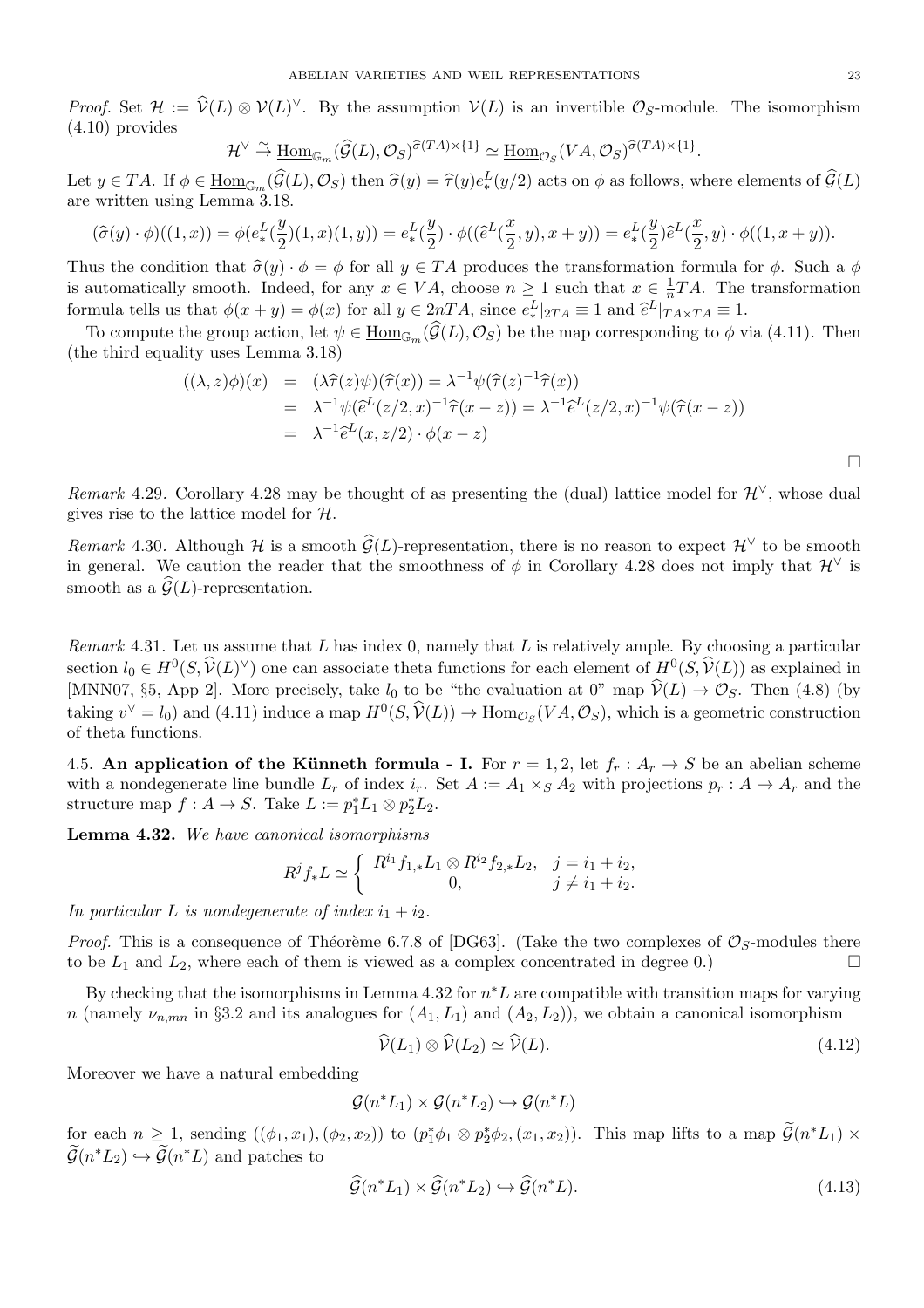It is a routine check that (4.12) is equivariant with respect to (4.13). Namely the restriction of the  $\hat{G}(n^*L)$ -<sup>24</sup><br>SUG WOO SHIN<br>It is a routine check that (4.12) is equivariant with respect to (4.13). Namely the restriction of the  $\hat{G}(n)$ <br>representation  $\hat{V}(L)$  to  $\hat{G}(n^*L_1) \times \hat{G}(n^*L_2)$  via (4.13) is identified via (4.1 representation  $\hat{V}(L)$  to  $\hat{G}(n^*L_1) \times \hat{G}(n^*L_2)$  via (4.13) is identified via (4.12) with the  $\hat{G}(n^*L_1) \times \hat{G}(n^*L_2)$ representation  $\hat{V}(L)$  to  $\hat{G}(n^*L_1) \times \hat{G}(n^*L_2)$  via (4.13) is identified via (4.12) with the  $\hat{G}(n^*L_1) \times \hat{G}(n^*L_2) \times \hat{G}(n^*L_1) \times \hat{V}(L_1) \otimes \hat{V}(L_2)$ . In §5.3 we will see an analogous result for Weil rep

4.6. **Representations of** *p***-adic Heisenberg groups.** We return to the *p*-adic setup of *§*3.6; in particular representation on  $\hat{V}(L_1) \otimes \hat{V}(L_2)$ . In §5.3 we will see an analogous result for Weil representations.<br>4.6. **Representations of** *p***-adic Heisenberg groups.** We return to the *p*-adic setup of §3.6; in j deg *L* is a *V*b*p*(*L*) := lim*−→* deg *L* is assumed to be a power of a prime *p*. Define a  $\hat{\mathcal{G}}_p(L)$ -representation<br> $\hat{\mathcal{V}}_p(L) := \lim_{\substack{\longrightarrow \\ n}} \mathcal{V}^{(p^n)}(L)$ .<br>The admissibility and smoothness are defined for  $\hat{\mathcal{G}}_p(L)$ -representations as in Defin

$$
\widehat{\mathcal{V}}_p(L) := \varinjlim_n \mathcal{V}^{(p^n)}(L).
$$

 $\hat{\mathcal{V}}_p(L) := \varinjlim_n \mathcal{V}^{(p^n)}(L).$ <br>The admissibility and smoothness are defined for  $\hat{\mathcal{G}}_p(L)$ -representations as in Definitions 4.7 and 4.8 by letting *n* run over powers of *p*. A Heisenberg representation of  $\hat{\math$ The admissibility and smoothness are defined for  $\hat{G}_p(L)$ -representations as in Definitions 4.7 and 4.8 by letting <br>*n* run over powers of *p*. A Heisenberg representation of  $\hat{G}_p(L)$  is defined exactly as in Proposit The admissibility and smoothness are defined for  $\widehat{\mathcal{G}}_p(L)$ -representations as in Definitions 4.7 and 4.8 by letting *n* run over powers of *p*. A Heisenberg representation of  $\widehat{\mathcal{G}}_p(L)$  is defined exactly as in over *S*. We also have the analogues of results in *§*4.4 and *§*4.5.

## 5. Weil representations

As in the previous section, let *A* be an abelian scheme over a locally noetherian scheme *S*. Now *L* is a nondegenerate symmetric line bundle over *A*. 5. WELL REFRESENTATIONS<br>As in the previous section, let *A* be an abelian scheme over a locally noetherian scheme *S*. Now *L* is a<br>nondegenerate symmetric line bundle over *A*.<br>5.1. **Adelic Weil representations.** Let  $\rho$ 

(Definition 4.12, cf. Proposition 4.19). Define a group functor  $\text{Sp}^b(VA, \hat{e}^L)$  on  $(\text{Sch}/S)$  by %<br>be any  $(VA, \hat{e}$ **resentations.** Let  $\rho : \hat{G}(L) \to \underline{\text{Aut}}_{\mathcal{O}_S}(\mathcal{H})$  be any adelic Heiroposition 4.19). Define a group functor  $\underline{\text{Sp}}^{\text{b}}(VA, \hat{e}^L)$  on  $(\text{Sch}/\mathcal{H}, \hat{e}^L)(T) = \{g \in \underline{\text{Aut}}_T^{\text{b}}(VA \times_S T) \text{ such that } \hat{e}^L \circ (g, g) = \hat{e}$ (Definition 4.12, cf. Proposition 4.19). Define a group functor  $\text{Sp}^b(VA, \hat{e}^L)$  on  $(\text{Sch}/S)$  by<br>  $\text{Sp}^b(VA, \hat{e}^L)(T) = \{g \in \text{Aut}^b_T(VA \times_S T) \text{ such that } \hat{e}^L \circ (g, g) = \hat{e}^L\}.$  (5.1)<br>
(The superscript b stands for "bounded

$$
\underline{\mathrm{Sp}}^{\mathrm{b}}(VA, \hat{e}^L)(T) = \{ g \in \underline{\mathrm{Aut}}_T^{\mathrm{b}}(VA \times_S T) \text{ such that } \hat{e}^L \circ (g, g) = \hat{e}^L \}. \tag{5.1}
$$

 $g_P^b(VA, \hat{e}^L)(T) = \{g \in \underline{\text{Aut}}_T^b(VA \times_S T) \text{ such that } \hat{e}^L \circ (g, g) = \hat{e}^L\}.$  (5.1)<br>
(The superscript b stands for "bounded".) Note that  $g \in \underline{\text{Sp}}^b(VA, \hat{e}^L)(T)$  acts on  $\mathbb{G}_m(T) \times VA(T)$  by  $g \cdot (\lambda, x) = (\lambda, gx)$  and that this a of Lemma 3.18 allows us to transport the  $\text{Sp}^b(VA, \hat{e}^L)$ -action to the side of  $\hat{\mathcal{G}}(L)$ .  $\underline{\text{tr}}_T^{\text{b}}(VA \times_S T)$  such that  $\hat{e}^L \circ (g, g)$  =<br>
Note that  $g \in \underline{\text{Sp}}^{\text{b}}(VA, \hat{e}^L)(T)$  acts<br>
is the group law of (3.10). The autom<br>  $(VA, \hat{e}^L)$ -action to the side of  $\hat{G}(L)$ . he superscript b stands for "bounded".) Note that  $g \in \text{Sp}^b(VA, \hat{e}^L)(T)$  acts on  $\mathbb{G}_m(T) \times (\lambda, x) = (\lambda, gx)$  and that this action preserves the group law of (3.10). The automorphism  $\hat{\mathcal{G}}(L) \simeq$ <br>Lemma 3.18 allows us  $g \cdot (\lambda, x) = (\lambda, gx)$  and that this action preserves the group law of (3.10). The automorphism  $\hat{G}(L) \simeq \mathbb{G}_m \times VA$ <br>of Lemma 3.18 allows us to transport the  $\text{Sp}^b(VA, \hat{e}^L)$ -action to the side of  $\hat{G}(L)$ .<br>Let *T* be a

 $(\mathcal{H} \otimes \mathcal{O}_T)$ of Lemma 3.18 allows us to transport the  $\text{Sp}^b(VA, \hat{e}^L)$ -action to the side of  $\hat{\mathcal{G}}(L)$ .<br>Let *T* be a locally noetherian *S*-scheme. Write  $L_T := L \times_S T$ . Let  $\rho_T : \hat{\mathcal{G}}(L) \times T \to \underline{\text{Aut}}_{\mathcal{O}_T}(\mathcal{H} \otimes \mathcal{O}_T)$ <br> Let *T* be a locally noetheri<br>
be the representation induced<br>
that  $\widehat{\mathcal{G}}(L) \times T \simeq \widehat{\mathcal{G}}(L_T)$  canon<br>  $g \in \text{Sp}^{\text{b}}(VA, \widehat{e}^L)(T)$ , define  $\rho_q^g$ *T* := *<sup>ρ</sup><sup>T</sup> ◦ <sup>g</sup>*, which is a weight 1 representation of *<sup>G</sup>*b(*L<sup>T</sup>* ). is a Heisenberg *i* and *i* and *p* by base extension. It can anonically. Moreover  $\mathcal{H} \otimes \mathcal{O}_T$  is a Heisenberg *i*  $\varrho_T^g := \rho_T \circ g$ , which is a weight 1 repres *is a Heisenberg representation of*  $\widehat{\mathcal{G}}(L_T)$ .

**Lemma 5.1.** *(i)*  $\rho_7^g$ *T*  $(iii)$   $\rho_7^g$ *T*  $\simeq G(L_T)$  canonically. Moreo<br> *T A*,  $\hat{e}^L$ )(*T*), define  $\rho_T^g := \rho_T \circ g$ , w<br> **5.1.** (*i*)  $\rho_T^g$  *is a Heisenberg r*<br>  $T^g \simeq \rho_T$  *as*  $\hat{G}(L_T)$ -representations.

*Proof.* Without loss of generality we may assume  $T = S$ . Since g is a bounded automorphism, there exist *m, m'* ≥ 1 such that  $g(mnTA)$  ⊂  $nTA$  and  $g(nTA)$  ⊃  $m'nTA$  for every  $n \ge 1$ . Thus *Proof.* Without loss of generality we may assume  $T = S$ . Since g is a bounded automorphism, there exist  $m, m' \ge 1$  such that  $g(mnTA) \subset nTA$  and  $g(nTA) \supset m'nTA$  for every  $n \ge 1$ . Thus<br> $\mathcal{H}^{\rho^g(\widehat{\tau}(mnTA))} \supset \mathcal{H}^{\rho(\widehat{\tau}(nTA))$ 

$$
\mathcal{H}^{\rho^g(\widehat{\tau}(mnTA))} \supset \mathcal{H}^{\rho(\widehat{\tau}(nTA))}, \qquad \mathcal{H}^{\rho^g(\widehat{\tau}(nTA))} \subset \mathcal{H}^{\rho(\widehat{\tau}(m'nTA))}.
$$

 $m, m' \geq 1$  such that  $g(mnTA) \subset nTA$  and  $g(nTA) \supset m'nTA$  for every  $n \geq 1$ . Thus<br>  $\mathcal{H}^{\rho^g(\widehat{\tau}(mnTA))} \supset \mathcal{H}^{\rho(\widehat{\tau}(nTA))}$ ,  $\mathcal{H}^{\rho^g(\widehat{\tau}(nTA))} \subset \mathcal{H}^{\rho(\widehat{\tau}(m'nTA)})$ .<br>
Therefore  $\rho^g$  is smooth and admissible. Further *nTA*))  $\supset \mathcal{H}^{\rho(\widehat{\tau}(nTA))}$ ,  $\mathcal{H}^{\rho^g(\widehat{\tau}(nTA))} \subset \mathcal{H}^{\rho(\widehat{\tau}(m'nTA))}$ .<br>missible. Further,  $\rho^g$  is irreducible since any  $\widehat{\mathcal{G}}(L)$ -subrepresentation of  $\rho^g$  is  $f \rho$ , which is irreducible. Part (i) follo

Corollary 4.17 shows that *ρ* Therefore  $\rho^g$  is smooth and admissible. Further,  $\rho^g$  is irreducible since any  $\hat{G}(L)$ -subrepresentation of  $\rho^g$  is also a  $\hat{G}(L)$ -subrepresentation of  $\rho$ , which is irreducible. Part (i) follows from Proposit also a  $\hat{G}(L)$ -subrepresentation of  $\rho$ , which is irreducible. Part (i) follows from Prop<br>Corollary 4.17 shows that  $\rho^g \simeq \rho \otimes_{\mathcal{O}_S} \mathcal{N}$  as  $\hat{G}(L)$ -representations for some i<br>(equipped with trivial  $\hat{G}(L)$ obviously induces an isomorphism  $\rho \simeq \rho \otimes \mathcal{N}$  of  $\widehat{\mathcal{G}}(L)$ -representations. Therefore  $\rho^g \simeq \rho$ . Corollary 4.17 shows that  $\rho^g \simeq \rho \otimes_{\mathcal{O}_S} \mathcal{N}$  as  $\mathcal{G}(L)$ -representations for some invertible quipped with trivial  $\widehat{\mathcal{G}}(L)$ -action). The isomorphism provides  $f : \mathcal{H} \simeq \mathcal{H} \otimes \mathcal{N}$  as  $\mathcal{O}_{S}$ formal divide  $g(z)$  density. The nonsetional<br>
duces an isomorphism  $\rho \simeq \rho \otimes \mathcal{N}$  of  $\widehat{g}(z)$ <br>
(*VA*,  $\widehat{e}^L$ )(*T*) = {(*g*, *M*)  $\in$  Sp<sup>b</sup>(*VA* × *T*,  $\widehat{e}$ 

$$
\underline{\mathrm{Mp}}^{\mathrm{b}}(VA, \hat{e}^L)(T) = \{ (g, M) \in \underline{\mathrm{Sp}}^{\mathrm{b}}(VA \times T, \hat{e}^L) \times \underline{\mathrm{Aut}}_{\mathcal{O}_T}(\mathcal{H} \otimes \mathcal{O}_T) \mid M \circ \rho_T \circ M^{-1} = \rho_T^g \} \tag{5.2}
$$

with group law  $(g_1, M_1)(g_2, M_2) = (g_1g_2, M_1M_2)$ . (The definition is understood as a functor of points.) Similarly define  $\underline{\mathrm{Mp}}^{\mathrm{b}}(TA, \hat{e}^L)$  with *TA* in place of *VA*. There is a sequence of group functors<br>  $1 \to \mathbb{G}_m \to \underline{\mathrm{Mp}}^{\mathrm{b}}(VA, \hat{e}^L) \to \underline{\mathrm{Sp}}^{\mathrm{b}}(VA, \hat{e}^L) \to 1.$ <br>
The first map  $\mathbb{G}_m \to \mathrm{Mp}^{\mathrm{b}}(VA, \$  $(T) = \{$ <br> $M_1)(g_2$ <br> $(TA, \hat{e})$ (*V*<sub>A</sub>). (The definition is<br>
(*V*<sub>A</sub>,  $\hat{e}^L$ )  $\rightarrow$  Sp<sup>b</sup>(*V*<sub>A</sub>,  $\hat{e}$ )

$$
1 \to \mathbb{G}_m \to \underline{\mathrm{Mp}}^{\mathrm{b}}(VA, \hat{e}^L) \to \underline{\mathrm{Sp}}^{\mathrm{b}}(VA, \hat{e}^L) \to 1. \tag{5.3}
$$

The first map  $\mathbb{G}_m \to \underline{\mathrm{Mp}}^{\mathrm{b}}(VA, \hat{e}^L)$  is given by  $\alpha \mapsto (1, \alpha)$  using the canonical isomorphism  $\mathbb{G}_m \simeq \underline{\mathrm{Aut}}_{\mathcal{O}_S}(\mathcal{H}),$ and the next map sends  $(g, M)$  to  $g$ .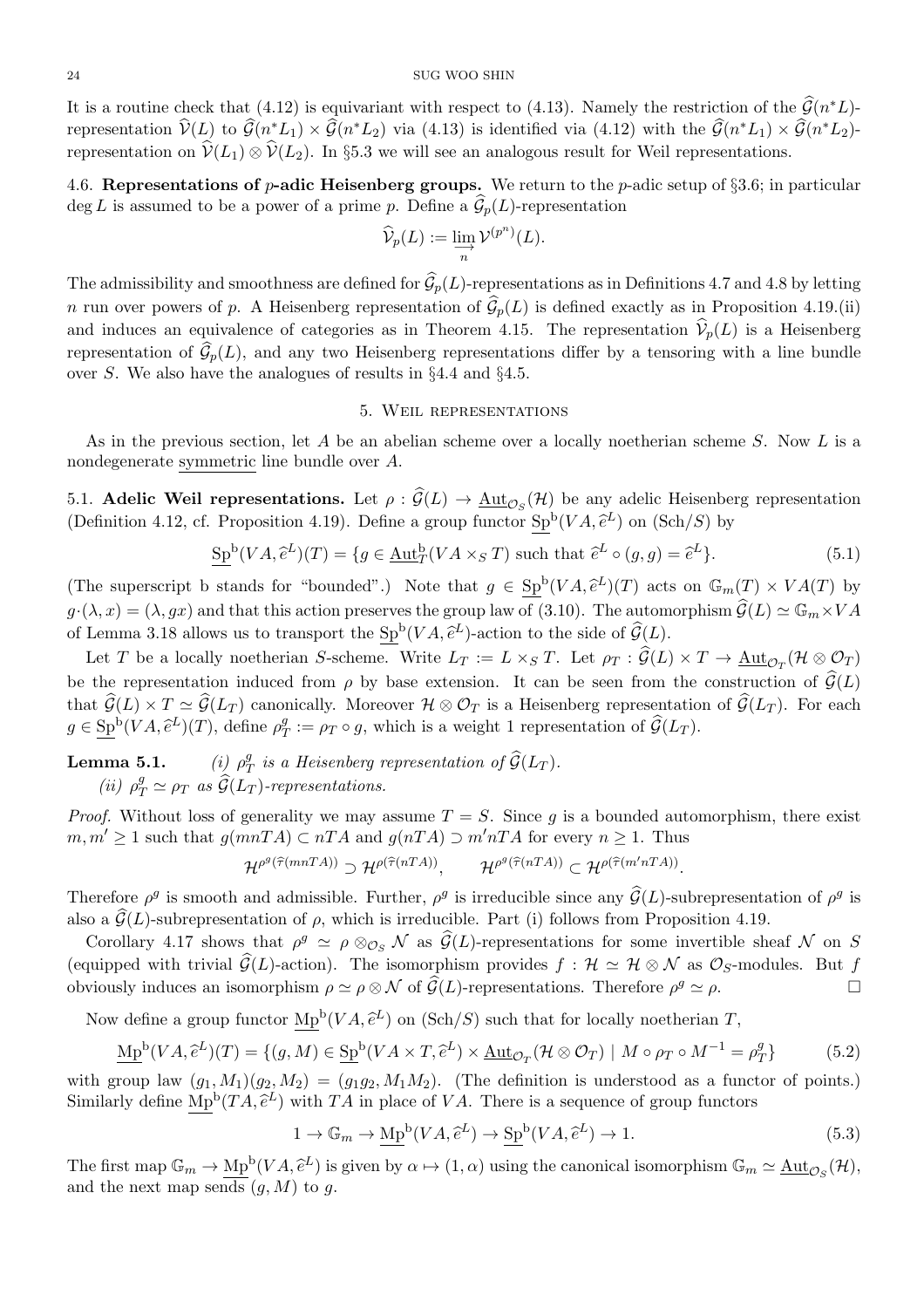ABELIAN VARIETIES AND WEIL REPRESENTATIONS 25<br>We define a variant  $Sp(VA, \hat{e}^L)$  (resp.  $Mp(VA, \hat{e}^L)$ ), which is also a group functor on (Sch/S) (resp. (LocNoeth/S)). For an *S*-scheme *T*, write  $T = \prod_{i \in I} T_i$  as a disjoint union of connected components. Set IAN VARIETIES AND WEIL REPRES<br>
(resp.  $\underline{\text{Mp}}(VA, \hat{e}^L)$ ), which is<br> *T*, write  $\overline{T} = \prod_{i \in I} T_i$  as a disjoin<br>  $\text{Sp}(VA, \hat{e}^L)(T) := \prod \text{Sp}^b(VA, \hat{e}^L)$ 

$$
\underline{\mathrm{Sp}}(VA, \hat{e}^L)(T) := \prod_{i \in I} \underline{\mathrm{Sp}}^{\mathrm{b}}(VA, \hat{e}^L)(T_i)
$$

(LocNoeth/S)). For an S-scheme  $T$ , write  $T = \prod_{i \in I} T_i$  as a disjoint union of connected components. Set<br>  $\underline{\mathrm{Sp}}(VA, \hat{e}^L)(T) := \prod_{i \in I} \underline{\mathrm{Sp}}^{\mathrm{b}}(VA, \hat{e}^L)(T_i)$ <br>
and similarly for  $\mathrm{Mp}(VA, \hat{e}^L)(T)$ . The boundednes graph above Lemma 3.4). As the analogue of  $(5.3)$  we have 7). The boundedness condition is vacue analogue of (5.3) we have<br>  $1 \to \mathbb{G}_m \to \underline{\mathrm{Mp}}(VA, \hat{e}^L) \to \underline{\mathrm{Sp}}(VA, \hat{e}^L)$ 

$$
1 \to \mathbb{G}_m \to \underline{\mathrm{Mp}}(VA, \hat{e}^L) \to \underline{\mathrm{Sp}}(VA, \hat{e}^L) \to 1. \tag{5.4}
$$

*Remark* 5.2. In general we do not address the issue of representability of Sp, Mp,  $Sp^b$  and Mp<sup>b</sup> by ind-group schemes. When there is a level structure (*§*6) we will see that Sp is often representable.

**Lemma 5.3.** *For any locally noetherian S-scheme T, the sequence of groups obtained from* (5.3) *by taking T-points is exact. The same is true for* (5.4)*.*

*Proof.* It is enough to deal with  $(5.3)$ , which implies the other case easily. The lemma is obvious except for the **Lemma 5.3.** For any locally noetherian S-scheme T, the sequence of groups obtained from (5.3) T-points is exact. The same is true for (5.4).<br>*Proof.* It is enough to deal with (5.3), which implies the other case easily.  $(T/T)$  has a *T*point. Since  $\rho_T \simeq \rho_T^g$ <sup>g</sup>
by the preceding lemma, we have a (non-canonical) isomorphism  $\text{Hom}_{\widehat{\mathcal{G}}(L)}(\rho_T, \rho_T^g)$  $_T^g$ ) ≃ Aut $_{\widehat{\mathcal{G}}(L_T)}(\rho_T)$ . The latter is isomorphic to  $\mathbb{G}_m(T)$  by Theorem 4.15, which is certainly nonempty.

*Remark* 5.4. In the classical analogue of  $(5.3)$  (or  $(5.4)$ ), the exactness in the middle results from the irreducibility of the Heisenberg representation and Schur's lemma. The surjectivity results from the Stone Von-Neumann theorem. *Remark* 5.4. In the classical analogue of (5.3) (or (5.4)), the exactness in the middle results from the stone irreducibility of the Heisenberg representation and Schur's lemma. The surjectivity results from the Stone Vo

given as a morphism of group functors on  $(LocNoeth/S)$  by  $(q, M) \mapsto \tilde{M}$  is called the **Weil representation** or the oscillator representation. (cf. Remark 2.10.)

For the rest of section 5 we mostly focus on  $Mp<sup>b</sup>$  and  $Sp<sup>b</sup>$ . The results carry over to Mp and Sp easily (§5.5). The Weil representation is independent of the choice of the Heisenberg representation  $\mathcal{H}$  in a suitable sense, as we are about to see. For the rest of section 5 we mostly focus on  $Mp^b$  and  $Sp^b$ . The results carry over to  $Mp$  and  $Sp$  easily (§5.5). The Weil representation is independent of the choice of the Heisenberg representation  $\mathcal{H}$  in a suitab

*sentations H and H′ respectively, then there is a canonical isomorphism of metaplectic group functors sitting in a commutative diagram below.*  $\widehat{e}^L$ ) denote the group funct<br>  $\iota$  canonical isomorphism of<br>  $(VA, \widehat{e}^L) \longrightarrow \mathrm{Sp}^{\mathrm{b}}(VA, \widehat{e}^L)$ 

$$
1 \longrightarrow \mathbb{G}_m \longrightarrow \underline{\mathrm{Mp}}^{\mathrm{b}}_{\mathcal{H}}(VA, \hat{e}^L) \longrightarrow \underline{\mathrm{Sp}}^{\mathrm{b}}(VA, \hat{e}^L) \longrightarrow 1
$$
  

$$
\parallel \sim \downarrow_{\mathrm{can}} \qquad \qquad \parallel
$$
  

$$
1 \longrightarrow \mathbb{G}_m \longrightarrow \underline{\mathrm{Mp}}^{\mathrm{b}}_{\mathcal{H}'}(VA, \hat{e}^L) \longrightarrow \underline{\mathrm{Sp}}^{\mathrm{b}}(VA, \hat{e}^L) \longrightarrow 1
$$

*Proof.* By Corollary 4.17,  $\mathcal{H}' = \mathcal{H} \otimes \mathcal{N}$  for an invertible  $\mathcal{O}_S$ -module  $\mathcal{N}$ . Thus there is a canonical isomorphism  $\alpha$ :  $\underline{\text{Aut}}_{\mathcal{O}_S}(\mathcal{H}) \simeq \underline{\text{Aut}}_{\mathcal{O}_S}(\mathcal{H}')$ . Then  $(g, M) \mapsto (g, \alpha(M))$  clearly induces the desired isomorphism.  $\square$ <br> **Corollary 5.7.** With the notation in the previous lemma, we have a commutative diagram<br>  $\text{$ 

**Corollary 5.7.** *With the notation in the previous lemma, we have a commutative diagram*

$$
\underbrace{\mathrm{Mp}^{\mathrm{b}}_{\mathcal{H}}(VA, \hat{e}^{L}) \xrightarrow{\mathrm{Weil}} \underline{\mathrm{Aut}}_{\mathcal{O}_S}(\mathcal{H})} \cdot \underset{\mathrm{Map}^{\mathrm{b}}_{\mathcal{H}'}(VA, \hat{e}^{L}) \xrightarrow{\mathrm{Weil}} \underline{\mathrm{Aut}}_{\mathcal{O}_S}(\mathcal{H}')}{\mathrm{Map}^{\mathrm{b}}_{\mathcal{H}'}(VA, \hat{e}^{L}) \xrightarrow{\mathrm{Weil}} \underline{\mathrm{Aut}}_{\mathcal{O}_S}(\mathcal{H}')}.
$$

*Proof.* Immediate from the proof of Lemma 5.6. □

We would like to find a splitting of (5.3) over an "open compact subgroup" of  $\text{Sp}^{\text{b}}(VA, \hat{e}^L)$ . Let  $m, n \geq 1$ . Let  $\text{Sp}^b(\frac{1}{m})$ *mediate from the proof of Lemma 5.6.*<br>
and like to find a splitting of (5.3) over an "open compact subgroup" of  $\mathcal{S}p^{b}(VA, \hat{e}^{L})$ . Let  $m, n \geq 1$ .<br>  $\frac{1}{m}T(A, L); nTA, \hat{e}^{L})$  denote the subgroup functor of  $\mathcal{S}p^{b$ 1  $\frac{1}{m}T(A, L)$  and *nTA*, and induces the identity map on  $\frac{1}{m}T(A, L)/nTA$ . Note that  $\underline{\text{Sp}}^{\text{b}}(\frac{1}{m})$  $\frac{1}{m}T(A,L); nTA, \hat{e}^L$  = *A*,  $\hat{e}^L$ ). Let *m*, *n f g* which stabio  $T(A, L); nTA, \hat{e}$  $Sp<sup>b</sup>(T(A, L); mnTA,  $\hat{e}^{L}$ ). (We will favor the expression on the left hand side when it seems conceptually$ Ve would like to fin<br>  $\frac{\text{Sp}^{\text{b}}(\frac{1}{m}T(A, L); nT)}{(A, L)}$  and  $nTA$ , and  $nTA$ ,  $\hat{e}$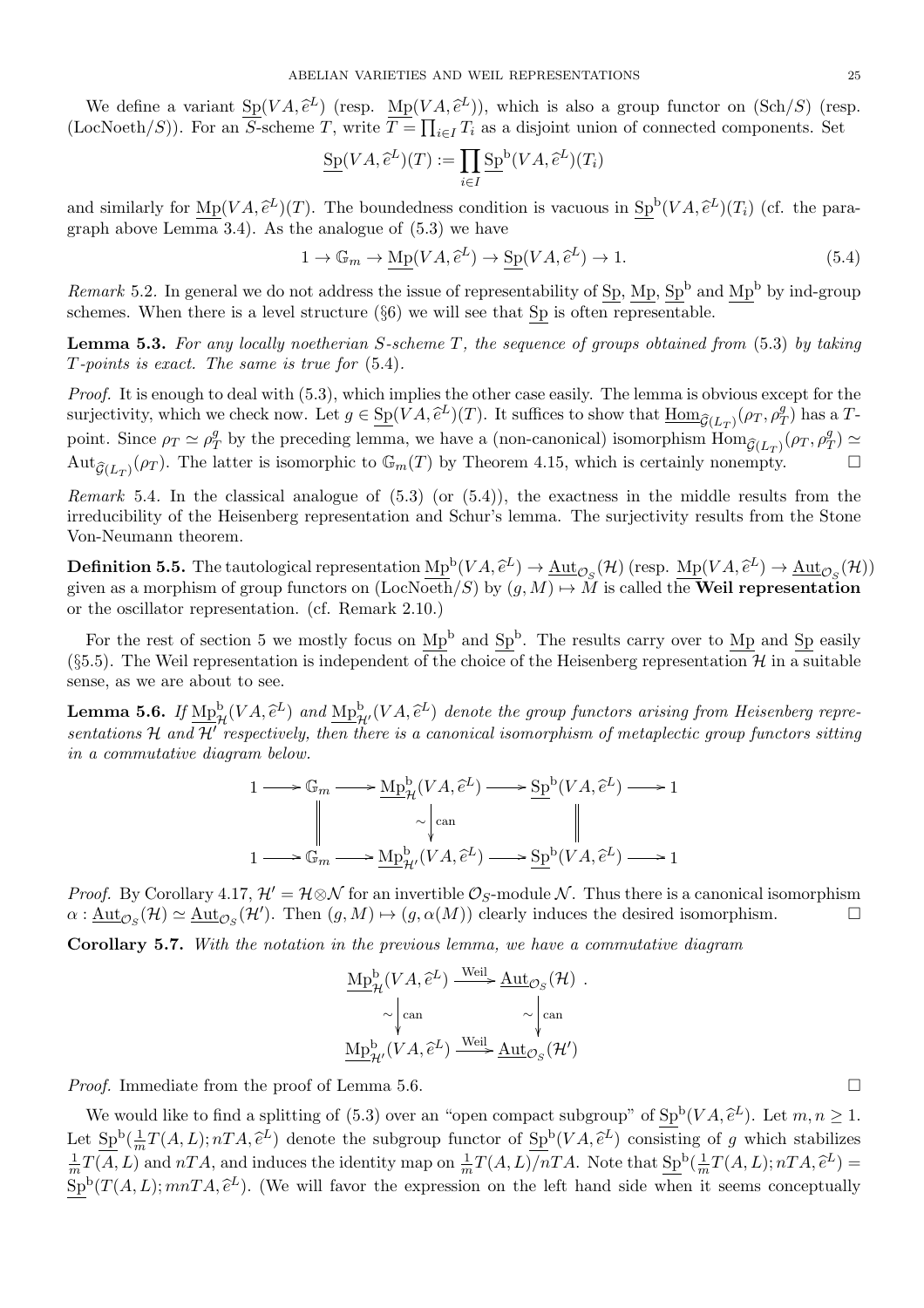26<br>helpful.) Now suppose that  $(g, M) \in \text{Mp}^{\text{b}}(VA, \hat{e}^L)$  with  $g \in \text{Sp}^{\text{b}}(\frac{1}{2})$  $\frac{1}{2}T(A, L); 2TA, \hat{e}^{L}).$  The latter condition <sup>26</sup><br>helpful.) Now suppose that  $(g, M)$ <br>implies that the *g*-action on  $\widehat{G}(L)$ *i*) Now suppose that  $(g, M) \in \underline{Mp}^b(VA, \hat{e}^L)$  with<br> *i* s that the *g*-action on  $\widehat{G}(L)$ <br>
• preserves  $\widehat{\tau}(2TA)$ , which is equal to  $\widehat{\sigma}(2TA)$  and *i*.) Now suppose that  $(g, M) \in \text{Mp}^b(VA, \hat{e}^L)$  with  $g \in \text{Sp}^b(\frac{1}{2}T(A, L); 2TA, \hat{e}^L)$ . Then is that the *g*-action on  $\hat{\mathcal{G}}(L)$ <br>
• preserves  $\hat{\tau}(2TA)$ , which is equal to  $\hat{\sigma}(2TA)$  and<br>
• leaves  $\tilde{\mathcal{G}}(2^*L$ 

- 
- 

By restriction, *M* induces an isomorphism of representations

$$
M_0: (\rho|_{\widetilde{\mathcal{G}}(2^*L)}, \mathcal{H}^{\widehat{\sigma}(2TA)}) \simeq (\rho^g|_{\widetilde{\mathcal{G}}(2^*L)}, \mathcal{H}^{\widehat{\sigma}(2TA)}).
$$

The representations factor through the quotient  $\mathcal{G}(2^*L)$  of  $\tilde{\mathcal{G}}(2^*L)$ . Since *g* acts as the identity on  $\mathcal{G}(2^*L)$ , we deduce that  $\rho^g = \rho$  (not just an isomorphism) as  $\mathcal{G}(2^*L)$ -representations on  $\mathcal{H}^{\hat{\sigma}(2TA)}$ . Hence by Proposition  $2.12$ .(iv),

$$
M_0 \in \underline{\text{Aut}}_{\mathcal{G}(L)}(\mathcal{H}^{\widehat{\sigma}(2TA)}) \simeq \underline{\text{Aut}}_{\mathcal{O}_S}(\mathcal{O}_S) \simeq \mathbb{G}_m. \tag{5.5}
$$

Among the two canonical isomorphisms above, the former is given by Proposition 2.12.(ii). In light of (5.5), there is a unique choice of  $M$  (when  $g$  is fixed) which restricts to  $M_0$ . This leads to: Among the two canonical isomorphisms above, the former is given by Proposition 2.12.(ii). In light of (5.5), there is a unique choice of  $M$  (when  $g$  is fixed) which restricts to  $M_0$ . This leads to:<br>**Lemma 5.8.** *There* 

*functors ng of* (5.3) over  $\underline{\text{Sp}}^{\text{b}}(TA, \hat{e}^L)$ .<br>  $T(A, L); 2TA, \hat{e}^L) \rightarrow \text{Mp}^{\text{b}}(TA, \hat{e}^L)$ 

$$
\mathrm{spl}:\underline{\mathrm{Sp}}^{\mathrm{b}}(\frac{1}{2}T(A,L);2TA,\widehat{e}^L)\rightarrow \underline{\mathrm{Mp}}^{\mathrm{b}}(TA,\widehat{e}^L)
$$

such that if  $\text{spl}(g) = (g, M_q)$ , then  $M_q$  corresponds to the identity of  $\mathbb{G}_m$  *via* (5.5).

*Proof.* Let  $\alpha: T \to S$  be an *S*-scheme. For each  $g \in \text{Sp}^b(\frac{1}{2})$  $\rightarrow \underline{\mathrm{Mp}}^{\mathrm{b}}(TA, \hat{e}^{L})$ <br> *ntity of*  $\mathbb{G}_{m}$  *via* (5.5).<br>  $\frac{1}{2}T(A, L); 2TA, \hat{e}^{L}),$  let us define  $M_{g}$ . As was such that if  $\text{spl}(g) = (g, M_g)$ , then  $M_g$  corresponds to the identity of  $\mathbb{G}_m$  via (5.5).<br>*Proof.* Let  $\alpha : T \to S$  be an *S*-scheme. For each  $g \in \text{Sp}^b(\frac{1}{2}T(A, L); 2TA, \hat{e}^L)$ , let us define  $M_g$ . As was<br>seen in the p an automorphism  $a \in \mathbb{G}_m(T)$  by (5.5). Set  $M_g := a^{-1} \cdot M'_g$ . Then  $(g, M_g) \in \underline{Mp}^b(VA, \hat{e}^L)(T)$  and  $M_g$ for  $\det(W)$ <br>  $(VA, \hat{e})$ corresponds to  $1 \in \mathbb{G}_m(T)$  via (5.5). Moreover it is straightforward to verify  $(g_1g_2, M_{g_1g_2}) = (g_1g_2, M_{g_1}M_{g_2})$ as the images of  $M_{g_1g_2}$  and  $M_{g_1}M_{g_2}$  in  $\mathbb{G}_m$  via (5.5) are both 1.  $(g_1g_2, M_{g_1}M)$ <br>  $(TA, 4TA, \widehat{e})$ as the images of  $M_{g_1g_2}$  and  $M_{g_1}M_{g_2}$  in  $\mathbb{G}_m$  via (5.5) are both 1.<br> **Corollary 5.9.** Suppose that deg  $L = 1$ . Then there is a canonical spl:<br> *Proof.* Immediate since  $T(A, L) = TA$  and  $Sp^b(TA, 4TA, \hat{e}^L) = Sp^b(\$  $litting of (5.3)$ <br> $\frac{1}{2}TA, 2TA, \hat{e}^L$ .

**Corollary 5.9.** *Suppose that* deg  $L = 1$ *. Then there is a canonical splitting of* (5.3) *over*  $Sp^b(TA, 4TA, \tilde{e}^L)$ *.* 

5.2. **Dual Weil representations.** The dual Heisenberg representation  $\mathcal{H}^{\vee}$  also plays the role of the dual Froot. Intineuate since  $I(A, L) = IA$  and  $\frac{\partial P}{\partial L}(A, 4IA, e^I) =$ <br>
5.2. **Dual Weil representations.** The dual Heisenberg repress<br>
Weil representation. Namely  $Mp^b(A, \hat{e}^L)$  acts on  $\mathcal{H}^{\vee}$  by the rule

$$
((g, M) \cdot v^{\vee})(v) = v^{\vee}(M^{-1}v), \quad v \in \mathcal{H}, \ v^{\vee} \in \mathcal{H}^{\vee}.
$$

5.3. An application of the Künneth formula - II. We continue §4.5 with the same notation as in that subsection. Note that there is an obvious embedding **leth formula - II.** We continue §4.<sup>1</sup><br>
vious embedding<br>  $(A_1, \hat{e}^{L_1}) \times \text{Sp}^{\mathsf{b}}(A_2, \hat{e}^{L_2}) \hookrightarrow \text{Sp}^{\mathsf{b}}(A, \hat{e}^{L_1})$ 

$$
\underline{\mathrm{Sp}}^{\mathrm{b}}(A_1, \widehat{e}^{L_1}) \times \underline{\mathrm{Sp}}^{\mathrm{b}}(A_2, \widehat{e}^{L_2}) \hookrightarrow \underline{\mathrm{Sp}}^{\mathrm{b}}(A, \widehat{e}^{L}).
$$

The following is the analogue of a classical result ([MVW87, II.1.(6)]).

**Lemma 5.10.** *The isomorphism*

al result ([MVW87, II.1.  

$$
i : \widehat{\mathcal{V}}(L_1) \otimes \widehat{\mathcal{V}}(L_2) \simeq \widehat{\mathcal{V}}(L)
$$

**i**  $\hat{\mathcal{V}}(L_1) \otimes \hat{\mathcal{V}}(L_2) \simeq \hat{\mathcal{V}}(L)$ <br> *of* (4.12) *is an isomorphism of*  $Mp^b(VA_1, \hat{e}^{L_1}) \times Mp^b(VA_2, \hat{e}^{L_2})$ -representations (the notion of representa*tions as in Remark 2.10) if the action on the right hand side is pulled back via*  $\lim_{M \to \infty} \int \frac{M_{\text{P}}^{\text{b}}(VA_{1}, \hat{e}^{L_{1}}) \times M_{\text{P}}^{\text{b}}(VA_{2}, \hat{e}^{L_{2}}) \cdot \text{representation}}{f(\text{the action on the right hand side is pulled back via})}$ <br>  $(VA_{1}, \hat{e}^{L_{1}}) \times M_{\text{P}}^{\text{b}}(VA_{2}, \hat{e}^{L_{2}}) \rightarrow M_{\text{P}}^{\text{b}}(VA_{2}, \hat{e}^{L_{2}})$ 

$$
\frac{\text{Mp}^{\text{b}}(VA_1, \hat{e}^{L_1})}{((g_1, M_1)}, \quad \frac{\text{Mp}^{\text{b}}(VA_2, \hat{e}^{L_2})}{(g_2, M_2)}) \quad \mapsto \quad (g_1 \otimes \overline{g_2, i}(M_1 \otimes M_2)i^{-1}).
$$

*Proof.* This is a tautology in view of the way the metaplectic group action is defined.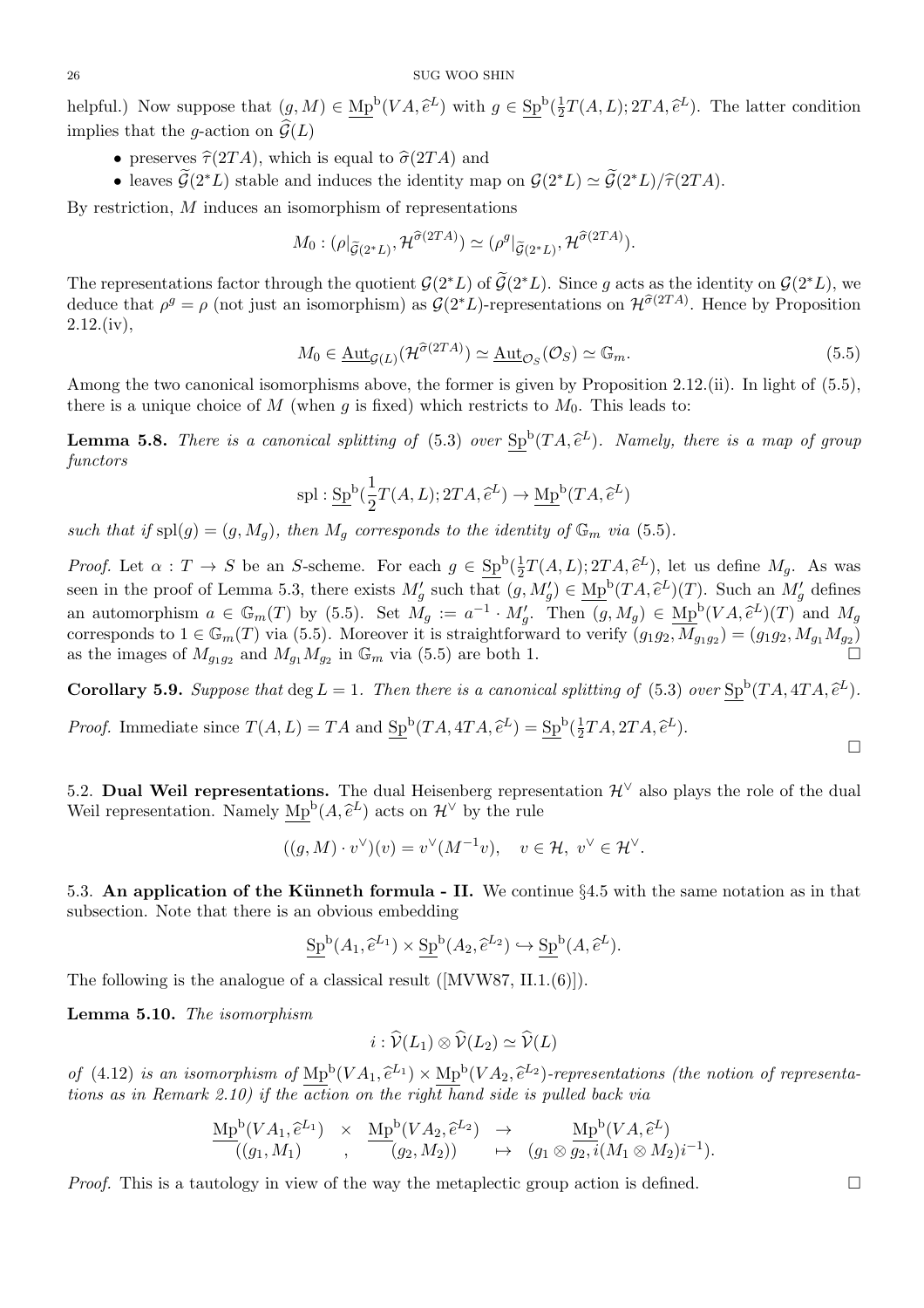**13.4. Local Weil representations.** Let  $\rho_p : \hat{\mathcal{G}}_p(L) \to \underline{\text{Aut}}_{\mathcal{O}_S}(\mathcal{H}_p)$  be a *p*-adic Heisenberg representation. ABELIAN VARIETIES AND WEIL REPRESENTATIONS 27<br>
5.4. **Local Weil representations.** Let  $\rho_p : \hat{G}_p(L) \to \underline{\text{Aut}}_{\mathcal{O}_S}(\mathcal{H}_p)$  be a *p*-adic Heisenberg representation.<br>
Exactly as in §5.1 we can define  $\text{Mp}^b(V_pA, \hat{e}_p^$ is exact in the sense of Lemma  $5.\overline{3.}$  $\widehat{\mathcal{G}}_p(L) \to \underline{\mathrm{Aut}}_{\mathcal{O}_S}(\mathcal{H}_p)$  be<br>  $\overline{\mathrm{Sp}}^{\mathrm{b}}(V_pA, \widehat{e}_p^L)$  and fit therefore  $(V_pA, \widehat{e}_p^L) \to \mathrm{Sp}^{\mathrm{b}}(V_pA, \widehat{e}_p^L)$ 

$$
1 \to \mathbb{G}_m \to \underline{\mathrm{Mp}}^{\mathrm{b}}(V_p A, \hat{e}_p^L) \to \underline{\mathrm{Sp}}^{\mathrm{b}}(V_p A, \hat{e}_p^L) \to 1
$$
  
at *p* is the tautological representation  

$$
\mathrm{Mp}^{\mathrm{b}}(V_p A, \hat{e}_p^L) \to \underline{\mathrm{Aut}}_{\mathcal{O}_S}(\mathcal{H}_p).
$$
 (5.6)

The local Weil representation at *p* is the tautological representation

$$
\underline{\mathrm{Mp}}^{\mathrm{b}}(V_p A, \widehat{e}_p^L) \to \underline{\mathrm{Aut}}_{\mathcal{O}_S}(\mathcal{H}_p).
$$

The local Weil representation at *p* is the tautological representation<br>  $\frac{\text{Mp}^{\text{b}}(V_pA, \hat{e}_p^L) \rightarrow \text{Aut}_{\mathcal{O}_S}(\mathcal{H}_p)}{\text{There is a splitting of (5.6) over $\text{Sp}^{\text{b}}(T_p(A, L), T_pA, \hat{e}_p^L)$ if } p \neq 2$ and $\text{Sp}^{\text{b}}(\frac{1}{2})$}$  $\frac{1}{2}T_p(A,L); 2T_pA, \widehat{e}^L) \text{ if } p=2. \ \ (\text{cf.}$ The local went representation at p is the tautological representation<br>  $\underline{\mathrm{Mp}}^{\mathrm{b}}(V_pA, \hat{e}_p^L) \to \underline{\mathrm{Aut}}_{\mathcal{O}_S}(\mathcal{H}_p).$ <br>
There is a splitting of (5.6) over  $\underline{\mathrm{Sp}}^{\mathrm{b}}(T_p(A, L), T_pA, \hat{e}_p^L)$  if  $p \neq 2$  and<br>
Lem if  $p = \sqrt{\sqrt{(V_p A, \hat{e}_p)}^2}$ 

- (i) When is (5.6) split?
- (ii) If (5.6) is not split, does it come from a double cover? Namely, can we show that  $Mp^b(V_pA, \hat{e}_p^L)$  has 5.8.) Natural questions<br>When is (5.6) split?<br>If (5.6) is not split, does<br>a subgroup functor  $\widetilde{\text{Sp}}^{\text{b}}$ on the structure of  $\underline{Mp}^b(V_pA, \hat{e}_p^L)$  are<br>
s it come from a double cover? Namely, can w<br>  $(V_pA, \hat{e}_p^L)$  which is an extension of  $\mathrm{Sp}^b(V_pA, \hat{e}_p^L)$  $\binom{L}{p}$  which is an extension of  $\frac{\text{Sp}^{\text{b}}}(V_pA, \hat{e}_p^L)$  by  $\mu_2$ ?

For the classical *p*-adic metaplectic group, it is known that the answers to (i) and (ii) are Never and Yes, respectively, at least when  $p \neq 2$ . The questions seem subtle if *S* is an  $\mathbb{F}_p$ -scheme, already when  $S = \text{Spec } \overline{\mathbb{F}}_p$ . We will see a positive answer to (i) when *A* is an ordinary abelian variety (Corollary 7.7). We do not have a clue to (ii). See Example 6.9 for the case of supersingular abelian varieties.

5.5. **From** Mp<sup>b</sup> to Mp. Most results of section 5 have been stated about Mp<sup>b</sup> and Sp<sup>b</sup>. Everything we have proved or asked about  $Mp^b$  and  $Sp^b$  applies to Mp and Sp. The proof is easily reduced to the case of connected base schemes, in which case  $Mp^b$  (resp.  $Sp^b$ ) and Mp (resp. Sp) coincide.

# 6. Level structures

In our context a level structure is a trivialization of  $VA$ ,  $V_pA$  and so on. This allows us to compare our theory with the representation theory of the usual symplectic and metaplectic groups over number fields and *p*-adic fields (which are defined independently of abelian schemes and line bundles). This resembles the level structure arising naturally in the moduli-theoretic setting. It is interesting to note new characteristic *p* phenomena, which are not observed in the classical theory of Weil representations, when studying the Weil representation of a *p*-adic metaplectic group in characteristic *p* (*§*6.3). Throughout *§*6 we assume that *S* is locally noetherian.

6.1. Level structure on *VA*. Let *S* be a Q-scheme and  $(V, \langle \cdot, \cdot \rangle)$  be an even-dimensional Q-vector space with a symplectic pairing. Let  $\psi : \mathbb{A}^{\infty} \to \mathbb{G}_m$  be a nontrivial morphism of (ind-)group schemes over *S*. (This is the analogue of the additive character in the classical setting.) By composing we obtain

$$
\langle \cdot, \cdot \rangle_{\psi}: V \otimes \mathbb{A}^{\infty} \times V \otimes \mathbb{A}^{\infty} \to \mathbb{G}_m.
$$

Suppose that there is an isomorphism of ind-group schemes over *S*

$$
\eta:V\otimes \mathbb{A}^\infty \simeq VA
$$

Suppose that there is an isomorphism of ind-group schemes over S<br>  $\eta: V \otimes \mathbb{A}^{\infty} \simeq VA$ <br>
which carries  $\langle \cdot, \cdot \rangle_{\psi}$  to  $\hat{e}^{L}$ . This forces  $\psi$  to factor through  $\mu_{\infty} \hookrightarrow \mathbb{G}_{m}$  since  $\hat{e}^{L}$  factors th (Lemma 3.17).

Lemma 3.18 together with *η* allows us to identify  $\mathbb{G}_m \times (V \otimes \mathbb{A}^{\infty}) \simeq \widehat{\mathcal{G}}(L)$  where the left hand side, to be denoted  $\widehat{\mathcal{G}}(V, \langle \cdot, \cdot \rangle_{\psi})$ , has group law

$$
(\lambda, x) \cdot (\mu, y) = (\lambda \mu \cdot \langle x/2, y \rangle_{\psi}, x + y). \tag{6.1}
$$

Again via  $\eta$ , the exact sequences in  $(3.5)$  and  $(5.4)$  become

is group law  
\n
$$
(\lambda, x) \cdot (\mu, y) = (\lambda \mu \cdot \langle x/2, y \rangle_{\psi}, x + y).
$$
\nsequences in (3.5) and (5.4) become  
\n
$$
1 \to \mathbb{G}_m \to \widehat{\mathcal{G}}(V, \langle \cdot, \cdot \rangle_{\psi}) \to V \otimes \mathbb{A}^{\infty} \to 0,
$$
\n
$$
1 \to \mathbb{G}_m \to \underline{\mathrm{Mp}}(V \otimes \mathbb{A}^{\infty}, \langle \cdot, \cdot \rangle_{\psi}) \to \underline{\mathrm{Sp}}(V \otimes \mathbb{A}^{\infty}, \langle \cdot, \cdot \rangle_{\psi}) \to 1.
$$

(The analogue for  $\text{Mp}^{\text{b}}$  and  $\text{Sp}^{\text{b}}$  is also obtained from (5.3).) The group functor  $\text{Sp}(V \otimes \mathbb{A}^{\infty}, \langle \cdot, \cdot \rangle_{\psi})$  is represented by the constant group scheme associated with the usual symplectic group  $Sp(V \otimes \mathbb{A}^{\infty}, \langle \cdot, \cdot \rangle_{\psi}),$ while Mp is defined by the same recipe as in  $(5.2)$  (using Sp in place of Sp<sup>b</sup>).

*Remark* 6.1. Note that *η* does not exist unless *S* is in characteristic 0, because  $V_pA$  is not a constant ind-group scheme at any point  $s \in S$  of residue characteristic p. See §6.3 for a different kind of level structure.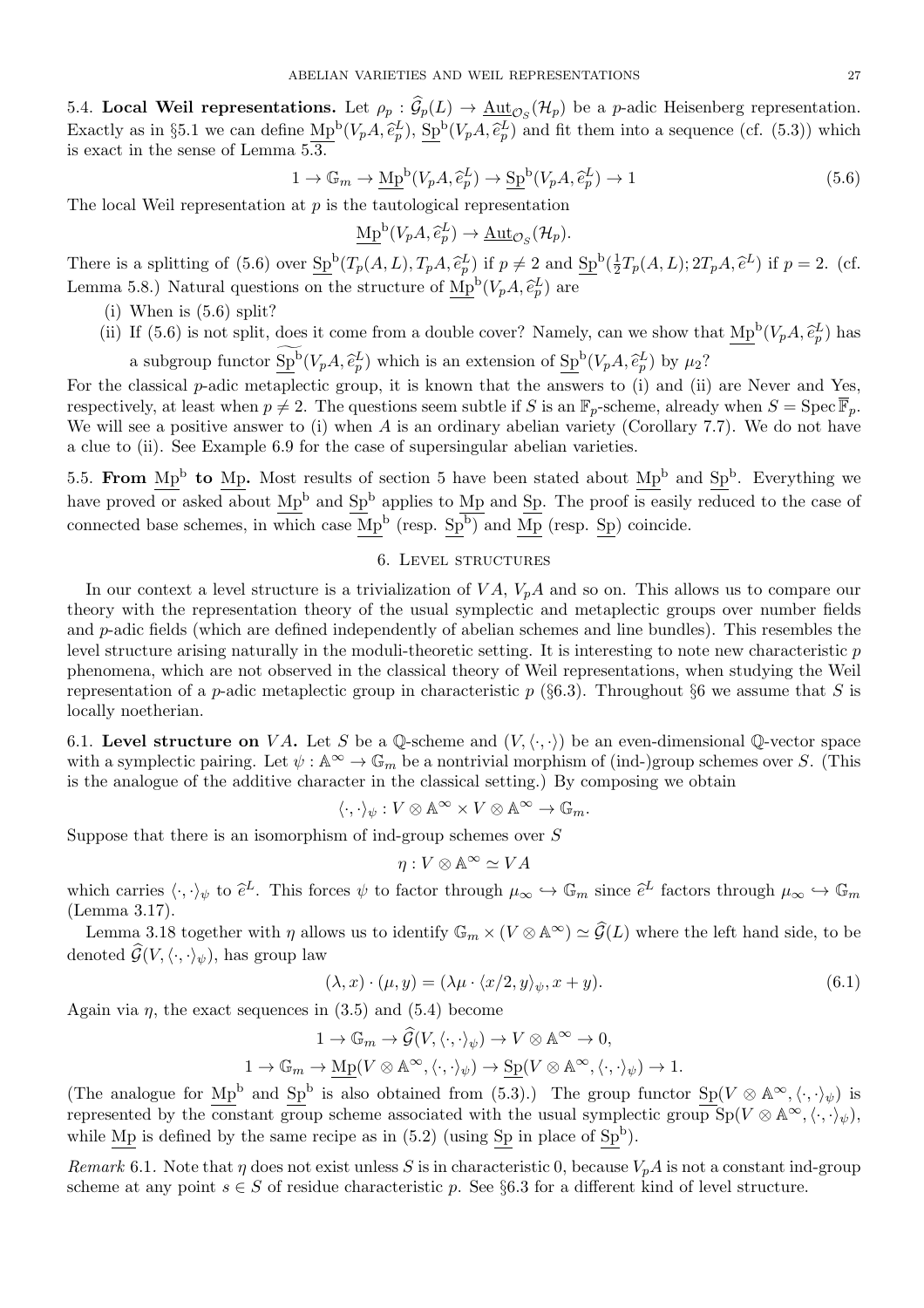*Remark* 6.2. In the simple case where  $S = \text{Spec } k$  and  $k$  is an algebraically closed field of characteristic 0, a choice of  $\chi : \mathbb{Q}/\mathbb{Z} \stackrel{\sim}{\to} \mu_\infty$  over *k* gives rise to  $\psi$  in the following manner.  $\frac{\partial}{\partial x}$ <br>in tl<br> $\infty/\hat{\mathbb{Z}}$ 

$$
\psi: \mathbb{A}^\infty \to \mathbb{A}^\infty/\widehat{\mathbb{Z}} \stackrel{\text{can}}{\simeq} \mathbb{Q}/\mathbb{Z} \stackrel{\chi}{\simeq} \mu_\infty \hookrightarrow \mathbb{G}_m.
$$

6.2. **Local level structure - I.** We consider two kinds of level structures on  $V_pA$ . The first one is the local analogue of §6.1. Let  $(V_p, \langle \cdot, \cdot \rangle)$  be a symplectic  $\mathbb{Q}_p$ -vector space, and  $\psi : \mathbb{Q}_p \to \mathbb{G}_m$  a nontrivial morphism of (ind-)group schemes over *S*. Thereby obtain  $\langle \cdot, \cdot \rangle_{\psi}: V_p \times V_p \to \mathbb{G}_m$ , where  $V_p$  is also viewed as a constant ind-group scheme over *S*. A level structure is a  $\mathbb{Q}_p$ -linear isomorphism ( $\mathbb{Q}_p$  acts on  $V_pA$  as explained in §3.1) ind-group scheme over S. A level structure is a  $\mathbb{Q}_p$ -linear isomorphism ( $\mathbb{Q}_p$  acts on  $V_pA$  as explained in §3.1)<br>ind-group scheme over S. A level structure is a  $\mathbb{Q}_p$ -linear isomorphism ( $\mathbb{Q}_p$  acts on

$$
\eta: V_p \simeq V_p A
$$

analogue of Lemma 3.18 enable us to identify  $\hat{G}_p(V_p, \langle \cdot, \cdot \rangle_\psi) := \mathbb{G}_m \times V_p$  with  $\hat{G}_p(L)$ , where the former is<br>analogue of Lemma 3.18 enable us to identify  $\hat{G}_p(V_p, \langle \cdot, \cdot \rangle_\psi) := \mathbb{G}_m \times V_p$  with  $\hat{G}_p(L)$ , where equipped with the same group law as in  $(6.1)$ . We obtain exact sequences analogue of Lemma 3.18 enable us to identify  $\widehat{\mathcal{G}}_p(V_p,\langle\cdot,\cdot\rangle_{\psi}) := \mathbb{G}_m \times V_p$  with  $\widehat{\mathcal{G}}_p(L)$ , where the former is

$$
1 \to \mathbb{G}_m \to \widehat{\mathcal{G}}_p(V_p, \langle \cdot, \cdot \rangle_{\psi}) \to V_p \to 0,
$$
  

$$
1 \to \mathbb{G}_m \to \underline{\mathrm{Mp}}(V_p, \langle \cdot, \cdot \rangle_{\psi}) \to \underline{\mathrm{Sp}}(V_p, \langle \cdot, \cdot \rangle_{\psi}) \to 1.
$$
 (6.2)

6.3. **Local level structure - II.** When *S* is in characteristic  $p$ , a different level structure is desirable (cf. Remark 6.1). Let *k* be a field extension of  $\mathbb{F}_p$ . Suppose that *S* is a *k*-scheme. Let  $(\Sigma, \langle \cdot, \cdot \rangle_0)$  be a *p*-divisible group  $\Sigma$  over *k* with an alternating pairing  $\langle \cdot, \cdot \rangle_0 : \Sigma \times \Sigma \to \mu_{p^\infty}$ . This can be promoted to

$$
\langle \cdot, \cdot \rangle_1 : V_p \Sigma \times V_p \Sigma \to V_p \mu_{p^{\infty}}
$$

by the functoriality of  $V_p$ . Let  $\nu_p : V_p \mu_{p^\infty} \to \mu_{p^\infty}$  be the *p*-adic analogue of  $\nu$  in §3.4. Set  $\langle \cdot, \cdot \rangle := \nu_p \circ \langle \cdot, \cdot \rangle_1$ . Then a level structure is a  $\mathbb{Q}_p$ -linear isomorphism Then a level structure is a  $\mathbb{Q}_p$ -linear isomorphism<br>  $\zeta: V_p \Sigma \times_k S \overset{\sim}{\to} V_p A$ <br>
matching  $\langle \cdot, \cdot \rangle$  and  $\hat{e}_p^L$ . Set  $\hat{G}_p(\Sigma, \langle \cdot, \cdot \rangle_0) := \mathbb{G}_m \times V_p \Sigma$  with the group law

$$
\zeta: V_p \Sigma \times_k S \overset{\sim}{\to} V_p A
$$

matching 
$$
\langle \cdot, \cdot \rangle
$$
 and  $\hat{e}_p^L$ . Set  $\mathcal{G}_p(\Sigma, \langle \cdot, \cdot \rangle_0) := \mathbb{G}_m \times V_p \Sigma$  with the group law  
\n
$$
(\lambda, x) \cdot (\mu, y) = (\lambda \mu \cdot \langle \frac{1}{2}x, y \rangle, x + y).
$$
\n
$$
\text{In light of the } p\text{-adic analogue of Lemma 3.18, } \zeta \text{ induces an isomorphism } \widehat{\mathcal{G}}_p(\Sigma, \langle \cdot, \cdot \rangle_0) \simeq \widehat{\mathcal{G}}_p(L). \text{ The } p\text{-adic algebra } \widehat{\mathcal{G}}_p(L) \text{ and } \widehat{\mathcal{G}}_p(L) \text{ is the } p\text{-adic algebra } \widehat{\mathcal{G}}_p(L) \text{ and } \widehat{\mathcal{G}}_p(L) \text{ is the } p\text{-adic algebra } \widehat{\mathcal{G}}_p(L) \text{ and } \widehat{\mathcal{G}}_p(L) \text{ is the } p\text{-adic algebra } \widehat{\mathcal{G}}_p(L) \text{ and } \widehat{\mathcal{G}}_p(L) \text{ is the } p\text{-adic algebra } \widehat{\mathcal{G}}_p(L) \text{ and } \widehat{\mathcal{G}}_p(L) \text{ is the } p\text{-adic algebra } \widehat{\mathcal{G}}_p(L) \text{ and } \widehat{\mathcal{G}}_p(L) \text{ is the } p\text{-adic algebra } \widehat{\mathcal{G}}_p(L) \text{ and } \widehat{\mathcal{G}}_p(L) \text{ is the } p\text{-adic algebra } \widehat{\mathcal{G}}_p(L) \text{ and } \widehat{\mathcal{G}}_p(L) \text{ is the } p\text{-adic algebra } \widehat{\mathcal{G}}_p(L) \text{ and } \widehat{\mathcal{G}}_p(L) \text{ is the } p\text{-adic algebra } \widehat{\mathcal{G}}_p(L) \text{ and } \widehat{\mathcal{G}}_p(L) \text{ is the } p\text{-adic algebra } \widehat{\mathcal{G}}_p(L) \text{ and } \widehat{\mathcal{G}}_p(L) \text{ is the } p\text{-adic algebra } \widehat{\mathcal{G}}_p(L) \text{ and } \widehat{\mathcal{G}}_p(L) \text{ is the } p\text{-adic algebra } \widehat{\mathcal{G}}_p(L) \text{ and
$$

analogues of exact sequences in (3.5) and (5.4) are identified via  $\zeta$  with the following, where Mp and Sp are defined as in *§*5.1. emma 3.18,  $\zeta$  induces an isomorphism  $\widehat{\mathcal{G}}_p(\Sigma, \langle \cdot, \cdot \rangle_0) \simeq \widehat{\mathcal{G}}_p(L)$ . The *p*-adic (i) and (5.4) are identified via  $\zeta$  with the following, where  $\underline{\text{Mp}}$  and  $\underline{\text{Sp}}$  are <br> $1 \to \mathbb{G}_m \to \widehat{\mathcal{G}}_p(\$ 

$$
1 \to \mathbb{G}_m \to \mathcal{G}_p(\Sigma, \langle \cdot, \cdot \rangle_0) \to V_p \Sigma \to 0,
$$
  

$$
1 \to \mathbb{G}_m \to \underline{\mathrm{Mp}}(V_p \Sigma, \langle \cdot, \cdot \rangle) \to \underline{\mathrm{Sp}}(V_p \Sigma, \langle \cdot, \cdot \rangle) \to 1.
$$
 (6.4)

A priori  $\text{Mp}(V_p \Sigma, \langle \cdot, \cdot \rangle)$  depends not only on  $(\Sigma, \langle \cdot, \cdot \rangle_0)$  but also on  $(A, L)$  because the definition involves the Heisenberg representation, which is constructed from (*A, L*). But Corollary 4.17 shows that two Heisenberg  $1 \to \mathbb{G}_m \to \underline{\mathrm{Mp}}(V_p \Sigma, \langle \cdot, \cdot \rangle) \to \underline{\mathrm{Sp}}(V_p \Sigma, \langle \cdot, \cdot \rangle) \to 1.$ <br>A priori  $\underline{\mathrm{Mp}}(V_p \Sigma, \langle \cdot, \cdot \rangle)$  depends not only on  $(\Sigma, \langle \cdot, \cdot \rangle_0)$  but also on  $(A, L)$  because the definition involves the Heisenberg representatio  $\mathcal{O}_S$ -module, so  $\text{Mp}(V_p \Sigma, \langle \cdot, \cdot \rangle)$  and its Weil representation depend (up to isomorphism) only on  $(\Sigma, \langle \cdot, \cdot \rangle_0)$ thanks to Corollary 5.7.

*Remark* 6.3. One can consider a variant when *S* is not entirely in characteristic *p*. For instance, if  $\Sigma =$  $(\mathbb{Q}_p/\mathbb{Z}_p \times \mu_{p^{\infty}})^g$  for some  $g \geq 1$ , which can be defined (together with  $\langle \cdot, \cdot \rangle_0$ ) over Spec Z, one can take S to be any locally noetherian scheme and the above construction goes through. On the other hand, if  $(\Sigma, \langle \cdot, \cdot \rangle_0)$ is as above except that the base ring is not *k* but the integer ring  $\mathcal O$  in an algebraic extension field of  $\mathbb Q_p$ , then the above discussion can be adapted to any *O*-scheme *S*.

*Remark* 6.4. The level structure  $\zeta$  is the analogue of the Igusa level structure used in the literature (e.g. [KM85], [HT01], [Hid04]).

*Remark* 6.5*.* It is an interesting phenomenon that the Heisenberg group and the metaplectic group at *p* heavily depends on the isogeny type of  $\Sigma$  (or  $A[p^{\infty}]$ ) when *S* is in characteristic *p*. This is evident in (6.4), for instance. Each isogeny type gives rise to a different mod *p* Weil representation.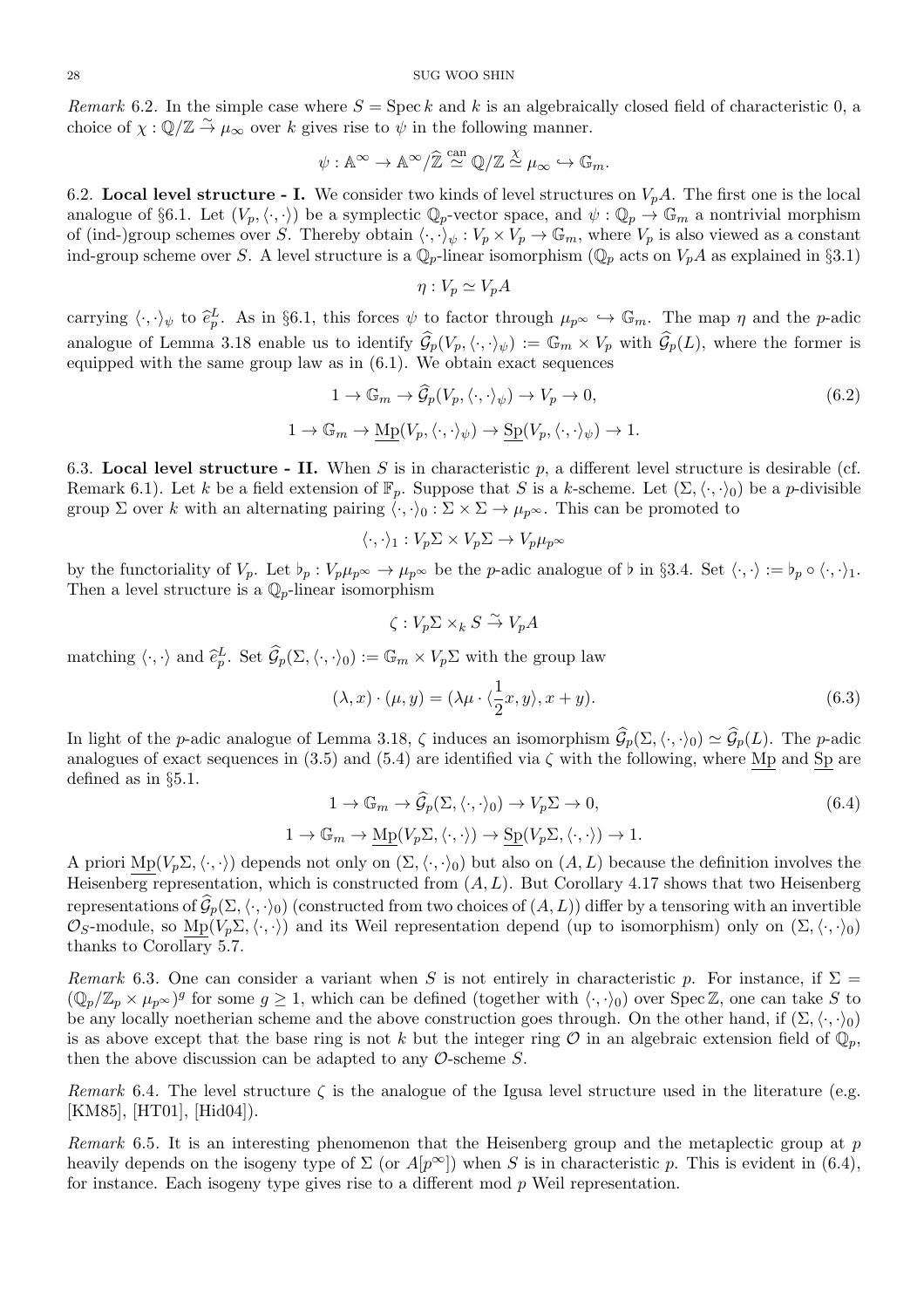6.4. **Weil representations associated with** *p***-divisible groups, without abelian varieties.** Assume  $p \neq 2$ . Let  $(\Sigma, \langle \cdot, \cdot \rangle_0)$  and  $\langle \cdot, \cdot \rangle$  be as in §6.3 with  $k = \overline{\mathbb{F}}_p$ . For simplicity, assume that  $\langle \cdot, \cdot \rangle_0$  is a perfect pairing. (In general it is enough to require  $\langle \cdot, \cdot \rangle$  to be a perfect pairing.) We know that there exists an  $(A, L)$ such that there is a symplectic isomorphism  $\zeta : V_p \Sigma \simeq V_p A$  thanks to Oort's result ([Rap05, Thm 7.4], cf. [Oor01]) that any Newton polygon stratum in the mod *p* fiber of the Siegel modular variety with hyperspecial level at *p* is nonempty. Then *§*6.3 attaches the Heisenberg group/representation and Weil representation to  $(\Sigma, \langle \cdot, \cdot \rangle_0)$ . The goal of this subsection to sketch an alternative approach without using  $(A, L)$  at all. ch that there is a symplectic isomorphism  $\zeta : V_p \Sigma \simeq V_p A$  thanks to Oort's result ([Rap05, Thm 7.4], cf. or01]) that any Newton polygon stratum in the mod p fiber of the Siegel modular variety with hyperspecial rel at p [Oor01]) that any Newton polygon stratum in the mod p noer of the sleger modular variety with hyperspecial<br>level at p is nonempty. Then §6.3 attaches the Heisenberg group/representation and Weil representation to<br> $(\Sigma, \langle \cdot$ 

we use the fact that any nondegenerate theta group possesses a weight 1 irreducible representation over an algebraically closed field [MB85, Ch 5, Thm 2.5.5]. Fracture that  $\mathcal{G}_p := \mathcal{G}_p(\Sigma, \langle \cdot, \cdot \rangle_0)$  is arready defined in 30.5 independently of  $(A, L)$ . The key point will be<br>prove the existence of the Heisenberg representation of  $\hat{\mathcal{G}}_p$  without resorting to  $(A, L)$ . In

to ensure that the latter embedding preserves group structure.) It is easy to verify the analogue of Lemma we use the ract that any nondegenerate theta group possesses a weight 1 irreducible representation over an algebraically closed field [MB85, Ch 5, Thm 2.5.5].<br>
Take  $\hat{\sigma}_p : T_p \Sigma \to \hat{\mathcal{G}}_p(\Sigma, \langle \cdot, \cdot \rangle_0)$  to be the natur *n*<sup>2</sup> *n*</sub> *n***<sup>2</sup>** *n***3** *n n*<sup>2</sup> *n***<sub>2</sub>** *n n*<sub>2</sub><sup></sup> *n***<sub>2</sub><sup></sup>** *n***<sub>2</sub><sup></sup> <b>***n***<sub>2</sub><sup></sup>** *n***<sub>2</sub><sup>***n***</sup>** *n***<sub>2</sub><sup>***n***</sup>** *n***<sub>2</sub><sup>***n***</sup>** *n***<sup>2</sup>***n***<sub>2</sub><sup>***n***</sup>** *n***<sup>2</sup>***n***<sub>2</sub><sup>***n***</sup>** *n***<sup>2</sup>***n***<sub>2</sub><sup>***n***</sup>** *n***<sup>2</sup>***n***<sub>2</sub><sup>***n***</sup>** *n***<sup>2</sup>***n***<sub>2</sub><sup>***n***</sup>** via the map  $1 \times p^n$ . Set  $\mathcal{G}(p^n) := \widetilde{\mathcal{G}}(p^n)/\widehat{\sigma}_p(T_p \Sigma)$ , which is isomorphic to  $\mathbb{G}_m \times \Sigma[p^{2n}]$  (which inherits the b<sub>0</sub>) to be the natural embedding  $x \mapsto (1, x)$ . (The ass<br>
dding preserves group structure.) It is easy to verify to<br>  $\widetilde{\mathcal{G}}((p^n)^*L)$  there with  $\widetilde{\mathcal{G}}(p^n) := \mathbb{G}_m \times \frac{1}{p^n} T_p \Sigma$  in  $\widehat{\mathcal{G}}_p$ , in  $\widetilde{\mathcal{G}}(p^n$ twisted group law). By the theorem of [MB85] cited above, each  $\mathcal{G}(p^n)$  possesses a Heisenberg representation (irreducible representation over  $k$  of dimension  $p^n$ obtained by patching via the analogue of Lemma 4.5, and then one can check the analogues of Theorem via the map  $1 \times p$ . Set  $\mathcal{G}(p) = \mathcal{G}(p) / \{(\mathcal{G}_p \cup \mathcal{G}_p)\}\$ , which is somorphic to  $\mathcal{G}_m \times \mathcal{L}[p]$  which inferris the twisted group law). By the theorem of [MB85] cited above, each  $\mathcal{G}(p^n)$  possesses a Heisenb  $\langle \cdot, \cdot \rangle$ , and  $e_*^L$  should be ignored.) The construction of §5.1 carries over to  $\underline{\mathrm{Mp}}(V_p \Sigma, \langle \cdot, \cdot \rangle_0)$  and its Weil representation on *H*.

(although there is no distinction when  $p \neq 2$ ). Perhaps one can still work with  $p = 2$  if we select  $e_*$ :  $\Sigma[2] \times \Sigma[2] \rightarrow \mu_2$ , satisfying the properties of Lemma 3.19, to play the role of  $e_*^L$ . Then the above definition *Remark* 6.6. What we have denoted  $\hat{\sigma}_p$  shou (although there is no distinction when  $p \neq \Sigma[2] \times \Sigma[2] \rightarrow \mu_2$ , satisfying the properties of  $\hat{\sigma}_2$  should be multiplied by  $e_*$  (cf. (3.11)).

*Remark* 6.7. If char $(k) \neq p$  and  $k = \overline{k}$  then one can identify  $V_p \Sigma$  with a symplectic  $\mathbb{Q}_p$ -vector space (as a constant group scheme), and the above construction still goes through without  $(A, L)$ . When  $k = \mathbb{C}$ , this essentially recovers the classical construction.

*Remark* 6.8. We have worked with  $\Sigma$  over  $\overline{\mathbb{F}}_p$  rather than over a more general scheme *S*. The only essential reason is that the existence of Heisenberg representations (i.e. the analogue of [MB85, Ch 5, Thm 2.5.5]) no longer holds in general. A sufficient condition for the existence of a Heisenberg representation is that  $\Sigma$ over *S* comes from some (*A, L*).

**Example 6.9.** Let  $\Sigma_{1/2}$  denote a supersingular *p*-divisible group over  $\overline{\mathbb{F}}_p$  of height 2 and dimension 1, equipped with a perfect pairing  $(\cdot, \cdot) : \Sigma_{1/2} \times \Sigma_{1/2} \to \mu_{p^{\infty}}$ . Let  $D_{1/2}$  be a central quaternion algebra over  $\mathbb{Q}_p$  of invariant 1/2. It is well known that  $\text{End}_{\overline{\mathbb{F}}_p}(\Sigma_{1/2})$  is isomorphic to the maximal order of  $D_{1/2}$ , so  $\text{End}_{\overline{\mathbb{F}}_p}(V\Sigma_{1/2}) \simeq D_{1/2}$ . (In general one can use Dieudonné theory to classify *p*-divisible groups  $\Sigma$  over  $\mathbb{F}_p$  up to isogeny and identify  $\text{End}_{\overline{\mathbb{F}}_p}(V\Sigma)$  as a semisimple  $\mathbb{Q}_p$ -algebra. See any standard reference such as  $[\text{Dem}72].$ 

Set  $\Sigma := (\Sigma_{1/2})^g$  and define  $\langle \cdot, \cdot \rangle : \Sigma \times \Sigma \to \mu_{p^{\infty}}$  by  $\langle (x_i)_{i=1}^g, (y_i)_{i=1}^g \rangle = \prod_{i=1}^g (x_i, y_i)$ . Then

$$
Sp(V_p\Sigma,\langle\cdot,\cdot\rangle_0)\simeq Sp_g(D_{1/2})
$$

as constant group schemes over  $\mathbb{F}_p$ . Observe that this group is an inner form of  $\text{Sp}_{2g}(\mathbb{Q}_p)$ . The questions (i) and (ii) of *§*5.4 would be interesting to answer especially in this case. We would guess no to (i) and yes to (ii) in this case, but without much evidence. The only heuristic reason is that this  $\Sigma$  is the unique *p*-divisible group over  $\overline{\mathbb{F}}_p$  (up to isogeny) which is self-dual and isoclinic, so it makes harder for (5.6) (or, the analogous sequence for  $\Sigma$ ) to split. (For any other choice of a self-dual  $\Sigma$ , the group of  $\overline{\mathbb{F}}_p$ -points of  $Sp(V_p \Sigma, \langle \cdot, \cdot \rangle_0)$  is isomorphic to the group of  $\mathbb{Q}_p$ -points of an inner form of a proper Levi subgroup of  $\text{Sp}_{2g}(\mathbb{Q}_p)$ . This is a well known fact in the theory of isocrytals applied to  $Sp_{2g}$ , where the former group is often denoted  $J_b(\mathbb{Q}_p)$ . See [Kot97] for instance.) Frake Isomorphic to the group of  $\mathbb{Q}_p$ -points of an inner form of a proper Levi subgrown fact in the theory of isocrytals applied to  $Sp_{2g}$ , where the former grou [Kot97] for instance.)<br>6.5. **Global level structure.** p is often denoted  $J_b(\mathbb{Q}_p)$ . See<br>
Luctures to get a global one. Let<br>  $\frac{1}{n}\hat{\mathbb{Z}}^p$  where *n* runs over positive

6.5. **Global level structure.** It is clear how to put together local level structures to get a global one. Let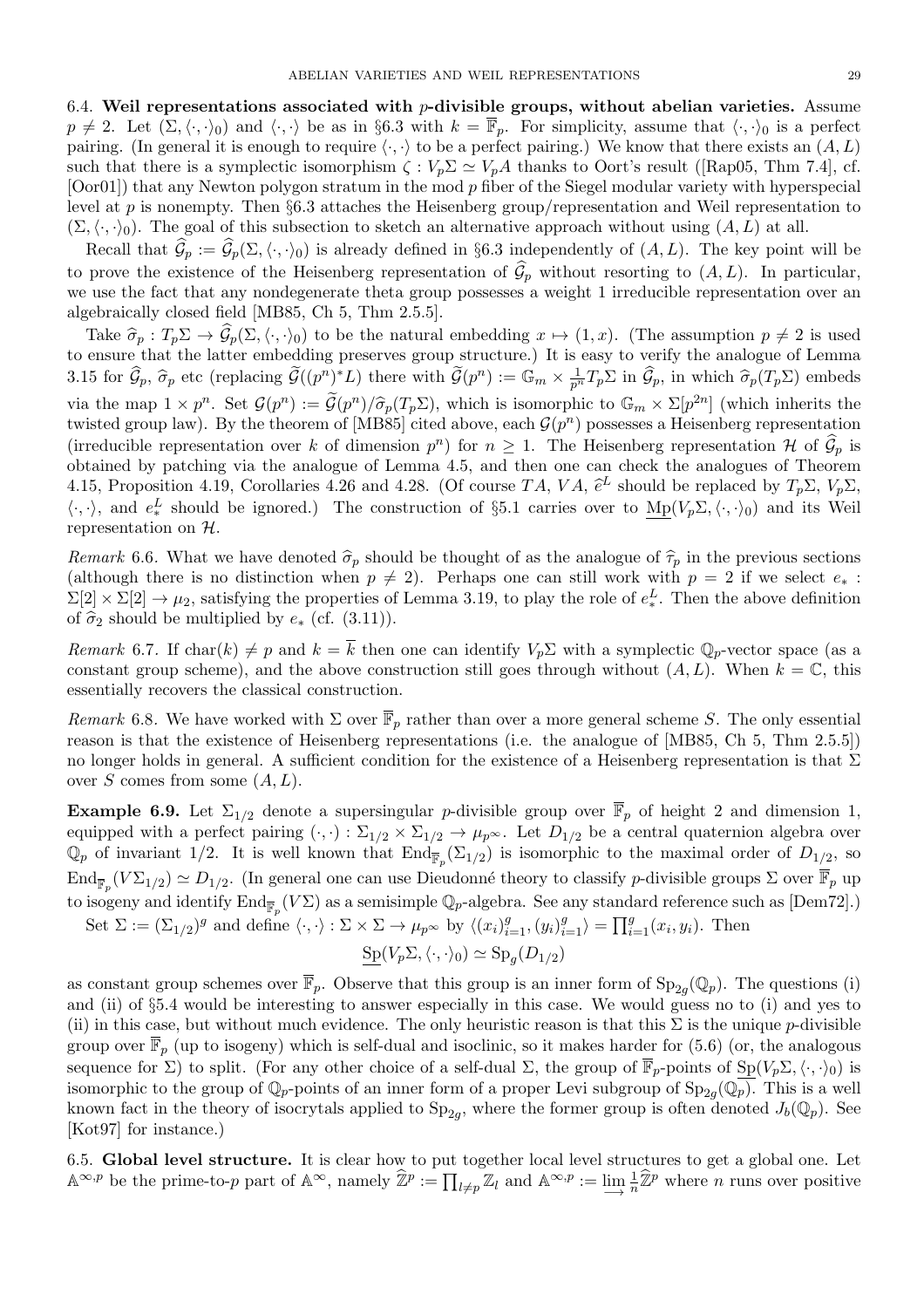integers prime to *p*. When *S* is a Q-scheme, this is done in the obvious manner by globalizing *§*6.2. Let us say a few words when *S* is an  $\mathbb{F}_p$ -scheme. Consider the analogue  $\psi^p : \mathbb{A}^{\infty,p} \to \mathbb{G}_m$  of  $\psi$  so that we have  $\langle \cdot, \cdot \rangle_{\psi^p}: V \otimes \mathbb{A}^{\infty, p} \times V \otimes \mathbb{A}^{\infty, p} \to \mathbb{G}_m^{\mathcal{F}}$  (cf. §6.2). Let  $(\Sigma, \langle \cdot, \cdot \rangle_0)$  be as in §6.3 and set  $\langle \cdot, \cdot \rangle_p := \flat_p \circ \langle \cdot, \cdot \rangle_1$  using notation there. A level structure in this setting is an  $\mathbb{A}^{\infty}$ -linear isomorphism carrying  $(\langle \cdot, \cdot \rangle_{\psi^p} : V \otimes \mathbb{A} \to \mathbb{A} \times V \otimes \mathbb{A} \to \mathbb{A} \to \mathbb{A} \text{ and } V$ . Let  $(\Sigma, \langle \cdot, \cdot \rangle_0)$  be as in 30.3 and set  $\langle \cdot, \cdot \rangle_p := \nu_p \circ \langle \cdot, \cdot \rangle_1$  using notation there. A level structure in this setting is an  $\mathbb$ 

$$
(\eta^p, \zeta) : V \otimes \mathbb{A}^{\infty, p} \times (V_p \Sigma \times_k S) \xrightarrow{\sim} VA
$$

## 7. Explicit models

In the study of Weil representations and the theta correspondence, it is important to find a good model on which the group action can be described explicitly. For *p*-adic or finite adelic metaplectic groups, the most popular models in the classical context are Schrödinger and lattice models. In §7 we focus on the *p*-adic setting and describe the models for Heisenberg and Weil representations in some simple cases. In those cases *S* is local, so the Heisenberg representation is unique up to isomorphism (Corollary 4.18). The mixed characteristic phenomenon of *§*7.4 is intriguing and begging for further investigation.

Throughout *§*7, *L* is assumed to be symmetric and nondegenerate of degree 1. (The assumption on degree may not be essential but very convenient. Degree one can be achieved over an algebraically closed field for any (*A, L*) without disturbing symmetry and nondegeneracy, if we are allowed to modify (*A, L*) by an isogeny. See [Mum74, §23, Thm 4, cf. Cor 1].) Let  $C^{\infty}(\cdot,k)$  (resp.  $C_c^{\infty}(\cdot,k)$ ) denote the *k*-vector space of locally constant (resp. locally constant and compactly supported) *k*-valued functions, and  $D^{\infty}(\cdot, k)$  denote the *k*-vector space dual of  $C^{\infty}(\cdot, k)$ . Throughout this section a *k*-valued function is understood without further comments as a sheaf-theoretic homomorphism with target  $\mathcal{O}_{\text{Spec } k}$ , but note that in the setting of *§*7.1 this is no different from a function in the naive sense.

7.1. **Over a field of characteristic**  $\neq p$ . Suppose that  $S = \text{Spec } k$  where k is algebraically closed of characteristic unequal to *p*. Therefore  $V_p A$  is isomorphic to the constant ind-group scheme  $\mathbb{Q}_p^{2g}$  over *S*. In 57.1 this is no different from a function in the naive sense.<br>
7.1. **Over a field of characteristic**  $\neq p$ . Suppose that  $S = \text{Spec } k$  where  $k$  is alger-<br>
characteristic unequal to  $p$ . Therefore  $V_pA$  is isomorphic to the *y* and will view  $V_pA$  as a  $\mathbb{Q}_p$ -vector space with symplectic pairing  $\hat{e}_p^L: V_pA \times V_pA \to k^{\times}$ . Similarly  $T_pA$  is regarded as a free  $\mathbb{Z}_p$ -module sitting inside  $V_pA$ .

Corollaries 4.28 and 4.18, adapted to the local setting, tell us that the lattice model for the dual Heisenberg representation may be described as ins<br>g,<br>)*ê* 

representation may be described as  
\n
$$
\mathcal{H}_{\text{lattice}}^{\vee} = \left\{ \phi \in C^{\infty}(V_p A, k) \; \middle| \; \phi(x) = e_*^L(\frac{y}{2})\hat{e}^L(\frac{x}{2}, y) \cdot \phi(x + y), \forall x \in V_p A, \; y \in T_p A \right\}
$$
\nwith  $(\lambda, z) \in \mathbb{G}_m \times VA \simeq \hat{\mathcal{G}}(L)$  acting as  $((\lambda, z)\phi)(x) = \lambda^{-1}\hat{e}^L(x/2, z) \cdot \phi(x - z)$ . Note that  $e_*^L \equiv 1$  unless

2)<br>:)<br>of<br>)*e*<sup>b</sup>

$$
p = 2
$$
 (cf. §3.6). The lattice model  $\mathcal{H}_{\text{lattice}}$ , the dual of  $\mathcal{H}_{\text{lattice}}^{\vee}$ , admits a concrete description  
\n
$$
\mathcal{H}_{\text{lattice}} = \left\{ \phi \in C_c^{\infty}(V_p A, k) \middle| \phi(x) = e_*^L(\frac{y}{2})\hat{e}^L(\frac{x}{2}, y)^{-1} \cdot \phi(x + y), \forall x \in V_p A, y \in T_p A \right\}
$$
\n
$$
\text{with the dual action, namely } (\lambda, z) \text{ acts as } ((\lambda, z)\phi)(x) = \lambda \hat{e}^L(z/2, x) \cdot \phi(x + z). \text{ Indeed the pairing}
$$
\n
$$
\text{where } \lambda \in \mathcal{H}_p \text{ and } \phi(x) = \lambda \hat{e}^L(z/2, x) \cdot \phi(x + z).
$$

with the dual action, namely  $(\lambda, z)$  acts as  $((\lambda, z)\phi)(x) = \lambda \hat{e}^{L}(z/2, x) \cdot \phi(x + z)$ . Indeed the pairing

$$
\mathcal{H}_{\text{lattice}} \times \mathcal{H}_{\text{lattice}}^{\vee} \to k, \qquad (f, g) \mapsto \sum_{x \in V_p A / T_p A} f(x) g(x)
$$

is easily verified to be *k*-linear, perfect and  $\hat{G}(L)$ -equivariant. Refer to the literature such as [MVW87, Ch 2.II.8] (when  $p \neq 2$ ) for a precise description of the Weil representation on  $\mathcal{H}_{\text{lattice}}$ . That reference treats the case  $k = \mathbb{C}$  but the same formula applies if  $p \neq \text{char}(k)$ . is easily vertined to be *k*-infear, perfect and  $\mathcal{G}(L)$ -equivariant. Keter to the interature such as  $|M| \nabla W \delta t$ , Cn 2.II.8] (when  $p \neq 2$ ) for a precise description of the Weil representation on  $\mathcal{H}_{\text{lattice}}$ . Tha

On the other hand, let  $T_pA = \Lambda_1 \oplus \Lambda_2$  be a decomposition into free  $\mathbb{Z}_p$ -submodules which are totally  $V_pA = V_1 \oplus V_2$  and may identify  $V_2$  with  $V_1^{\vee}$ . When  $p = 2$ , we assume that sition i<br>  $\therefore$  Sett<br>  $\therefore$  we as<br>  $(x/2)\hat{e}$ 

$$
\forall x = (x_1, x_2) \in \Lambda_1 \oplus \Lambda_2, \qquad e_*^L(x/2)\hat{e}_p^L(x_1/2, x_2) = 1.
$$
 (7.3)

The above condition amounts to assuming that *L* is even symmetric in the terminology of [MNN07, Prop 4.20]. This can always achieved by pulling back *L* via the translation  $T_x$  for a suitable  $x \in A[2](k)$ . See [MNN07, Cor 4.24]. The Schrödinger model is (e.g. [MVW87, Ch 2.I.4.1], [MNN07, Prop  $5.2.A$ ]) unts to assuming that *L* is even symmetric is chieved by pulling back *L* via the translation Schrödinger model is (e.g. [MVW87, Ch 2.I.4  $(V_2, k)$ ,  $((\lambda, z_1, z_2) \cdot \phi)(x_2) = \lambda \hat{e}^L(x_2, z_1)\hat{e}$ 

$$
\mathcal{H}_{\text{Sch}} = C_c^{\infty}(V_2, k), \qquad ((\lambda, z_1, z_2) \cdot \phi)(x_2) = \lambda \hat{e}^L(x_2, z_1) \hat{e}^L(z_2/2, z_1) \cdot \phi(x_2 + z_2)
$$
\n(7.4)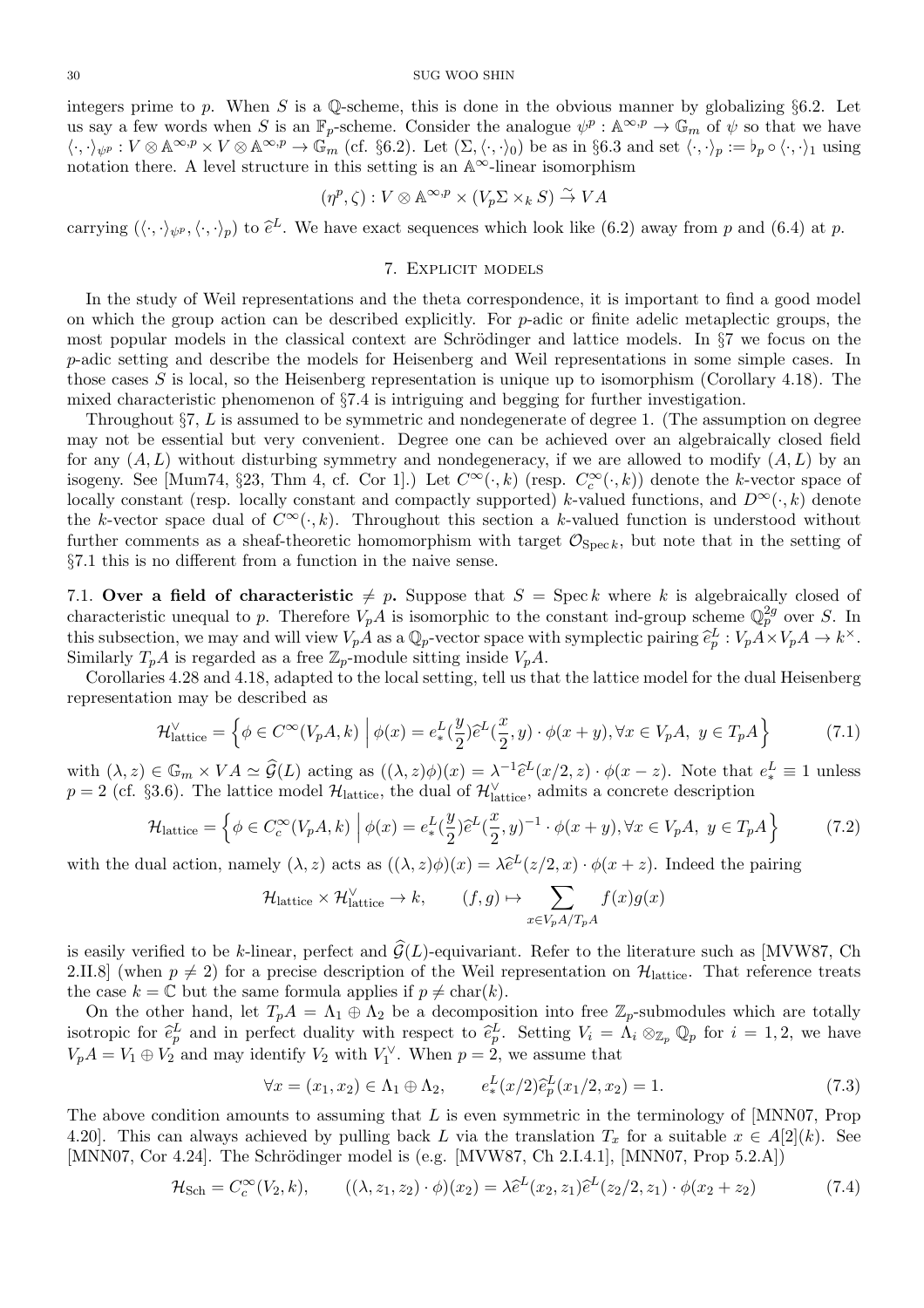where we write  $z = (z_1, z_2) \in V_1 \oplus V_2$ . Corollary 4.18 ensures that  $\mathcal{H}_{\text{lattice}} \simeq \mathcal{H}_{\text{Sch}}$  as  $\mathcal{G}(L)$ -representations on *k*-vector spaces. Refer to [MNN07, Prop 5.2], for example, to see an explicit isomorphism. Let us recall an explicit formula for the Weil representation on  $H_{Sch}$  to be compared with the mod  $p$  case later ( $\S 7.3$ ). where we write  $z = (z_1, z_2) \in V_1 \oplus V_2$ . Corollary 4.18 ensures that  $\mathcal{H}_{\text{lattice}} \simeq \mathcal{H}_{\text{Sch}}$  as  $\widehat{\mathcal{G}}(L)$ -representations<br>on k-vector spaces. Refer to [MNN07, Prop 5.2], for example, to see an explicit isomorphi

*and g are implicitly T-valued points for a locally noetherian k-scheme T. The matrices below are written with* ()

respect to 
$$
V_p A \simeq V_2^{\vee} \oplus V_2
$$
. In (iii) we choose a k-valued Haar measure on  $V_2$ , which exists as  $p \neq \text{char}(k)$ .)  
\n(i)  $g = \begin{pmatrix} {}^t B^{-1} & 0 \\ 0 & B \end{pmatrix}$ ,  $(M_g \phi)(x) = |\det B|_p^{-1/2} \phi(B^{-1}x)$  for any  $B \in GL_k(V_2)$ .  
\n(ii)  $g = \begin{pmatrix} I & C \\ 0 & I \end{pmatrix}$ ,  $(M_g \phi)(x) = \hat{e}_p^L(Cx, x)\phi(x)$  where  $C \in \text{Hom}_k(V_2, V_2^{\vee})$  is symmetric (i.e.  $C = C^{\vee}$ ).  
\n(iii)  $g = \begin{pmatrix} 0 & I \\ -I & 0 \end{pmatrix}$ ,  $(M_g \phi)(x) = \int_{V_2} \hat{e}_p^L(x, y)\phi(y)dy$ .  
\nThen we have  $(g, M_g) \in M_p(V_p A, \hat{e}_p^L)$  in all three cases.

*Proof.* This is proved by the same computation as in the proof of [MNN07, Lem 8.2]. (cf. [MVW87, Ch  $2.\text{II.6]}$ .)

*Remark* 7.2. Classically the factor  $|\det B|_p^{-1/2}$  in (i) is inserted to make  $M_g$  a unitary operator. Of course (*g, M<sub>g</sub>*)  $\in$  M<sub>p</sub>(*V<sub>p</sub>A,*  $\hat{e}_p^L$ ) still holds if  $|\det B|_p^{-1/2}$  in (i) is ir  $(g, M_g) \in$  Mp(*V<sub>p</sub>A,*  $\hat{e}_p^L$ ) still holds if  $|\det B|_p^{-1/2}$  is erased.

**Example 7.3.** The classical Heisenberg and Weil representations (for *p*-adic groups) are obtained when  $k = \mathbb{C}, A = \mathbb{C}^g/\Lambda$  with  $\Lambda = \mathbb{Z}^g + i\mathbb{Z}^g$ , and *L* arises from a Riemann form  $\Lambda \times \Lambda \to \mathbb{Z}$  defining a principal polarization.  $k = \mathbb{C}$ ,  $A = \mathbb{C}^g/\Lambda$  with  $\Lambda = \mathbb{Z}^g + i\mathbb{Z}^g$ , and *L* arises from a Riemann form  $\Lambda \times \Lambda \to \mathbb{Z}$  defining a principal polarization.<br> *Remark* 7.4. In the definition of  $\mathcal{H}_{Sch}$ , one cannot use  $C^{\infty}(V_2, k)$ 

*Remark* 7.4. In the definition of  $H_{\text{Sch}}$ , one cannot use  $C^{\infty}(V_2, k)$  because the latter is not smooth with polarization.<br>*Remark* 7.4. In the definition of  $\mathcal{H}_{Sch}$ , one cannot use  $C^{\infty}(V_2, k)$  because the latter is not smooth with respect to the  $\hat{\mathcal{G}}(L)$ -action (defined by the same formula). As for  $\mathcal{H}_{\text{lattice}}$ ,  $C_c$ 

7.2. **Lattice model over**  $\overline{\mathbb{F}}_p$ . Suppose that  $S = \text{Spec } k$  with  $k = \overline{\mathbb{F}}_p$ . The dual lattice model  $\mathcal{H}_{\text{lattice}}^{\vee}$ , which is again unique up to isomorphism, has the same description as Corollary 4.28 (cf.  $(7.1)$ ). As before  $\mathcal{H}_{\text{lattice}}$ is defined to be the dual of  $\mathcal{H}_{\text{lattice}}^{\vee}$  (and equipped with the dual action). Unlike (7.2) we do not have the notion of compact support on  $V_pA$ , so view  $\mathcal{H}_{\text{lattice}}$  just as a space of distributions. An interesting problem would be to find an explicit formula for the Weil representation on  $\mathcal{H}_{\text{lattice}}$ .

7.3. **Schrödinger model over**  $\overline{\mathbb{F}}_p$ . Let  $k = \overline{\mathbb{F}}_p$  as before. Unlike lattice models, Schrödinger models do not always exist. The first obstruction is that  $V_pA$  or  $A[p^{\infty}]$  is not always completely polarizable. For instance if *A* is a supersingular elliptic curve then  $A[p^{\infty}]$  does not admit a product decomposition. According to Dieudonné theory, we can achieve

$$
\zeta : \Sigma_1 \times \Sigma_2 \simeq A[p^{\infty}] \tag{7.5}
$$

for mutually dual *p*-divisible groups  $\Sigma_1$  and  $\Sigma_2$  over *k*, by modifying *A* with an isogeny if necessary, if there are exactly even number of simple *p*-divisible groups of slope  $1/2$  in  $A[p^{\infty}]$ . Let us suppose that this is the for mutually dual *p*-divisible groups  $\Sigma_1$  and  $\Sigma_2$  over *k*, by modifying *A* with an isogeny if necessary, if there are exactly even number of simple *p*-divisible groups of slope 1/2 in *A*[*p*<sup>∞</sup>]. Let us suppose for mutually dual *p*-divisible groups  $\Sigma_1$  and  $\Sigma_2$  over *k*, by modifying *A* with an isogeny if necessary, if there are exactly even number of simple *p*-divisible groups of slope  $1/2$  in  $A[p^{\infty}]$ . Let us suppose that there is a complete polarization, one can ask whether there is a Schrödinger model for  $H$ . The answer is positive in the simplest case.

**Proposition 7.5.** *Suppose that A is ordinary, in other words there exists an isomorphism*  $A[p^{\infty}] \simeq \Sigma_1 \times \Sigma_2$ with  $\Sigma_1 = (\mu_p \otimes)^g$  and  $\Sigma_2 = (\mathbb{Q}_p/\mathbb{Z}_p)^g$ . If  $p = 2$ , assume that (7.3) holds with  $T_p \Sigma_1 \times T_p \Sigma_2$  in place of  $\Lambda_1 \oplus \Lambda_2$ . Then the *k*-vector space with  $\Sigma_1 = (\mu_{p^{\infty}})^g$  and  $\Sigma_2 = (\mathbb{Q}_p/\mathbb{Z}_p)^g$ . If  $p = 2$ , assume that (7.3) holds with  $T_p \Sigma_1 \times T_p \Sigma_2$  in pl<br>  $\Lambda_1 \oplus \Lambda_2$ . Then the k-vector space<br>  $\mathcal{H}_{Sch} := C_c^{\infty}(V_p \Sigma_2, k)$ <br>
(where  $V_p \Sigma_2$  is viewed as a  $\mathbb$ 

$$
\mathcal{H}_{\mathrm{Sch}}:=C_c^\infty(V_p\Sigma_2,k)
$$

(where  $V_p \Sigma_2$  is viewed as a  $\mathbb{Q}_p$ -vector s<br>  $((\lambda, z_1, z_2) \cdot \phi)$ <br> *is a Heisenberg representation of*  $\widehat{G}(L)$ *.* 

$$
\mathcal{H}_{\text{Sch}} := C_c^{\infty}(V_p \Sigma_2, k)
$$
  
\n
$$
a \mathbb{Q}_p\text{-vector space) on which } (\lambda, z_1, z_2) \in \mathbb{G}_m \times V_p \Sigma_1 \times V_p
$$
  
\n
$$
((\lambda, z_1, z_2) \cdot \phi)(x_2) = \lambda \widehat{e}_p^L(x_2, z_1) \widehat{e}_p^L(z_2/2, z_1) \cdot \phi(x_2 + z_2),
$$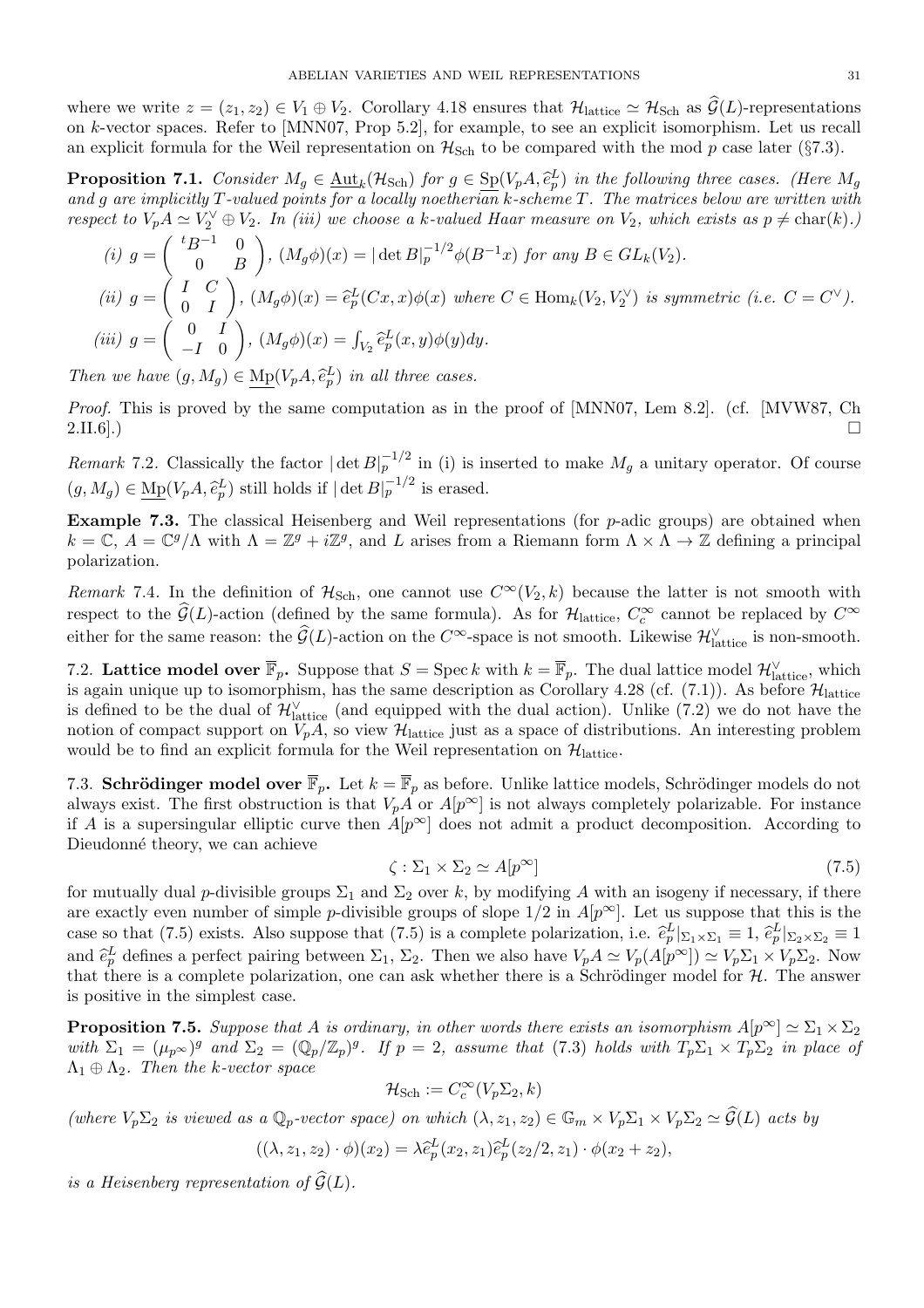*Remark* 7.6*.* The above formula is the same as (7.4), except that it should be interpreted scheme-theoretically. On the other hand, the lemma does not generalize to the non-ordinary case as  $C_c^{\infty}(V_p \Sigma_2, k)$  has no natural meaning if  $\Sigma_2$  is not étale. *Remark* 7.6. The above formula is the same as (7.4), except that it should be interpreted scheme-theoretically.<br>
On the other hand, the lemma does not generalize to the non-ordinary case as  $C_c^{\infty}(V_p \Sigma_2, k)$  has no natu

Then it is easily verified that  $\mathcal{H}_{Sch}^{p^n T_p \Sigma} = C^{\infty}(\frac{1}{p^n}T_p \Sigma_2/p^n T_p \Sigma_2, k)$ . Hence  $\mathcal{H}_{Sch}$  is smooth and admissible. By the Stone Von-Neumann theorem (Theorem 4.15),  $\mathcal{H}_{Sch}$  is isomorphic to a Heisenberg representation tensored with a *k*-vector space. But the fact that  $\dim_k \mathcal{H}_{\text{Sch}}^{p^n T_p \Sigma} = p^{2n}$  shows that the latter vector space has dimension 1. Hence  $\mathcal{H}_{Sch}$  is itself a Heisenberg representation. *k*-vector space. But the<br>
ence  $\mathcal{H}_{\text{Sch}}$  is itself a Heis<br> *P* :=  $\left\{ \begin{pmatrix} (B^{\vee})^{-1} & C \\ 0 & B \end{pmatrix} \right|$  $\frac{1}{2}$ 

We introduce an ind *k*-group scheme

We introduce an ind k-group scheme  
\n
$$
P := \left\{ \begin{pmatrix} (B^{\vee})^{-1} & C \\ 0 & B \end{pmatrix} \middle| B \in \underline{\text{Aut}}(V_p \Sigma_2), \ C \in \underline{\text{Hom}}(V_p \Sigma_1, V_p \Sigma_2), \ C^{\vee} = C \right\}.
$$
\n(The dual  $\vee$  between  $V_p \Sigma_1$  and  $V_p \Sigma_2$  is taken with respect to  $\hat{e}_p^L$ .) Once a basis is chosen, we can identify

 $\underline{\mathrm{Aut}}(V_p \Sigma_2) \simeq GL_q(\mathbb{Q}_p)$  and  $\underline{\mathrm{Hom}}(V_p \Sigma_1, V_p \Sigma_2) \simeq M_q(V_p \mu_{p^{\infty}})$  in view of (7.6) below. (We apologize for two different usages of  $M_g$ .)  $V_p \Sigma_2$ )  $\simeq GL_g(\mathbb{Q}_p)$  and  $\underline{\text{Hom}}(V_p \Sigma_1, V_p \Sigma_2) \simeq M_g(V_p \mu_{p^{\infty}})$  in view of ('<br>
ent usages of  $M_g$ .)<br> **pllary 7.7.** In the setting of Proposition 7.5, we have<br>
(i) a canonical isomorphism  $\text{Sp}(V_p A, \hat{e}_p^L) \simeq P$ 

**Corollary 7.7.** *In the setting of Proposition 7.5, we have*

- 
- **ollary 7.7.** In the setting of Proposition 7.5, we have<br>
(i) a canonical isomorphism  $\text{Sp}(V_p A, \hat{e}_p^L) \simeq P$  as group functors and<br>
(ii)  $\mathbb{G}_m \times P \simeq \text{Mp}(V_p A, \hat{e}_p^L)$  as group functors via  $(\lambda, g) \mapsto \lambda M_g$ , where  $M$ •  $g = \begin{pmatrix} (B^{\vee})^{-1} & 0 \\ 0 & B \end{pmatrix}$ 0 *B ,*  $(M_g \phi)(x) = \phi(B^{-1}x)$ . •  $g = \begin{pmatrix} I & C \\ 0 & I \end{pmatrix}$ 0 *I*  $, \hat{e}_p^L$ ) as group functors via ( $\lambda$ <br> *B B (M<sub>g</sub>* $\phi$ *)(x)* =  $\phi(B^{-1}x)$ <br> *,*  $(M_g\phi)(x) = \hat{e}_p^L(Cx, x)\phi(x)$ . **e**  $g = \begin{pmatrix} 0 & B \end{pmatrix}$ ,  $(M_g \phi)(x) = \hat{e}_p^L(Cx, x)\phi(x)$ .<br> **Remark** 7.8. The action in (ii) above is the same as (i) and (ii) of Proposition 7.1. Since  $Sp(V_pA, \hat{e}_p^L(Cx, x))$

 $_p^L$ ) is smaller when  $char(k) = p$ , the action (iii) simply does not show up here. Also note that the above  $M<sub>g</sub>$ -action does not involve  $|\det B|_p^{-1/2}$ , which does not make sense in *k*.

*Proof.* Part (i) is derived from the canonical isomorphisms

$$
\underline{\text{Hom}}_k(\mathbb{Z}/p^n\mathbb{Z}, \mathbb{Z}/p^n\mathbb{Z}) \simeq \mathbb{Z}/p^n\mathbb{Z}, \qquad \underline{\text{Hom}}_k(\mathbb{Z}/p^n\mathbb{Z}, \mu_{p^n}) \simeq \mu_{p^n},
$$
\n
$$
\underline{\text{Hom}}_k(\mathbb{Z}/p^n\mathbb{Z}, \mathbb{Z}/p^n\mathbb{Z}) \simeq 0, \qquad \underline{\text{Hom}}_k(\mu_{p^n}, \mu_{p^n}) \simeq \mathbb{Z}/p^n\mathbb{Z}.
$$
\n
$$
\text{For (ii), the given action of } (\lambda, g) \text{ obviously defines a splitting of (5.3). Since } \mathbb{G}_m \times \underline{\text{Sp}}(V_p A, \hat{e}_p^L) \text{ is representable}
$$

 $\underline{\text{Hom}}_k(\mathbb{Z}/p^n\mathbb{Z}, \mathbb{Z}/p^n\mathbb{Z}) \simeq \mathbb{Z}/p^n\mathbb{Z}$ <br>
For (ii), the given action of  $(\lambda, g)$  obviously defines a sp<br>
by a *k*-group scheme, the same is true for  $\text{Mp}(V_pA, \hat{e})$ *L p* ).  $\qquad \qquad \Box$ 

*Remark* 7.9*.* If one naively attempts to find a mod *p* Weil representation, then one could guess that  $C_c^{\infty}(\mathbb{Q}_p^g,\overline{\mathbb{F}}_p)$  is the right model just by imitating the classical Schrödinger model, without using the Heisenberg representation (which may be difficult to come up with unless the Heisenberg group is defined schemetheoretically). But then one gets into trouble in defining a projective representation of  $Sp_{2g}(\mathbb{Q}_p)$ . Indeed, the group action in (iii) of Proposition 7.1, which amounts to the Fourier transform, does not make sense over  $\overline{\mathbb{F}}_p$ . (For instance there is no  $\overline{\mathbb{F}}_p$ -valued Haar measure on  $V_2$ .) The virtue of our scheme-theoretic approach is that it renders a precise meaning to  $C_c^{\infty}(\mathbb{Q}_p^g, \overline{\mathbb{F}}_p)$ , which is but a special case of a mod *p* Weil representation corresponding to the ordinary *p*-divisible group. In addition, our approach explains why the Fourier transform action should disappear from the picture.

Denote by  $D^{\infty}(V_p \Sigma_1, k)$  the dual *k*-vector space of  $C^{\infty}(V_p \Sigma_1, k)$ . The following proposition allows us to transport the Heisenberg representation structure from  $C^{\infty}(V_p \Sigma_1, k)$  to  $D^{\infty}(V_p \Sigma_1, k)$ .

**Proposition 7.10.** *There is a canonical isomorphism of k-vector spaces*

$$
C_c^{\infty}(V_p \Sigma_2, k) \simeq D^{\infty}(V_p \Sigma_1, k).
$$

*Proof.* For a finite group scheme *G* and its dual *G*<sup>*∨*</sup> over *k*, recall the standard fact that their rings of functions are canonically *k*-dual, namely  $\mathcal{O}_G \simeq (\mathcal{O}_{G} \vee)^{\vee}$ . When applied to  $G = \frac{1}{p^n} \mathbb{Z}_p / \mathbb{Z}_p$ , this provides a canonical isomorphisms  $C(\frac{1}{p^n}\mathbb{Z}_p/\mathbb{Z}_p, k) \simeq D(\mu_{p^n}, k)$  for all  $n \geq 1$ , where *D* denotes the distribution. By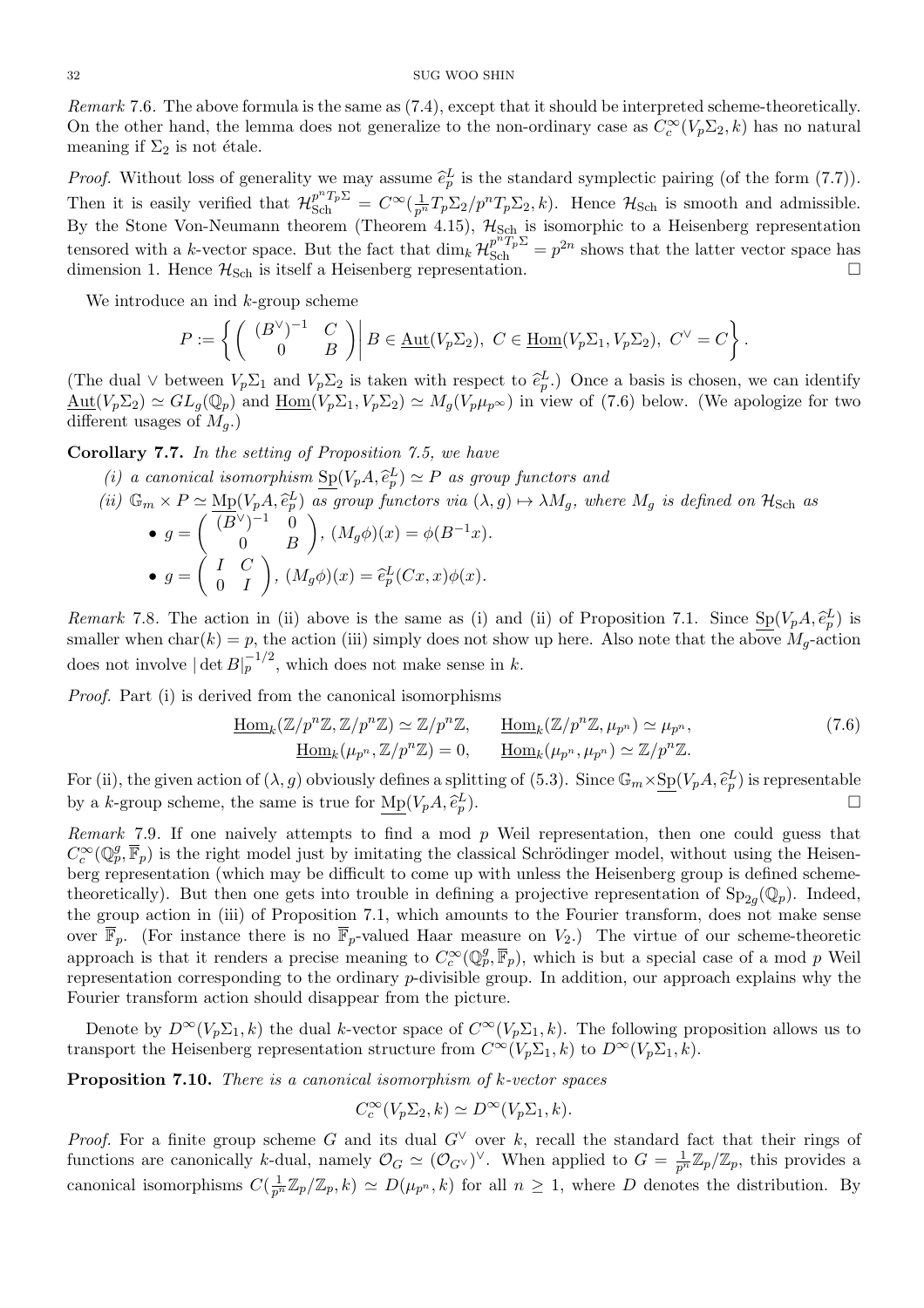taking inverse limit,  $C_c(\mathbb{Q}_p/\mathbb{Z}_p, k) \simeq D^\infty(T_p\mu_{p^\infty}, k)$ . Now take the direct limit along the maps on  $C_c$  and  $D^\infty$  induced by

$$
\mathbb{Q}_p/\mathbb{Z}_p \stackrel{p}{\leftarrow} \mathbb{Q}_p/\mathbb{Z}_p \stackrel{p}{\leftarrow} \cdots, \qquad T_p\mu_{p^{\infty}} \stackrel{p}{\rightarrow} T_p\mu_{p^{\infty}} \stackrel{p}{\rightarrow} \cdots,
$$

we obtain  $C_c^{\infty}(\mathbb{Q}_p, k) \simeq D^{\infty}(V_p \mu_{p^{\infty}}, k)$ . The same argument with multiple copies of  $\mathbb{Q}_p$  and  $V_p \mu_{p^{\infty}}$  proves the lemma.  $\square$ 

So far we have considered only ordinary *p*-divisible groups  $\Sigma$ . For a general  $\Sigma$  with a complete polarization we obtain  $C_c^{\infty}(\mathbb{Q}_p, k) \simeq D^{\infty}(V_p \mu_{p^{\infty}}, k)$ . The same argument with multiple copies of  $\mathbb{Q}_p$  and  $V_p \mu_{p^{\infty}}$  proves<br>the lemma.<br>So far we have considered only ordinary *p*-divisible groups  $\Sigma$ . For a genera  $D^{\infty}(V_p \Sigma_2, k)$  is a Heisenberg representation.

*Remark* 7.11. When  $p > 2$ , the material of this subsection can be rewritten in terms of only  $(\Sigma, \langle \cdot, \cdot \rangle_0)$  by using  $\S6.4$ , getting rid of  $(A, L)$  from the picture. (See Remark 6.6 for  $p = 2$ .) We retained  $(A, L)$  to make the analogy with §7.1 more transparent, and also not to make an exception  $p \neq 2$ .

# 7.4. **Over a ring of mixed characteristic**  $(0, p)$ . In this final example, consider the case where

- *K* is a field extension of  $\mathbb{Q}_p$  complete with respect to a *p*-adic valuation  $v_p: K^\times \to \mathbb{R}$ . Assume that  $x^{p^n} - 1$  splits completely in *K* for all  $n \geq 1$ .
- *•*  $\mathcal{O}_K := \{a \in K^\times | v_p(a) \geq 0\} \cup \{0\}.$
- $S = \text{Spec } \mathcal{O}_K$ .
- $\Sigma = \Sigma_1 \times \Sigma_2$  with  $\Sigma_1 = (\mu_p \infty)^g$  and  $\Sigma_2 = (\mathbb{Q}_p / \mathbb{Z}_p)^g$  over *S*.
- **•**  $\langle \cdot, \cdot \rangle_0 : \Sigma \times \Sigma \to \mu_p \infty$  is a symplectic pairing sending

$$
(((x_i)_{i=1}^g, (y_i)_{i=1}^g), ((x_i')_{i=1}^g, (y_i')_{i=1}^g)) \quad \mapsto \quad \prod_{i=1}^g (x_i, y_i') \prod_{i=1}^g (x_i', y_i)^{-1} \tag{7.7}
$$

where  $(\cdot, \cdot) : \mu_{p^{\infty}} \times \mathbb{Q}_p/\mathbb{Z}_p \to \mu_{p^{\infty}}$  is the canonical pairing, and  $\langle \cdot, \cdot \rangle$  is as in §6.3,

• If  $p = 2$ , assume that (7.3) holds with  $T_p \Sigma_1 \times T_p \Sigma_2$  in place of  $\Lambda_1 \oplus \Lambda_2$ .

As in the previous subsection, define an ind-group scheme over  $\mathcal{O}_K$  by

$$
\begin{aligned}\n\langle \cdot, \cdot \rangle : \mu_{p^{\infty}} \times \mathbb{Q}_p/\mathbb{Z}_p \to \mu_{p^{\infty}} \text{ is the canonical pairing, and } \langle \cdot, \cdot \rangle \text{ is as in §6.3,}\\
\text{assume that (7.3) holds with } T_p \Sigma_1 \times T_p \Sigma_2 \text{ in place of } \Lambda_1 \oplus \Lambda_2.\n\end{aligned}
$$
\n
$$
P := \left\{ \begin{pmatrix} {}^t B^{-1} & C \\ 0 & B \end{pmatrix} \middle| B \in GL_g(\mathbb{Q}_p), \ C \in \underline{\text{Hom}}(\mathbb{Q}_p^g, (V_p \mu_{p^{\infty}})^g), \ C^{\vee} = C \end{pmatrix}.
$$

Since (7.6) still holds with  $\mathcal{O}_K$  in place of *k*, the exact analogue of Corollary 7.7 holds over  $\mathcal{O}_K$ . The *P*representation on the free  $\mathcal{O}_K$ -module  $\mathcal{H}_{Sch, \mathcal{O}_K} := C_c^{\infty}(V_p \Sigma_2, \mathcal{O}_K)$  is the Weil representation. It is instructive to note how this specializes to Spec *K* and Spec *k*, where *k* now denotes the residue field of *K*. By passing to Spec *k*, we recover the Weil representation of Lemma 7.7, which is again a *P*-representation. Over the generic fiber,  $\Sigma_1$  becomes isomorphic to  $(\mathbb{Q}_p/\mathbb{Z}_p)^g$  non-canonically. Therefore  $\underline{\mathrm{Sp}}(V_p\Sigma,\langle\cdot,\cdot\rangle_0)(K)$  is isomorphic to  $\text{Sp}_{2g}(\mathbb{Q}_p)$ . The Weil representation  $C_c^{\infty}(V_p \Sigma_2, K)$  over the generic fiber is the classical one described in §7.1 and contains  $\mathcal{H}_{Sch, \mathcal{O}_K}$  as an "integral model". This example illustrates that the integral model may admit a smaller action than the generic fiber. It would be worthwhile to describe a similar phenomenon for Weil representations in the case of non-ordinary *p*-divisible groups over  $\mathcal{O}_K$ .

# **Acknowledgments**

It is a great pleasure to acknowledge my huge debt to Mumford's papers and the Tata lectures ([MNN07]). I also learned a lot from reading Harris's manuscript ([Har87]) and Moret-Bailly ([MB85]).

I appreciate Jeehoon Park for sparking my interest in the mod *p* and *p*-adic theta correspondence. Wee Teck Gan and Atsushi Ichino educated me on the classical theory of theta, without which I could not initiate my project. I thank Benedict Gross and Guy Henniart for their interest and encouragement. I am grateful to Pierre Deligne for his generous advice on various points, which in particular led me to correct some errors. I thank Michael Harris, Kai-Wen Lan, Marc-Hubert Nicole, Junecue Suh and Martin Weissman for kindly answering my questions. I also benefited from conversations with Matthew Emerton, Minhyong Kim, Robert Kottwitz, Tetsushi Ito, Alberto Minguez and Teruyoshi Yoshida. Part of work was completed during my stay at the Institute for Advanced Study, where it is always wonderful to conduct research.

## Sug Woo Shin, swshin@math.ias.edu

School of Mathematics, Institute for Advanced Study, Princeton, NJ 08540, USA